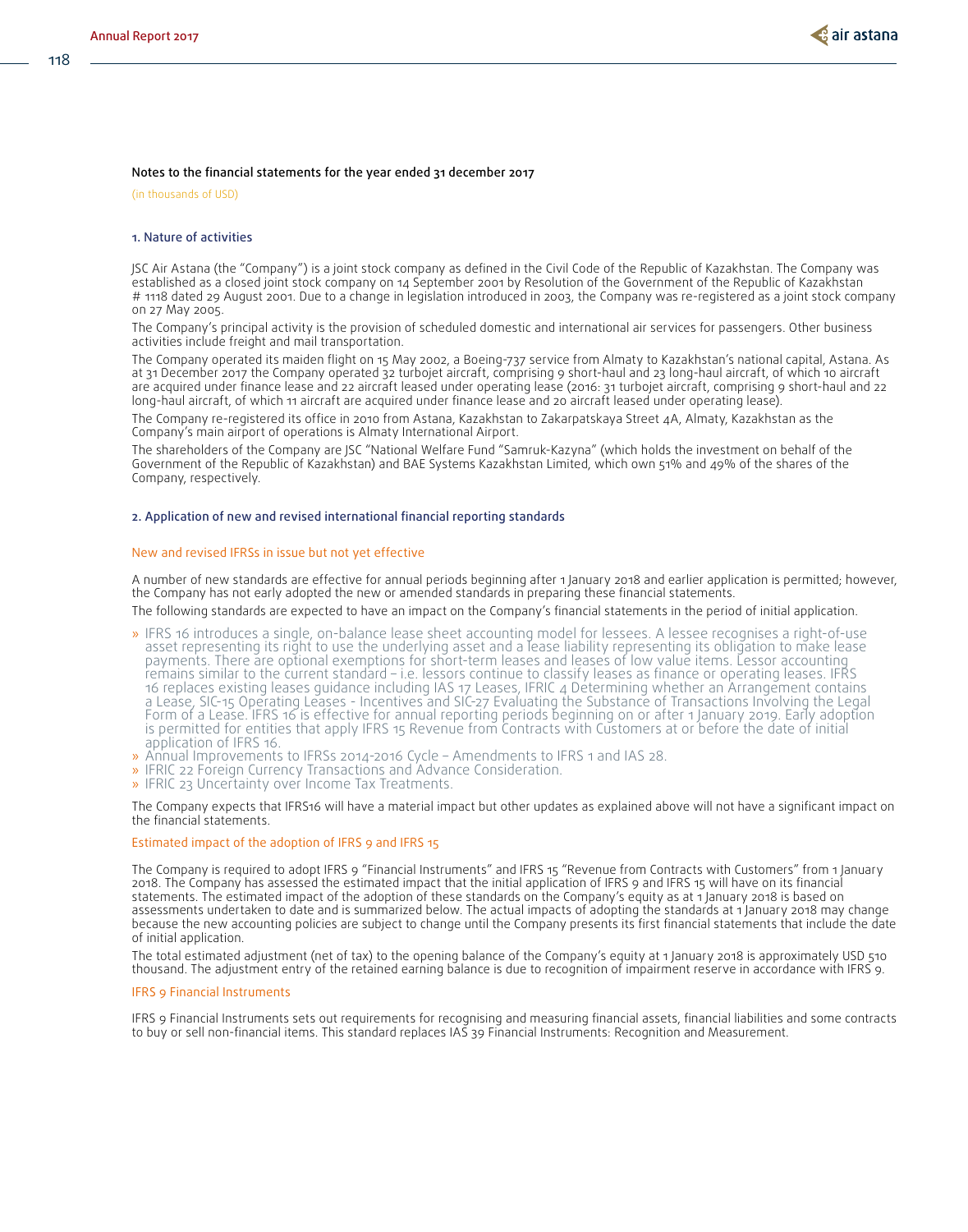### i. Classification – Financial assets

IFRS 9 contains a new classification and measurement approach for financial assets that reflects the business model in which assets are managed and their cash flow characteristics. IFRS 9 contains three principal classification categories for financial assets: measured at amortized cost, FVOCI and FVTPL. The standard eliminates the existing IAS 39 categories of held to maturity, loans and receivables and available for sale.

Under IFRS 9, derivatives embedded in contracts where the host is a financial asset in the scope of the standard are never bifurcated. Instead, the hybrid financial instrument as a whole is assessed for classification.

Based on its assessment, the Company does not believe that the new classification requirements will have a material impact on its accounting for trade receivables, guarantee deposits and cash and cash equivalents.

#### ii. Impairment – Financial assets and contract assets

IFRS 9 replaces the 'incurred loss' model in IAS 39 with a forward-looking 'expected credit loss' (ECL) model. This will require considerable judgement about how changes in economic factors affect ECLs, which will be determined on a probability-weighted basis. The new impairment model will apply to financial assets measured at amortized cost or FVOCI, except for investments in equity instruments, and to contract assets.

Under IFRS 9, loss allowances will be measured on either of the following bases:

» 12-month ECLs: these are ECLs that result from possible default events within the 12 months after the reporting date; and

### » lifetime ECLs: these are ECLs that result from all possible default events over the expected life of a financial instrument.

Lifetime ECL measurement applies if the credit risk of a financial asset at the reporting date has increased significantly since initial recognition and 12-month ECL measurement applies if it has not. An entity may determine that a financial asset's credit risk has not increased significantly if the asset has low credit risk at the reporting date. However, lifetime ECL measurement always applies for trade receivables and contract assets without a significant financing component.

Based on the impairment methodology described below, the Company has estimated that application of IFRS 9's impairment requirements at 1 January 2018 results in additional impairment losses as follows.

### Estimated additional impairment recognized at 1 January 2018

| <b>Gross additional impairment losses</b> |     |
|-------------------------------------------|-----|
| Cash and cash equivalents                 | 39  |
| Trade and other receivables               | 87  |
| Guarantee Deposits                        | 511 |
| 'ooo USD−                                 |     |

### Trade and other receivables

The estimated ECLs were calculated based on actual credit loss experience over the past two-six years, depending on the portfolio. The Company performed the calculation of ECL rates separately for corporates and individuals. Exposures within each group were segmented based on common credit risk characteristics such as industry – for corporates.

Given the short term nature of the accounts receivables, actual credit loss experience was not adjusted to reflect differences between economic conditions during the period over which the historical data was collected and current conditions and the Company's view of economic conditions over the expected lives of the trade receivables.

#### Guarantee deposits

The majority of the guarantee deposits are represented by long-term guarantee deposits placed with the lessors of the Company placed to secure several months of lease payments and or to cover costs of last shop visit, should the Company declare default. Even though, the Company views the default of lessors as a highly unlikely event, the bad debt reserve is still calculated on these amounts in accordance with the requirements of IFRS 9.

Many lessors are rated AA - BB, based on Standard and Poor's ratings as at 31 December 2017. The Company calculated exposure at default (EAD) based on the Standard and Poor's default matrixes using modified Vasicek model to incorporate forward looking information in the EAD and to reflect differences between economic conditions during the period over which the historical data was collected and current economic conditions.

The Company estimated that application of IFRS 9's impairment requirements at 1 January 2018 results in an increase of approximately USD 511 thousand tenge over the impairment recognised under IAS 39.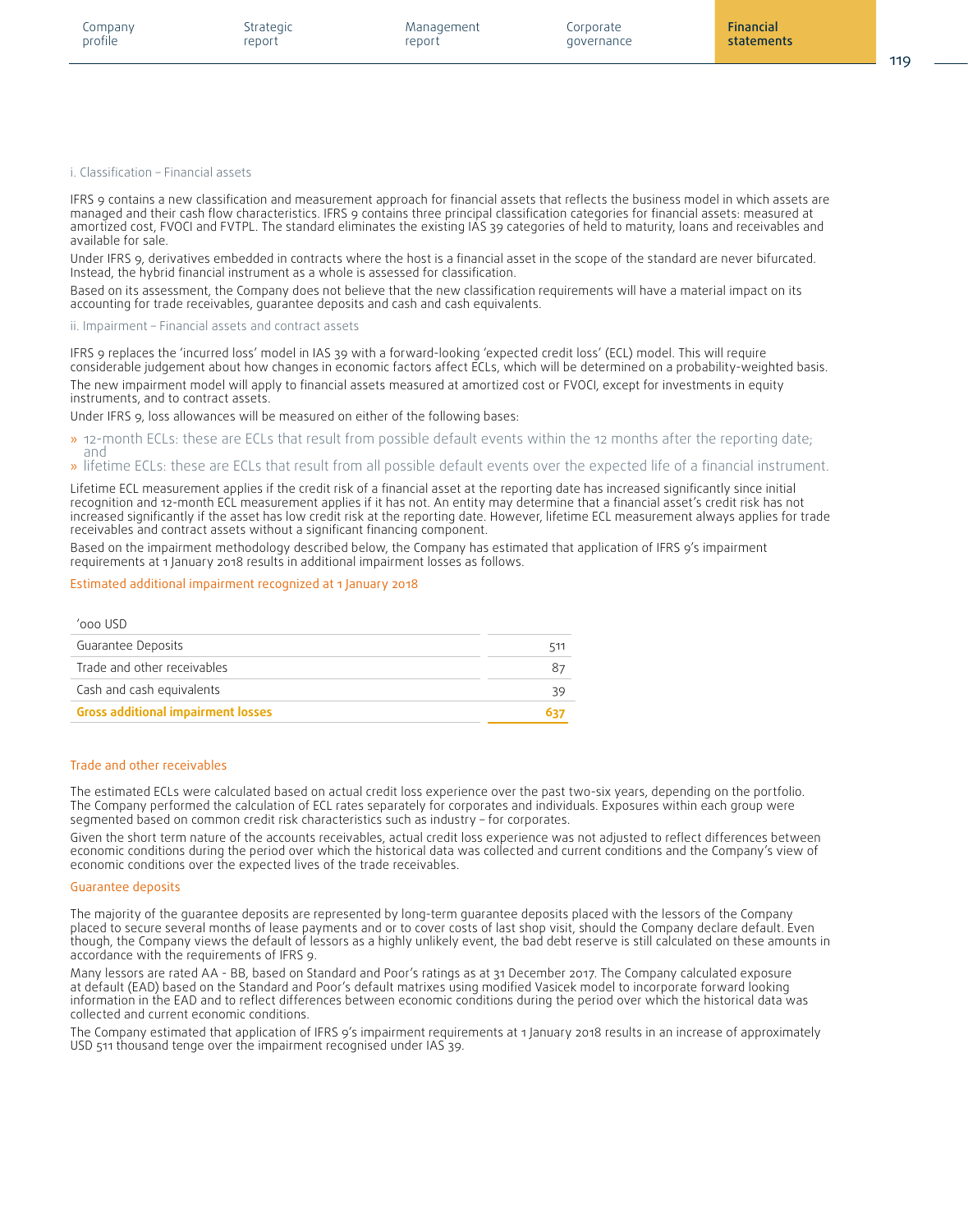

### Cash and cash equivalents

Cash and cash equivalents are held with bank and financial institution counterparties, which are rated AA to B, based on Standard and Poor's ratings as at 31 December 2017.

The estimated impairment on cash and cash equivalents was calculated based on the 12-month expected loss basis and reflects the short maturities of the exposures. The Company considers that its cash and cash equivalents have low credit risk based on the external credit ratings of the counterparties.

The Company used a similar approach for assessment of ECLs for cash and cash equivalents to those used for guarantee deposits. The Company estimated that the application of IFRS 9's impairment requirements at 1 January 2018 results in an increase of approximately USD 39 thousand over the impairment recognized under IAS 39.

#### iii. Classification – Financial liabilities

IFRS 9 largely retains the existing requirements in IAS 39 for the classification of financial liabilities. However, under IAS 39 all fair value changes of liabilities designated as at FVTPL are recognised in profit or loss, whereas under IFRS 9 these fair value changes are generally presented as follows:

- » the amount of change in the fair value that is attributable to changes in the credit risk of the liability is presented in OCI; and
- » the remaining amount of change in the fair value is presented in profit or loss.

The Company has not designated any financial liabilities at FVTPL and it has no current intention to do so. The Company's assessment did not indicate any material impact regarding the classification of financial liabilities at 1 January 2018.

#### iv. Disclosures

IFRS 9 will require extensive new disclosures, in particular about hedge accounting, credit risk and ECLs. The Company's assessment included an analysis to identify data gaps against current processes and the Company is in the process of implementing the system and controls changes that it believes will be necessary to capture the required data.

### v. Transition

Changes in accounting policies resulting from the adoption of IFRS 9 will generally be applied retrospectively, except as described below.

- » The Company will take advantage of the exemption allowing it not to restate comparative information for prior periods with respect to classification and measurement (including impairment) changes. Differences in the carrying amounts of financial assets and financial liabilities resulting from the adoption of IFRS 9 will generally be recognized in retained earnings and reserves as at 1 January 2018.
- » The Company has to make the assessments on the basis of the facts and circumstances that exist at the date of initial application to determine the business model within which a financial asset is held.

### IFRS 15 Revenue from Contracts with Customers

IFRS 15 establishes a comprehensive framework for determining whether, how much and when revenue is recognized. It replaces existing revenue recognition guidance, including IAS 18 Revenue, IAS 11 Construction Contracts and IFRIC 13 Customer Loyalty Programmes.

### Effect

Based on the preliminary analysis of all IFRS 15 "Revenue from Contracts with Customers" revenue measurement and recognition requirements the Company has determined that policies for revenue accounting do not differ significantly from those introduced by IFRS 15. As a result, the estimated opening balance adjustment of the retained earnings balance as at 1 January 2018 is immaterial.

### **Transition**

The Company plans to adopt IFRS 15 using the cumulative effect method, with the effect of initially applying this standard recognized at the date of initial application (i.e. 1 January 2018). As a result, the Company will not apply the requirements of IFRS 15 to the comparative period presented.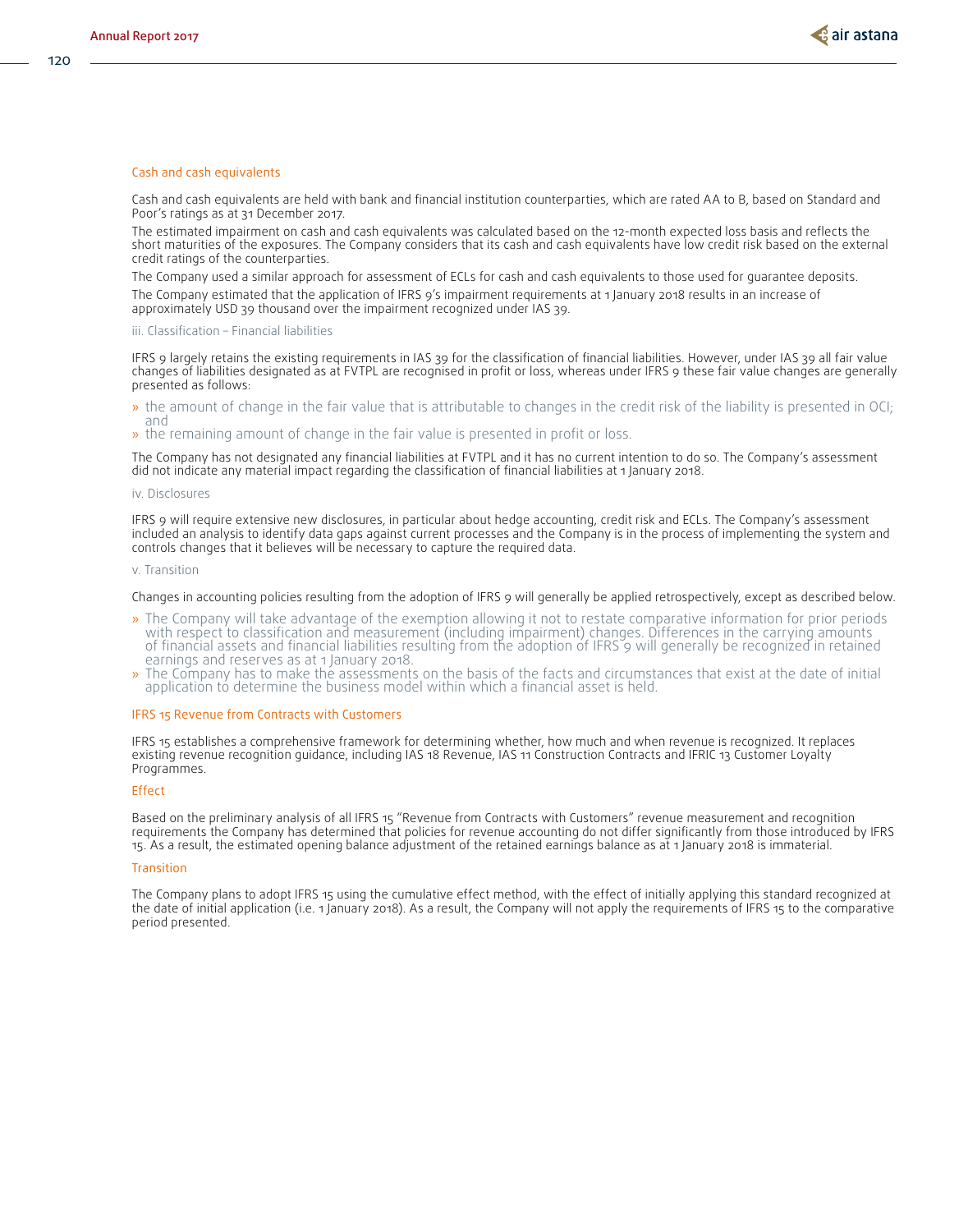Corporate [governance](#page--1-0)

### 3. Significant accounting policies

### Statement of compliance

These financial statements have been prepared in accordance with International Financial Reporting Standards ("IFRSs").

#### Basis of preparation

The financial statements have been prepared on the historical cost basis except for certain financial instruments that are measured at fair values, as explained in the accounting policies below. Historical cost is generally based on the fair value of the consideration given in exchange for assets on the date of acquisition.

The Company discloses other comprehensive income separately from its statement of profit or loss.

The principal accounting policies set out below have been applied consistently to all periods presented in these financial statements.

#### Change in accounting policies

The Company has adopted the following amendments to standards with a date of initial application of 1 January 2017:

» Disclosure Initiative (Amendments to IAS 7). IAS 7 Statement of Cash Flows has been amended as part of the IASB's broader disclosure initiative to improve presentation and disclosure in financial statements. The amendment requires disclosures that enable users of financial statements to evaluate changes in liabilities arising from financing activities, including both changes arising from cash flow and non-cash changes. One way to meet this new disclosure requirement is to provide a reconciliation between the opening and closing balances for liabilities arising from financing activities (Note 24).

### Functional and presentation currency

The national currency of Kazakhstan is the Kazakhstani tenge ("tenge"), which until 31 December 2017 was the Company's functional currency, because it reflected the economic substance of the underlying events and circumstances of the Company, and was the functional currency of the primary environment economic environment in which the Company operated.

During 2017, management reassessed the indicators of the Company's functional currency, with particular focus on the Company's increasing international flight operations, and noted that an increasing part of the Company's operations are influenced by currencies other than tenge; predominantly the US Dollar. As a result, management concluded that with effect from 31 December 2017 (the transition date, for the purpose of the financial reporting under International Financial Reporting Standards), that the Company's functional currency is the US Dollar.

The US Dollar is used to a significant extent in, or has a significant impact on, the operations of the Company, its revenues and operating expenditures including aircraft leasing. Also there is recognition in the balance sheet of the purchase of aircraft in US Dollars with the related US Dollar funding liabilities. The above reflect the economic substance of the underlying events and circumstances relevant to the Company. Therefore, the Company starts, from the transition date, using the US Dollar prospectively, as its functional currency, under which all currencies other than the functional currency will be treated as foreign currencies.

Since before 31 December 2017 the Company's functional currency was tenge, the financial results and financial position of the Company were translated to the new functional currency using the following procedures:

a) assets and liabilities were translated at the closing rate as at 31 December 2017;

b) income and expenses for the reporting period were translated at average exchange rate during the year ended 31 December 2017; c) movements in the reserve on hedging instruments were translated at average exchange rate during the year ended 31 December 2017;

d) all resulting exchange differences were recognized as foreign currency translation reserve within other comprehensive income up to 31 December 2017,

e) on transition to the US Dollar functional currency on 31 December 2017, the outstanding balance of the foreign currency translation reserve of USD 185,156 thousand was then fully transferred to retained earnings on 31 December 2017;

f) share capital continued to be translated at the historical rate as at the date of issuance of shares, the difference between the historical rate and the closing rate as at 31 December 2017 was recognized as functional currency transition reserve on share capital within equity;

g) other equity items were translated at the closing rate as at 31 December 2017, all resulting exchange differences were transferred to retained earnings on 31 December 2017;

h) comparative information remained the same as reported in the issued financial statements for the year ended 31 December 2016 with US Dollar presentation currency.

As requested by shareholders, the Company prepares two sets of financial statements with presentation currency US Dollar ("USD") and Kazakhstani tenge as shareholders believe that both currencies are useful for the users of the Company's financial statements. These financial statements have been presented in USD for the year ended 31 December 2017, and also reflect changes to a USD functional currency, which took place on 31 December 2017. All financial information presented in USD has been rounded to the nearest thousand.

#### Revenue

#### **Passenger revenue**

Ticket sales are reported as revenue when the transportation service has been provided. The value of tickets sold and still valid but not used by the reporting date is reported as deferred (unearned) transportation revenue. This item is reduced either when the Company completes the transportation service or when the passenger requests a refund. Based on historical data of previous years, the Company recognises passenger revenue in respect of a percentage of tickets sold that are expected not to be used or refunded.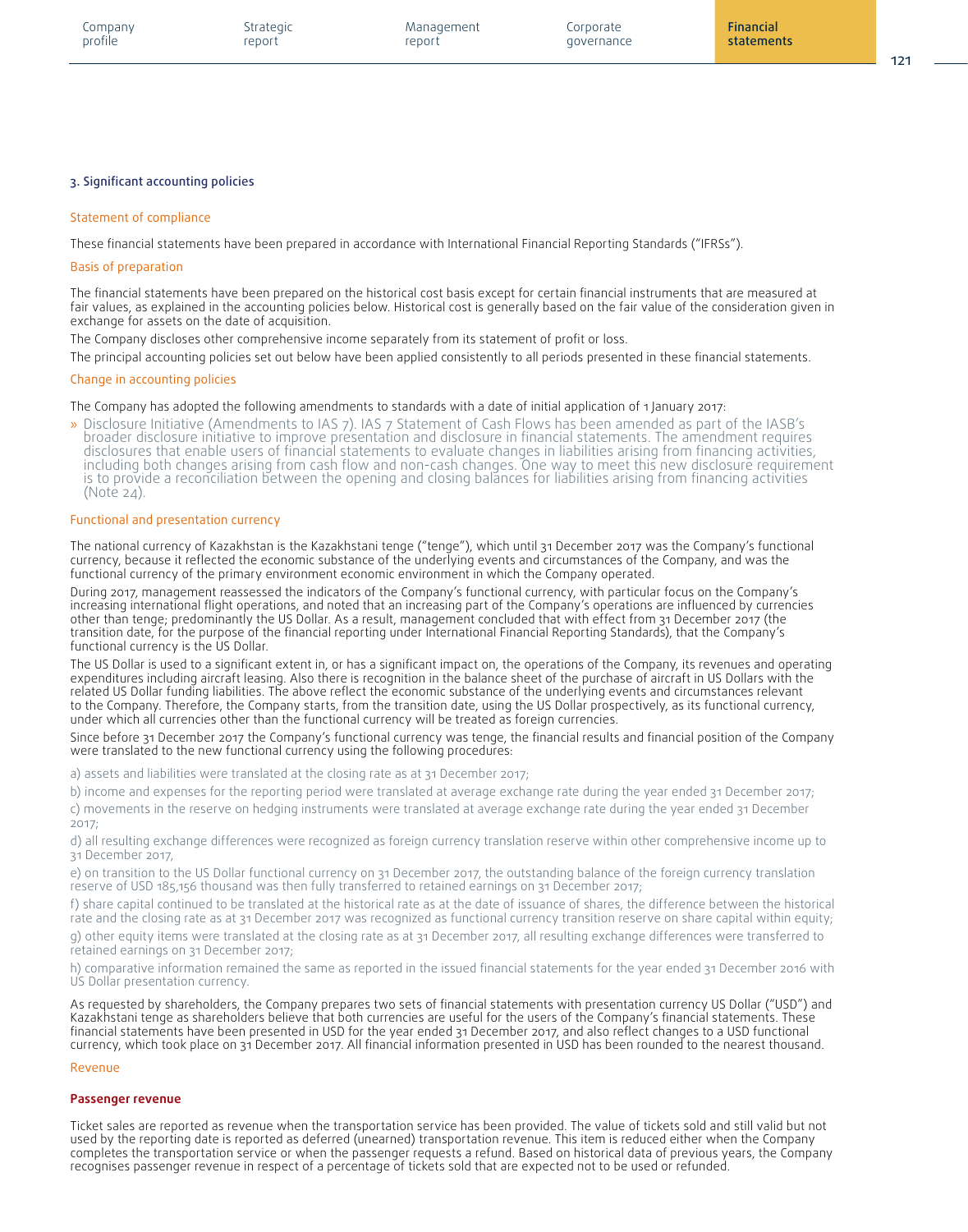

Passenger revenue includes revenue from code-share agreements with other airlines. Under these agreements, the Company sells seats on these airlines' flights and those other airlines sell seats on the Company's flights. Revenue from the sale of code-share seats on other airlines are recorded net in the Company's passenger revenue in profit or loss. The revenue from other airlines' sale of code-share seats on the Company's flights is recorded in passenger revenue in profit or loss.

Revenue related to airport charges, such as fees and taxes, are presented gross of the related costs. This is due to the fact that that the Company is exposed to changes in the actual costs, and these costs are assessed by Company based on the volume of its operations, such that the Company acts as a principal in the transactions, not as an agent.

#### **Cargo revenue**

Cargo transport services are recognised as revenue when the air transportation is provided. Cargo sales for which transportation service has not yet been provided are shown as deferred (unearned) transportation revenue.

#### Customer loyalty program

Sales of tickets that result in award credits for customers, under the Company's Nomad Program, are accounted for as multiple element revenue transactions and the fair value of the consideration received or receivable is allocated between the services provided and the award credits granted. The consideration allocated to the award credits is measured by reference to their fair value being the amount for which the award credits could be sold separately. Such consideration is not recognised as revenue at the time of the initial sale transaction but is deferred and recognised as revenue when the award credits are redeemed and the Company's obligations have been fulfilled.

#### Travel agents' commissions

Travel agents' commissions are recognised as an expense when the transportation service is provided.

#### Segment reporting

Air Astana is managed as one operating segment, being its route network, based on how financial information is produced internally for the purposes of making operating decisions. The operating segment is reported in a manner consistent with the internal reporting provided to the chief operating decision maker, being the executive management board. Resource allocation decisions across the network as a whole are made to optimize the Company's financial results.

Revenue is allocated to geographic segments based on flight destination.

#### Leasing

Leases are classified as finance leases whenever the terms of the lease transfer substantially all the risks and rewards of ownership to the lessee. All other leases are classified as operating leases.

# **The Company as lessee**

Assets held under finance leases are initially recognised as assets of the Company at their fair value at the inception of the lease or, if lower, at the present value of the minimum lease payments. The corresponding liability to the lessor is included in the statement of financial position as a finance lease obligation. Lease payments are apportioned between finance charges and reduction of the lease obligation so as to achieve a constant rate of interest on the remaining balance of the liability. Finance costs are recognised immediately in profit or loss, unless they are directly attributable to qualifying assets, in which case they are capitalised in accordance with the Company's general policy on borrowing costs. Contingent rentals are recognised as expenses in the periods in which they are incurred.

Operating lease payments are recognised as an expense on a straight-line basis over the lease term, except where another systematic basis is more representative of the time pattern in which economic benefits from the leased asset are consumed. Operating leases for aircraft include both fixed and variable lease payments, of which the latter vary according to flying hours and cycles. Lease payments are recognised as expenses in the periods in which they are incurred. Some of operating lease payments (subject to certain conditions) are replaced by Letter of Credit as security for Lessors to cover any unfulfilled maintenance liabilities on the return of the aircraft. In the event that incentives are received to enter into operating leases, such incentives are recognised as a liability. The aggregate benefit of incentives received is recognised as a reduction of rental expense on a straight-line basis, except where another systematic basis is more representative of the time pattern in which economic benefits from the leased asset are consumed.

### **Guarantee deposits**

Guarantee deposits represent amounts paid to the lessors of aircraft, which are held as security deposits by the lessors in accordance with the provisions of operating lease agreements. These deposits are returned to the Company at the end of the lease period. Lease deposits relating to the operating lease agreements are presented as assets in the statement of financial position. These deposits are interest-free and are recorded at amortised cost using an average market yield of 2.25% per annum (2016: 2.25%). At initial recognition the Company recognises a discount and a deferred asset simultaneously. The discount is amortised over the lease term using the effective interest method, and the deferred asset is amortised by equal amounts over the deposit term.

#### Foreign currencies

In preparing the financial statements, transactions in currencies other than the Company's functional currency (foreign currencies) are recorded at the rates of exchange prevailing at the dates of the transactions. At the end of each reporting period, monetary items denominated in foreign currencies are retranslated at the rates prevailing at that date. Non-monetary items carried at fair value that are denominated in foreign currencies are translated at the rates prevailing at the date when the fair value was determined. Non-monetary items that are measured at historical cost in a foreign currency are not retranslated.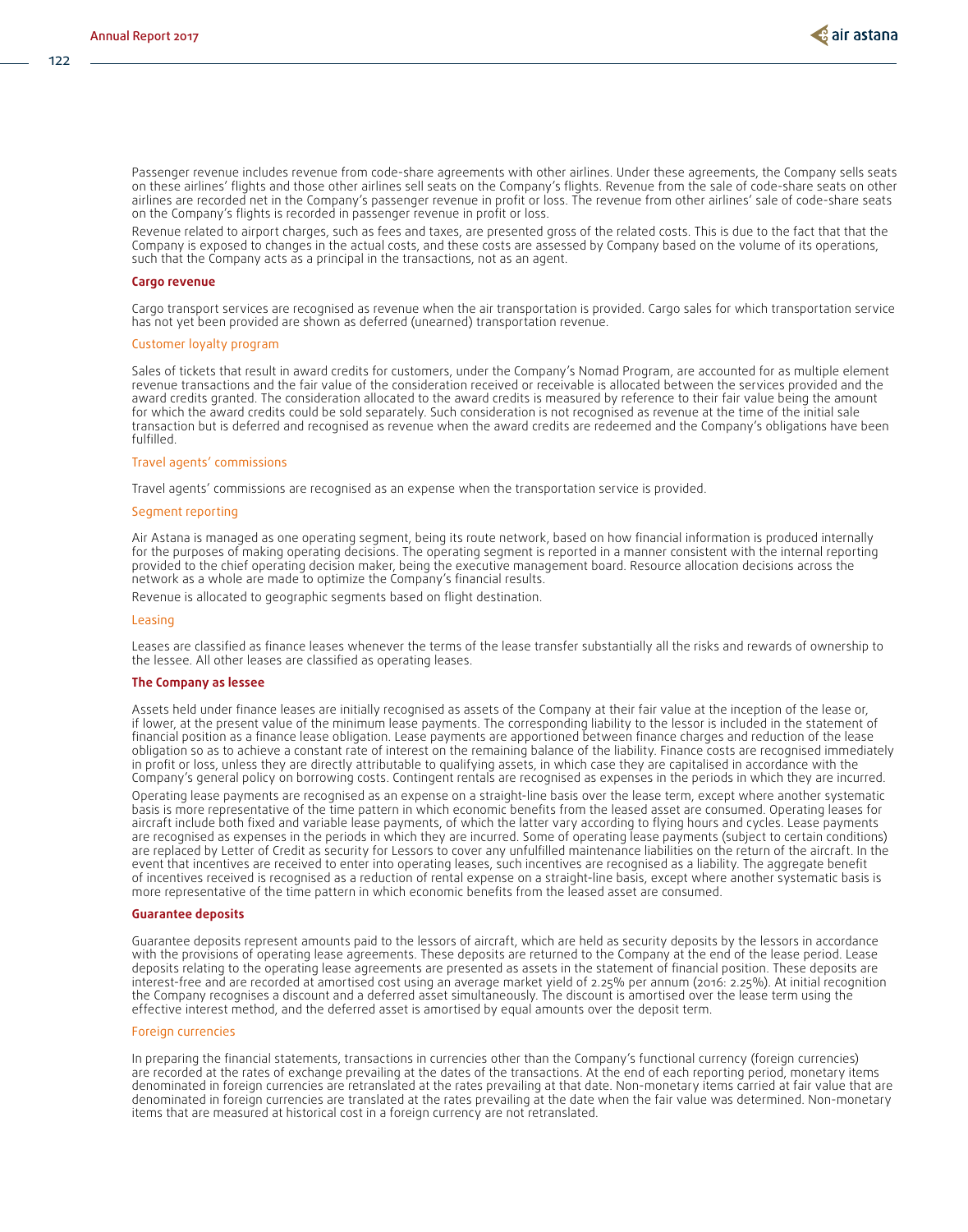| company | Strategic | Management | Corporate  | <b>Financial</b> |
|---------|-----------|------------|------------|------------------|
| profile | report    | report     | governance | statements       |

### The following table summarises tenge exchange rates at 31 December 2017 and 31 December 2016 and for the years then ended:

|                     |        | Average rate |                  | Reporting date spot-rate |
|---------------------|--------|--------------|------------------|--------------------------|
|                     | 2017   | 2016         | 31 December 2017 | 31 December 2016         |
| US Dollar (USD)     | 326.00 | 342.16       | 332.33           | 333.29                   |
| Euro (EUR)          | 368.52 | 378.63       | 398.23           | 352.42                   |
| British Pound (GBP) | 420.12 | 464.39       | 448.61           | 409.78                   |

The following table summarises US Dollar exchange rates at 31 December 2017:

|                     | Reporting date spot-rate<br>31 December 2017 |
|---------------------|----------------------------------------------|
| Tenge (KZT)         |                                              |
| Euro (EUR)          | 0.003<br>1.198                               |
| British Pound (GBP) | 1.350                                        |

# Finance income and costs

Finance income comprises interest income on bank deposits and gain on financial instruments through profit and loss.

Interest income from a financial asset is recognised when it is probable that the economic benefits will flow to the Company and the amount of income can be measured reliably. Interest income is accrued on a time basis, by reference to the carrying value and at the effective interest rate applicable, which is the rate that exactly discounts estimated future cash receipts through the expected life of the financial asset to that asset's net carrying amount on initial recognition.

Finance costs comprise interest expense, bank commissions, losses on financial instruments through profit and loss and other. Borrowing costs directly attributable to the acquisition, construction or production of qualifying assets, which are assets that necessarily take a substantial period of time to get ready for their intended use or sale, are added to the cost of those assets, until those assets are substantially ready for their intended use or sale. All other borrowing costs are recognised in profit or loss in the period in which they are incurred.

Investment income earned on the temporary investment of specific borrowings pending their expenditure on qualifying assets is deducted from the borrowing costs eligible for capitalisation.

### Employee benefits

Short-term employee benefit obligations are recognised as an expense in profit or loss as the related service is provided.

A provision is recognised for the amount expected to be paid under short-term cash bonus or profit-sharing plans if the Company has a present legal or constructive obligation to pay this amount as a result of past service provided by the employee and the obligation can be estimated reliably.

### Taxation

Income tax expense represents the sum of the tax currently payable and deferred tax. The tax currently payable is based on taxable profit for the year. Taxable profit differs from profit as reported in the profit or loss because it excludes items of income or expense that are taxable or deductible in other years and it further excludes items that are never taxable or deductible. The Company's liability for current tax is calculated using tax rates that have been enacted or substantively enacted by the reporting date.

Deferred tax is recognised on temporary differences between the carrying amounts of assets and liabilities in the financial statements and the corresponding tax bases used in the computation of taxable profit. Deferred tax liabilities are generally recognised for all taxable temporary differences, and deferred tax assets are generally recognised for all deductible temporary differences to the extent that it is probable that taxable profits will be available against which those deductible temporary differences can be realised. Such assets and liabilities are not recognised if the temporary difference arises in a transaction that affects neither the taxable profit nor the accounting profit.

The carrying amount of deferred tax assets is reviewed at each reporting date and reduced to the extent that it is no longer probable that sufficient taxable profits will be available to allow all or part of the asset to be recovered.

Deferred tax assets and liabilities are measured at the tax rates that are expected to apply in the period in which the liability is settled or the asset recognised, based on tax rates (and tax laws) that have been enacted or substantively enacted by the reporting date. The measurement of deferred tax liabilities and assets reflects the tax consequences that would follow from the manner in which the Company expects, at the reporting date, to recover or settle the carrying amount of its assets and liabilities.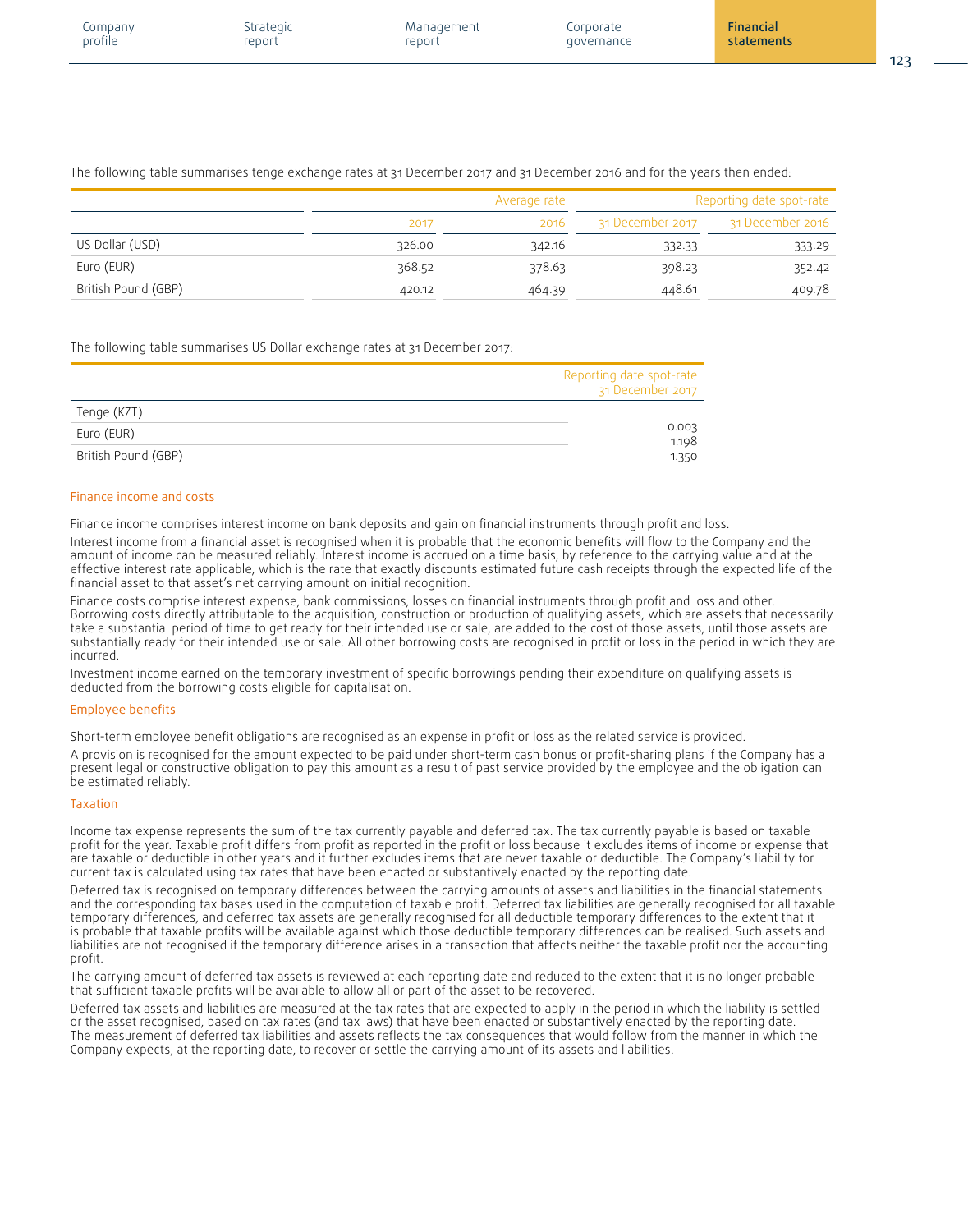

Deferred tax assets and liabilities are offset when there is a legally enforceable right to set off current tax assets against current tax liabilities and when they relate to income taxes levied by the same taxation authority and the Company intends to settle its current tax assets and liabilities on a net basis.

Current and deferred taxes are recognised in profit or loss, except when they relate to items that are recognised in other comprehensive income or directly in equity, in which case, the current and deferred taxes are also recognised in other comprehensive income or directly in equity, respectively.

#### Property, plant and equipment

Property, plant and equipment held for use in the supply of services, or for administrative purposes, are stated in the statement of financial position at cost less accumulated depreciation and impairment losses.

The financial interest attributed to pre-delivery payments made on account of aircraft and other significant assets under construction is capitalised and added to the cost of the asset concerned.

Maintenance costs are recorded as expenses during the period when incurred, with the exception of programs that extend the useful life of the asset or increase its value, which are then capitalised (e.g. maintenance on airframes and engines).

### **Aircraft**

The purchase price of aircraft is denominated in foreign currencies. It is recognised at the exchange rate prevailing at the date of the transaction. Manufacturers' discounts, if any, are deducted from the value of the related asset.

Aircraft are depreciated using a straight-line method over their average estimated useful life of 25 years, assuming no residual value. During the operating cycle, the Company reviews whether the depreciable base or the useful life should be adjusted and, if necessary, determines whether a residual value should be recognised. Based on industry average, the Company decided to extend the useful life of aircraft from 20 to 25 years, with effect from 1 October 2016 (Note 9).

Repairs for major airframes and engines of all aircraft are treated as a separate asset component with the cost capitalised and depreciated over the period between the date of acquisition and the next major overhaul.

Major overhaul expenditure, including replacement spares and labour costs, are capitalised and amortised over the average expected life between major overhauls based on flight hours and cycles.

All other replacement spares and other costs relating to maintenance of an aircraft are charged to profit or loss upon consumption or as incurred, respectively.

### **Rotable spare parts**

Rotable spare parts are carried in property, plant and equipment.

The cost of replacing part of an item of property, plant and equipment is recognised in the carrying amount of the item if it is probable that the future economic benefits embodied within the part will flow to the Company and its cost can be measured reliably. The costs of the day-to-day servicing of property, plant and equipment are recognised in profit or loss as incurred.

### **Other property, plant and equipment**

Cost includes expenditures that are directly attributable to the acquisition of the asset. The cost of self-constructed assets includes the cost of materials and direct labour, any other costs directly attributable to bringing the asset to a working condition for its intended use, and the costs of dismantling and removing the items and restoring the site on which they are located. Purchased software that is integral to the functionality of the related equipment is capitalised as part of that equipment.

### **Depreciation**

Depreciation is recognised in profit or loss on a straight-line basis over the estimated useful lives of each part of an item of property, plant and equipment.

The estimated useful lives for the current and comparative periods are as follows:

| 14-50 years                               |
|-------------------------------------------|
| 25 years (20 years before 1 October 2016) |
| 3-10 years                                |
| 4-7 years                                 |
| 7-9 years                                 |
| 5-10 years.                               |
|                                           |

Depreciation is recognised so as to write off the cost of assets (other than freehold land, properties under construction and separate asset component of the aircraft) less their residual values over their useful lives, using the straight-line method. Separate asset component of an aircraft is amortised over the average expected life between major overhauls which is based on flight hours or cycles.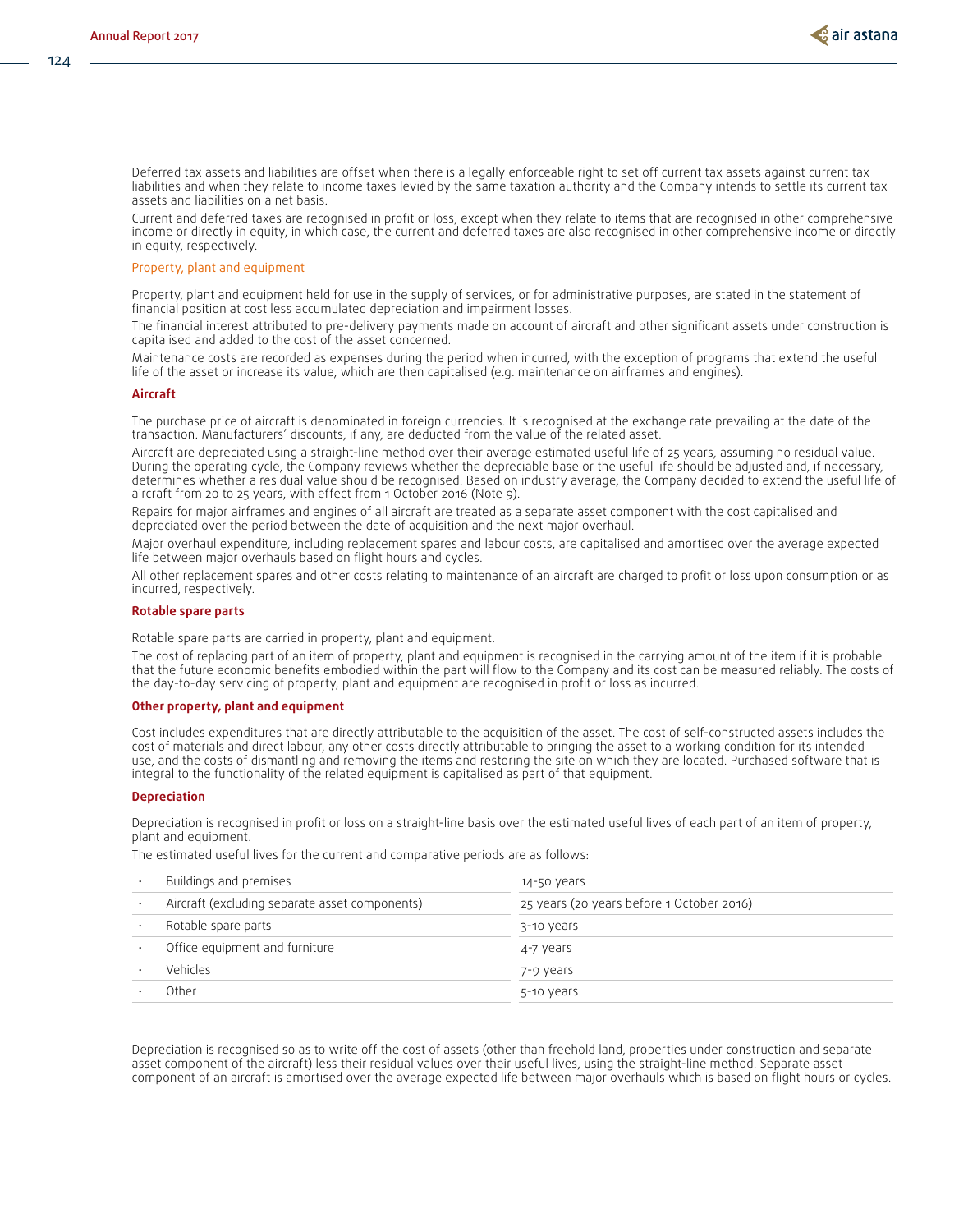Corporate [governance](#page--1-0)

The estimated useful lives, residual values and depreciation method are reviewed at the end of each reporting period, with the effect of any changes in estimate accounted for on a prospective basis.

An item of property, plant and equipment is derecognised upon disposal or when no future economic benefits are expected to arise from the continued use of the asset. Any gain or loss arising on the disposal or retirement of an item of property, plant and equipment is determined as the difference between the sales proceeds and the carrying amount of the asset and is recognised in profit or loss.

### Intangible assets

Intangible assets acquired separately are reported at cost less accumulated amortisation and impairment losses. Amortisation is charged on a straight-line basis over the estimated useful lives of the assets. The estimated useful lives are reviewed at the end of each annual reporting period, with the effect of any changes in estimate being accounted for on a prospective basis. The estimated useful economic life of software for the current and comparative periods is from 7 to 10 years.

### Impairment of tangible and intangible assets

At each reporting date, the Company reviews the carrying amounts of its tangible and intangible assets to determine whether there is any indication that those assets have suffered an impairment loss. If any such indication exists, the recoverable amount of the asset is estimated in order to determine the extent of the impairment loss (if any). Where it is not possible to estimate the recoverable amount of an individual asset, the Company estimates the recoverable amount of the cash-generating unit to which the asset belongs. Where a reasonable and consistent basis of allocation can be identified, corporate assets are also allocated to individual cash-generating units, or otherwise they are allocated to the smallest group of cash-generating units for which a reasonable and consistent allocation basis can be identified.

Recoverable amount is the higher of fair value less costs to sell and value in use. In assessing value in use, the estimated future cash flows are discounted to their present value using a pre-tax discount rate that reflects current market assessments of the time value of money and the risks specific to the asset for which the estimates of future cash flows have not been adjusted.

If the recoverable amount of an asset (or cash-generating unit) is estimated to be less than its carrying amount, the carrying amount of the asset (or cash-generating unit) is reduced to its recoverable amount. An impairment loss is recognised immediately in profit or loss, unless the relevant asset is carried at a revalued amount, in which case the impairment loss is treated as a revaluation decrease.

Where an impairment loss subsequently reverses, the carrying amount of the asset (or cash-generating unit) is increased to the revised estimate of its recoverable amount, but so that the increased carrying amount does not exceed the carrying amount that would have been determined had no impairment loss been recognised for the asset (or cash-generating unit) in prior years. A reversal of an impairment loss is recognised immediately in profit or loss.

# Contingent liabilities and contingent assets

Contingent liabilities are not recognised in the financial statements. They are disclosed in the notes to the financial statements, unless the possibility of an outflow of resources embodying economic benefits is remote.

Contingent assets are not recognised in the financial statements. Where an inflow of economic benefits is probable, they are disclosed in the notes to the financial statements.

### Inventories

Inventories are stated at the lower of cost and net realisable value. Costs of inventories are determined on a first-in-first-out basis, except for fuel and de-icing liquid, which are determined on the weighted average cost basis. Fuel and de-icing liquid are written off upon actual consumption. Net realisable value represents the estimated selling price for inventories less all estimated costs of completion and costs necessary to make the sale.

Expenditures incurred in acquiring the inventories such as customs duties, freight and broker's services are accumulated into a separate inventory account and allocated depending on use of relevant inventory.

# Provisions

Provisions are recognised when the Company has a present obligation (legal or constructive) as a result of a past event, it is probable that the Company will be required to settle the obligation, and a reliable estimate can be made of the amount of the obligation.

The amount recognised as a provision is the best estimate of the consideration required to settle the present obligation at the reporting date, taking into account the risks and uncertainties surrounding the obligation. Where a provision is measured using the cash flows estimated to settle the present obligation, its carrying amount is the present value of those cash flows.

When some or all of the economic benefits required to settle a provision are expected to be recovered from a third party, the receivable is recognised as an asset if it is virtually certain that reimbursement will be received and the amount of the receivable can be measured reliably.

### **Provision for aircraft maintenance under operating lease**

The Company is obligated to perform regular scheduled maintenance of aircraft under the terms of its operating lease agreements and regulatory requirements relating to air safety. The lease agreements also require the Company to return aircraft to lessors in a satisfactory condition at the end of the lease term, which may require the performance of final return conditions. The Company's scheduled aircraft maintenance programs carried out through the lease periods are designed to reduce the incidence of final return costs. Major aircraft maintenance relates to airframes (referred to as the C- check, D-check and redelivery preparation program) and engines. The C-check is heavy maintenance with approved performance interval. Takes place the earliest to every 6,000 - 7,500 flight hours, 3,000 - 5,000 flight cycles and 18-24 months according to aircraft type.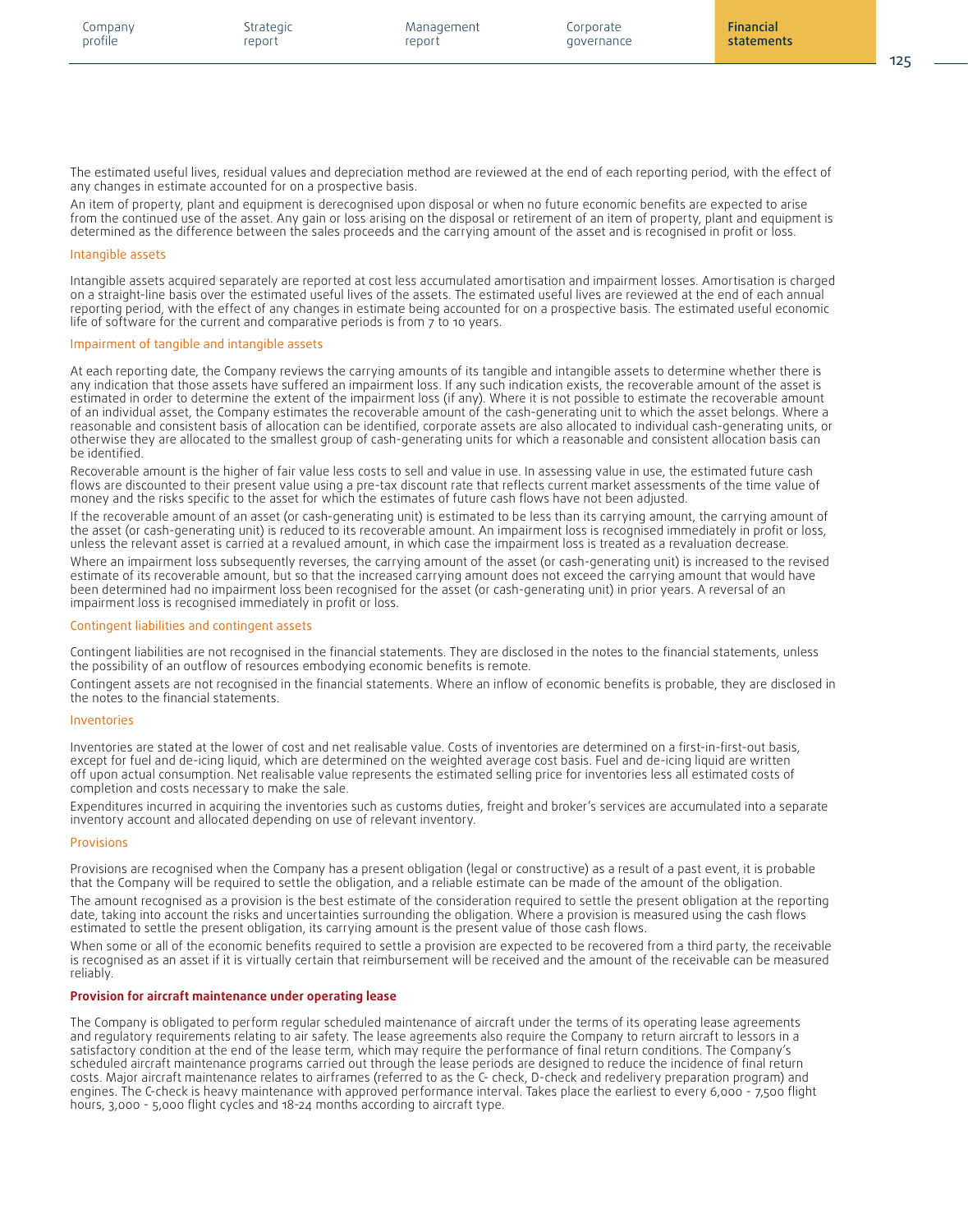

**e** air astana

#### Financial instruments

A number of the Company's accounting policies and disclosures require the determination of fair value, for both financial and nonfinancial assets and liabilities. Financial assets and financial liabilities are recognised when the Company becomes a party to the contractual provisions of the instrument.

Financial assets and financial liabilities are initially measured at fair value. Transaction costs that are directly attributable to the acquisition or issue of financial assets and financial liabilities (other than financial assets and financial liabilities at fair value through profit or loss) are added to or deducted from the fair value of the financial assets or financial liabilities, as appropriate, on initial recognition. Transaction costs directly attributable to the acquisition of financial assets or financial liabilities at fair value through profit or loss are recognised immediately in profit or loss.

### **Offsetting of financial instruments**

Financial assets and liabilities are offset and the net amount is reported in the statement of financial position when there is a legally enforceable right to set off the recognised amounts and there is an intention to settle them on a net basis, or to realise the asset and settle the liability simultaneously. The right to set-off must not be contingent on a future event and must be legally enforceable in all of the following circumstances:

- » the normal course of business;
- » the event of default; and
- » the event of insolvency or bankruptcy of the entity and all of the counterparties.

If these conditions are not met, then the related assets and liabilities are presented gross in the statement of financial position.

#### Financial assets

Financial assets are classified into the following specified categories: financial assets "at fair value through profit or loss" (FVTPL), "held-to-maturity" investments, "available-for-sale" (AFS) financial assets and "loans and receivables". The classification depends on the nature and purpose of the financial assets and is determined at the time of initial recognition. All regular way purchases or sales of financial assets are recognised and derecognised on a trade date basis. Regular way purchases or sales are purchases or sales of financial assets that require delivery of assets within the time frame established by regulation or convention in the marketplace.

#### **Effective interest method**

The effective interest method is a method of calculating the amortised cost of a financial asset and of allocating interest income over the relevant period. The effective interest rate is the rate that exactly discounts estimated future cash receipts (including all fees on points paid or received that form an integral part of the effective interest rate, transaction costs and other premiums or discounts) through the expected life of the financial asset, or, where appropriate, a shorter period, to the net carrying amount on initial recognition. Income is recognised on an effective interest basis for debt instruments other than those financial assets designated as at FVTPL.

Financial assets are classified as at FVTPL when the financial asset is either held for trading or it is designated as at FVTPL. Financial assets at FVTPL are stated at fair value, with any gains or losses arising on remeasurement recognised in profit or loss. The net gain or loss recognised in profit or loss incorporates any dividend or interest earned on the financial asset and is included in the finance income line item in profit or loss. Fair value is determined in the manner described in Note 25.

### **Loans and Receivables**

Loans and receivables are non-derivative financial assets with fixed or determinable payments that are not quoted in an active market. Loans and receivables are measured at amortised cost using the effective interest method, less any impairment.

Amounts due from Ab-initio pilot program trainees in respect of 50% of their initial training costs are classified as interest free loans. The remaining costs are classified by the Company as a prepayment of its expenses and are amortised over a period of seven years, during which period the Company has a right to oblige these expenses also to become payable by the pilot trainees should such pilot trainees terminate his/her employment.

However, in December 2015 within its employee incentive scheme the management offered a new repayment option to Ab-initio pilot program trainees. Under this option, the obligations to repay training costs have been cancelled with the total amount only becoming due if they leave the Company. Amounts due from those cadets who selected the option were reclassified to deferred expenses and are amortised using the straight line method over the remaining amortization term.

#### **Impairment of financial assets**

Financial assets, other than those at FVTPL, are assessed for indicators of impairment at each reporting date. Financial assets are impaired where there is objective evidence that, as a result of one or more events that occurred after the initial recognition of the financial asset, the estimated future cash flows of the investment have been negatively affected.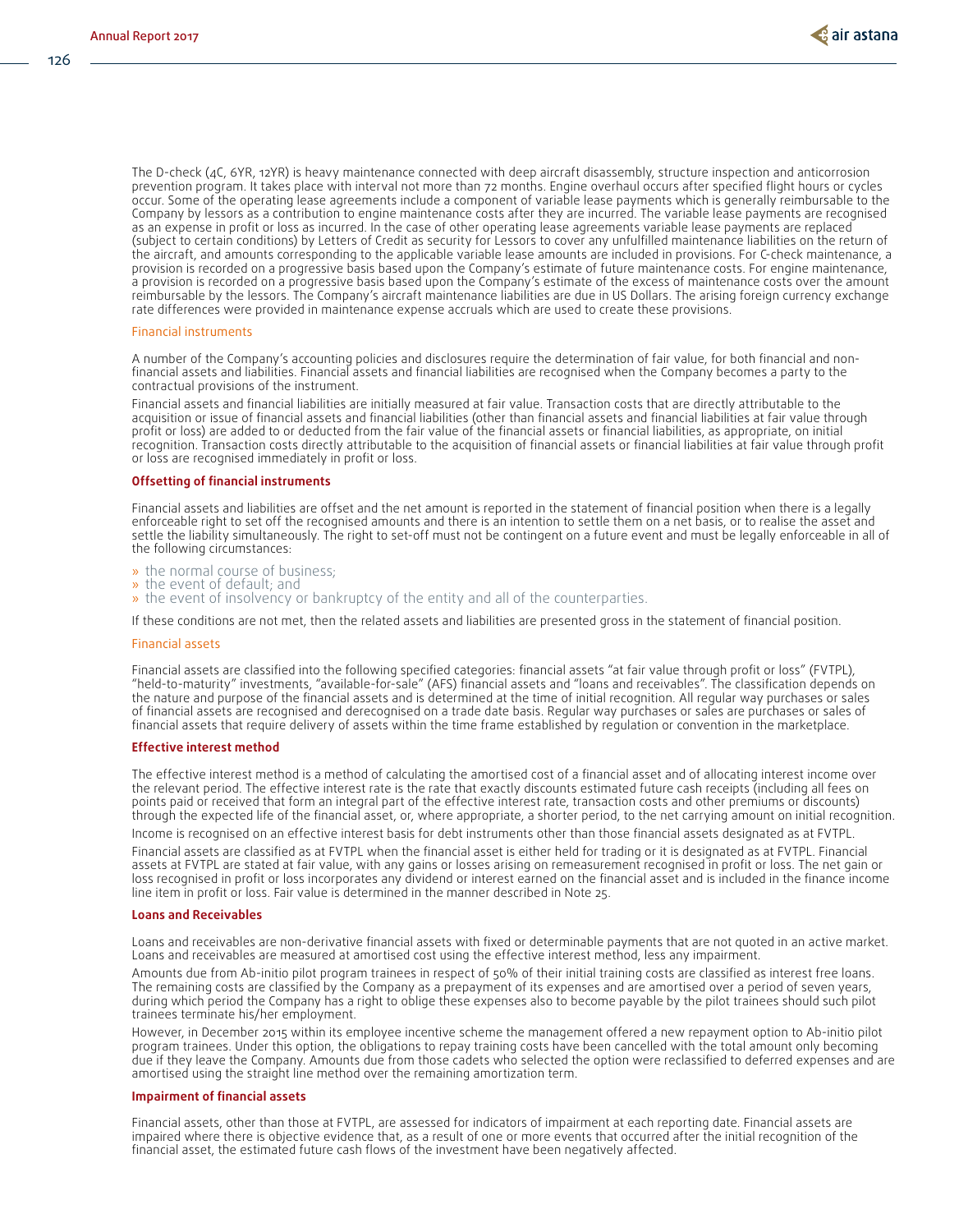# For all other financial assets objective evidence of impairment could include:

- » significant financial difficulty of the issuer or counterparty; or
- » breach of contract, such as a default or delinquency in interest or principal payments; or
- » it is becoming probable that the borrower will enter bankruptcy or financial re-organisation; or
- » disappearance of an active market for that financial asset because of financial difficulties.

For certain categories of financial assets, such as trade receivables, assets that are assessed not to be impaired individually are subsequently assessed for impairment on a collective basis. Objective evidence of impairment for a portfolio of receivables could include the Company's past experience of collecting payments, an increase in the number of delayed payments in the portfolio past the average credit period of 45 days, as well as observable changes in national economic conditions that correlate with default on receivables.

For financial assets carried at amortised cost, the amount of the impairment loss recognised is the difference between the asset's carrying amount and the present value of estimated future cash flows, discounted at the financial asset's original effective interest rate.

For financial assets carried at cost, the amount of the impairment loss is measured as the difference between the asset's carrying amount and the present value of the estimated future cash flows discounted at the current market rate of return for a similar financial asset.

The carrying amount of the financial asset is reduced by the impairment loss directly for all financial assets with the exception of trade receivables, where the carrying amount is reduced through the use of an allowance account. When a trade receivable is considered uncollectible, it is written off against the allowance account. Subsequent recoveries of amounts previously written off are credited against the allowance account. Changes in the carrying amount of the allowance account are recognised in profit or loss.

For financial assets measured at amortised cost, if, in a subsequent period, the amount of the impairment loss decreases and the decrease can be related objectively to an event occurring after the impairment was recognised, the previously recognised impairment loss is reversed through profit or loss to the extent that the carrying amount of the investment at the date the impairment is reversed does not exceed what the amortised cost would have been had the impairment not been recognised.

# **Derecognition of financial assets**

The Company derecognises a financial asset only when the contractual rights to the cash flows from the asset expire; or it transfers the financial asset and substantially all the risks and rewards of ownership of the asset to another entity. If the Company neither transfers nor retains substantially all the risks and rewards of ownership and continues to control the transferred asset, the Company recognises its retained interest in the asset and an associated liability for amounts it may have to pay. If the Company retains substantially all the risks and rewards of ownership of a transferred financial asset, the Company continues to recognise the financial asset and also recognises a collateralised borrowing for the proceeds received.

On derecognition of a financial asset in its entirety, the difference between the asset's carrying amount and the sum of the consideration received and receivable and the cumulative gain or loss that had been recognised in other comprehensive income and accumulated in equity is recognised in profit or loss.

On derecognition of a financial asset other than in its entirety (e.g. when the Company retains an option to repurchase part of a transferred asset or retains a residual interest that does not result in the retention of substantially all the risks and rewards of ownership and the Company retains control), the Company allocates the previous carrying amount of the financial asset between the part it continues to recognise under continuing involvement, and the part it no longer recognises on the basis of the relative fair values of those parts on the date of the transfer. The difference between the carrying amount allocated to the part that is no longer recognised and the sum of the consideration received for the part no longer recognised and any cumulative gain or loss allocated to it that had been recognised in other comprehensive income is recognised in profit or loss. A cumulative gain or loss that had been recognised in profit or loss is allocated between the part that continues to be recognised and the part that is no longer recognised on the basis of the relative fair values of those parts.

### Financial liabilities and equity instruments issued by the Company

### **Classification as debt or equity**

Debt and equity instruments issued by the Company are classified as either financial liabilities or as equity in accordance with the substance of the contractual arrangements and the definitions of a financial liability and an equity instrument.

### **Financial liabilities**

Financial liabilities are classified as either financial liabilities 'at FVTPL' or 'other financial liabilities'.

Financial liabilities are classified as at FVTPL where the financial liability is either held for trading or it is designated as at FVTPL.

A financial liability is classified as held for trading if:

- » it has been incurred principally for the purpose of repurchasing in the near term; or
- » on initial recognition it is part of a portfolio of identified financial instruments that the Company manages together and has a recent actual pattern of short-term profit-taking; or
- » it is a derivative that is not designated and effective as a hedging instrument.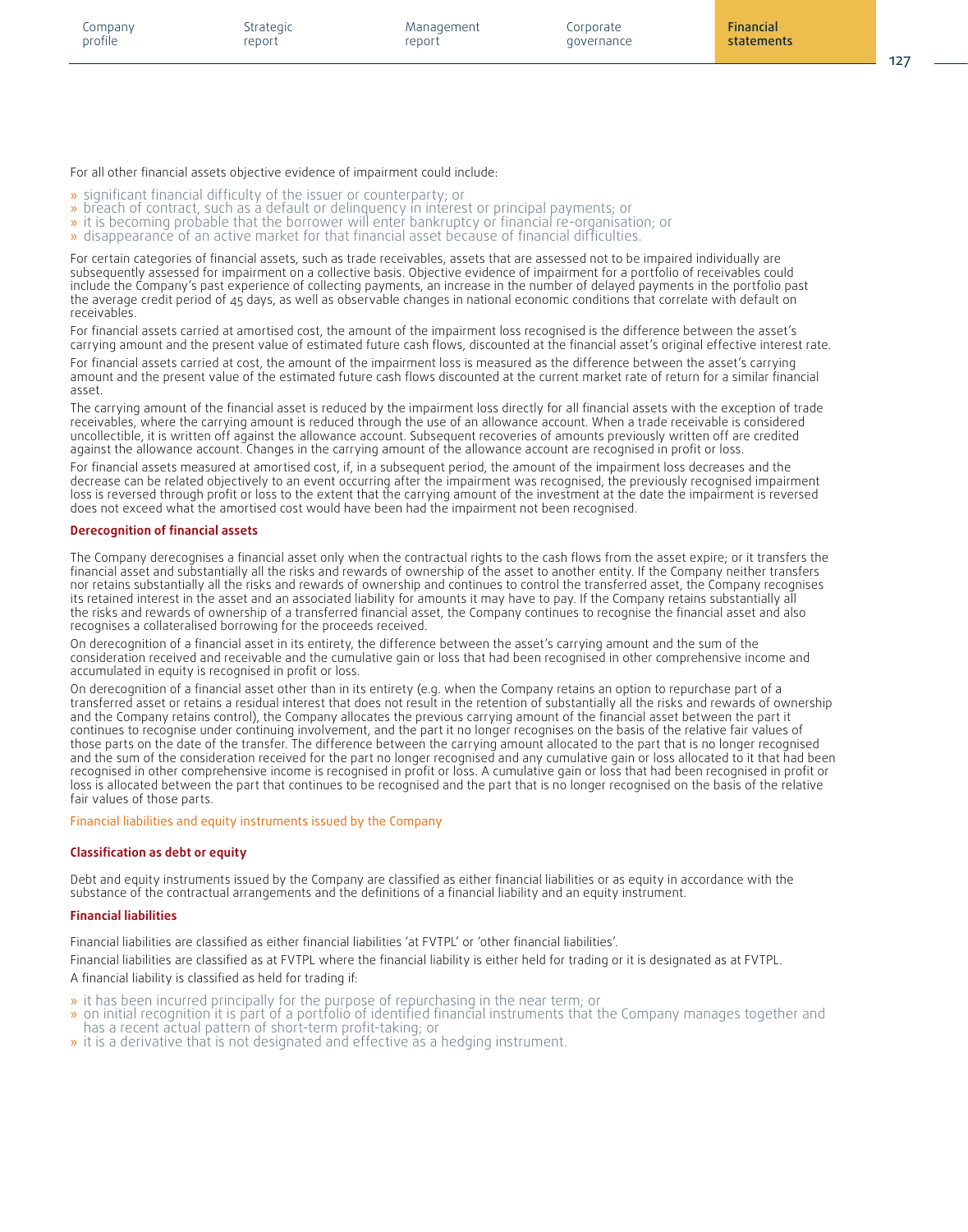

A financial liability other than a financial liability held for trading may be designated as at FVTPL upon initial recognition if:

- » such designation eliminates or significantly reduces a measurement or recognition inconsistency that would otherwise arise; or
- » the financial liability forms part of a group of financial assets or financial liabilities or both, which is managed and its performance is evaluated on a fair value basis, in accordance with the Company's documented risk management or investment strategy, and information about the grouping is provided internally on that basis; or
- » it forms part of a contract containing one or more embedded derivatives, and IAS 39 Financial Instruments: Recognition and Measurement permits the entire combined contract (asset or liability) to be designated as at FVTPL.

Financial liabilities at FVTPL are stated at fair value, with any resultant gain or loss recognised in profit or loss. The net gain or loss recognised in profit or loss incorporates any interest paid on the financial liability and is included in the 'finance costs' line item in profit or loss. Fair value is determined in the manner described in Note 25.

### **Other financial liabilities**

Other financial liabilities are initially measured at fair value, net of transaction costs and subsequently measured at amortised cost using the effective interest method.

The effective interest method is a method of calculating the amortised cost of a financial liability and of allocating interest expense over the relevant period. The effective interest rate is the rate that exactly discounts estimated future cash payments (including all fees and points paid or received that form an integral part of the effective interest rate, transaction costs and other premiums or discounts) through the expected life of the financial liability, or (where appropriate) a shorter period, to the net carrying amount on initial recognition.

#### **Derivative financial instruments**

Derivatives are initially recognised at fair value at the date the derivative contract is entered into and are subsequently remeasured to their fair value at each reporting date. The fair values are estimated based on quoted market prices or pricing models that take into account the current market and contracted prices of the underlying instruments and other factors. The resulting gain or loss is recognised in profit or loss immediately unless the derivative is designated and effective as a hedging instrument, in which event the timing of the recognition of profit or loss depends on the nature of the hedge relationship.

A derivative with a positive fair value is recognised as a financial asset; a derivative with a negative fair value is recognised as a financial liability. A derivative is presented as a non-current asset or a non-current liability if the remaining maturity of the instrument is more than 12 months and it is not expected to be realised or settled within 12 months. Other derivatives are presented as current assets or current liabilities.

### **Cash flow hedge**

The effective portion of foreign currency exchange differences arising from translation of finance lease liabilities which are designated and qualify as cash flow hedges of highly probable future foreign currency revenues is recognised in other comprehensive income. The loss exchange differences relating to an ineffective portion are recognised immediately within foreign exchange gain/loss in the profit or loss of the Company.

Amounts accumulated in equity are reclassified to profit or loss (to foreign exchange gain/loss) in the periods when the finance lease liabilities are repaid and foreign currency revenues are received.

When a hedge no longer meets the criteria for hedge accounting, any cumulative gain or loss existing in equity at that time remains in equity and is transferred to profit or loss when the forecast transaction is ultimately recognised. When a forecast transaction is no longer expected to occur, the cumulative gain or loss that was reported in equity is immediately transferred to the income statement of profit or loss within foreign exchange gain/loss.

### **Dividends**

Dividends are recognised as a liability in the period in which they are declared.

### **Derecognition of financial liabilities**

The Company derecognises financial liabilities when, and only when, the Company's obligations are discharged, cancelled or they expire. The difference between the carrying amount of the financial liability derecognised and the consideration paid and payable is recognised in profit or loss.

### 4. Critical accounting judgments and key sources of estimation uncertainty

In the application of the Company's accounting policies, which are described in Note 3, management is required to make judgments, estimates and assumptions about the carrying amounts of assets and liabilities that are not readily apparent from other sources. The estimates and associated assumptions are based on historical experience and other factors that are considered to be relevant. Actual results may differ from these estimates.

The estimates and underlying assumptions are reviewed on an ongoing basis. Revisions to accounting estimates are recognised in the period in which the estimate is revised if the revision affects only that period or in the period of the revision and future periods if the revision affects both current and future periods.

The following are the critical judgments and estimates that management have made in the process of applying the Company's accounting policies and that have the most significant effect on the amounts recognised in the financial statements.

#### Provisions

Provisions mainly consist of provision for aircraft maintenance (Note 21).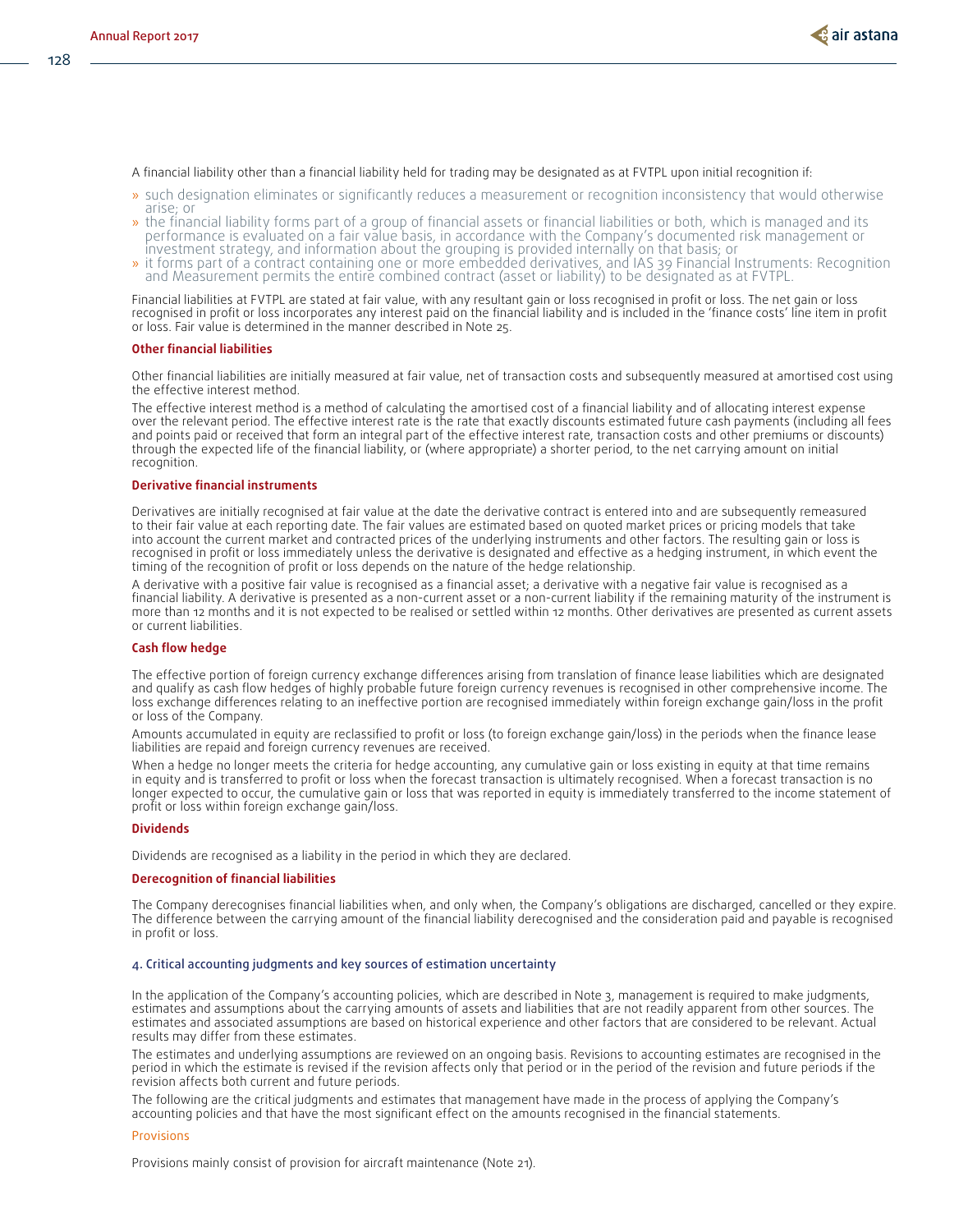### Recoverability of variable lease payments related to future maintenance

Under the operating lease agreements for its aircraft, the Company makes variable lease payments to lessors which are based upon the flight hours of engines, limited life parts of engines, auxiliary power units and major airframe checks. Such amounts are applied to the cost of maintenance services and are reimbursable by lessors upon occurrence of the maintenance event (APU and engine overhaul, replacement of the limited life parts and major airframe checks). The reimbursement is made only for scheduled repairs and replacements in accordance with the Company's maintenance program agreed with the Kazakhstan Civil Aviation Committee ("CAC").

In case of a return of the aircraft after the scheduled maintenance event, but before the return condition specified in the lease agreement is triggered, the amounts of unapplied variable lease payments made to the lessors are not reimbursable and are retained by the lessors as a deposit transferrable to the next lessees of the aircraft. Management of the Company believes that as at 31 December 2017 contributions of variable lease payments of USD 87,421 thousand (2016: USD 79,099 thousand) are subject to reimbursement by the aircraft lessors upon actual maintenance events. Management regularly assesses the recoverability of variable lease payments made by the Company. Unanticipated maintenance costs are expensed in profit or loss as incurred.

### Compliance with tax legislation

Tax, currency and customs legislation of Kazakhstan are subject to frequent changes and varying interpretations. Management's interpretation of such legislation in applying it to business transactions of the Company may be challenged by the relevant regional authorities enabled by law to impose fines and penalties. It is possible that the tax treatment of transactions that have not been challenged in the past may be challenged. Fiscal periods remain open to review by the tax authorities in respect of taxes for the five calendar years preceding the year of tax review.

Under certain circumstances reviews may cover longer periods. While the Company believes it has provided adequately for all tax liabilities based on its understanding of the tax legislation, the above facts may create additional financial risks for the Company.

### Determination of the functional currency

As disclosed in Note 3, the functional currency of the Company is USD which, in management's view, reflects the economic substance of the underlying events and circumstances of the Company at the reporting date. At each reporting date management of the Company reassesses factors that may affect the determination of the functional currency based on circumstances at reporting date. A significant judgment is required from management to make analysis of primary economic environment including the pricing policy, structure of revenues from international and domestic routes, costs structure as well as continued development in strategy of the Company for further development of international routes. Future circumstances, therefore, may be different and may result in different conclusion.

### Useful lives of property, plant and equipment

In reporting intangible assets and tangible assets, an assessment is made of the useful economic life and an assessment is made at least once a year to determine whether impairment exists.

#### Allowances

The Company accrues allowances for impairment of accounts receivable. Judgment is used to estimate doubtful accounts, which includes consideration of historical and anticipated customer performance. Changes in the economy or specific customer conditions may require adjustments to the allowance for doubtful accounts recorded in these financial statements. As at 31 December 2017 and 2016, allowances for doubtful accounts were equal to USD 1,504 thousand and USD 1,555 thousand, respectively (Notes 14, 15).

For other financial assets, an impairment loss is calculated as the difference between an asset's carrying amount, and the present value of the estimated future cash flows discounted at the asset's original effective interest rate. Losses are recognised in profit or loss and reflected in an allowance account. When the Company considers that there are no realistic prospects of recovery of the asset, the relevant amounts are written off. Interest on the impaired asset continues to be recognised through the unwinding of the discount. When a subsequent event causes the amount of impairment loss to decrease and the decrease can be related objectively to an event occurring after the impairment was recognised, the decrease in impairment loss is reversed through profit or loss. As at 31 December 2017 impairment allowances were equal to USD 49,036 thousand as disclosed in Note 15 (31 December 2016: USD 53,680 thousand).

The Company annually estimates the necessity of write-down for obsolete and slow-moving inventories based on annual stock count data conducted at the reporting date. As at 31 December 2017, the Company recognised a write-down for obsolete and slow-moving inventories in the amount of USD 554 thousand (2016: USD 540 thousand) (Note 13).

### Customer loyalty program

While calculating customer loyalty program provision the Company uses critical judgements and estimates in regard to cost of value per point by Nomad club members. The Company's Nomad Club Loyalty program is an incentive program under which passengers are granted points for each flight. Once a passenger accumulates a certain number of points he or she can convert the points into a ticket. The Company uses estimated ticket values to calculate the program's point value. Outstanding unutilized points as of each reporting dates are treated as deferred revenue. Points value considered as fair value of standalone selling price based on weighted average of redeemed air travels by route and class. Based on the historical statistics the Company determines the amount of breakage with regards to those points whose usage is not probable.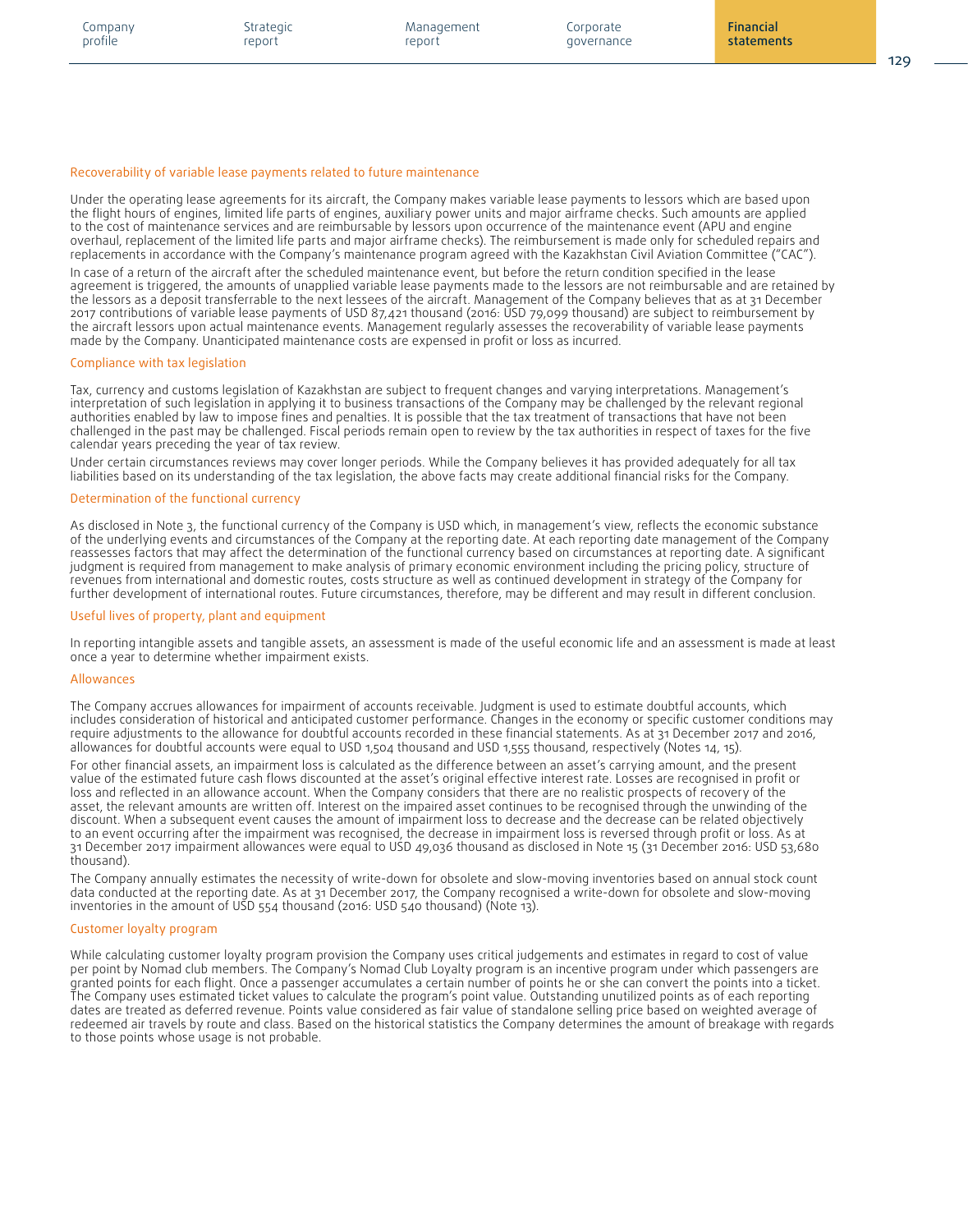5. Revenue and other income

|                                                  | 2017    | 2016    |
|--------------------------------------------------|---------|---------|
| Passenger revenue                                |         |         |
| Passenger transport                              | 598,265 | 488,443 |
| Fuel surcharge                                   | 74,942  | 63,788  |
| Airport services                                 | 40,315  | 34,079  |
| Excess baggage                                   | 4,656   | 3,616   |
|                                                  | 718,178 | 589,926 |
| Cargo and mail revenue                           |         |         |
| Cargo                                            | 17,964  | 14,479  |
| Mail                                             | 1,702   | 1,206   |
|                                                  | 19,666  | 15,685  |
| Other revenue                                    |         |         |
| Penalties on agency contracts                    | 8,492   | 7,526   |
| Aviation fuel sale                               | 4,545   | 1,224   |
| Advertising revenue                              | 2,012   | 860     |
| Warranty returns                                 | 1,164   | 1,634   |
| Income from ground services                      | 1,120   | 1,088   |
| Gain on disposal of spare parts and other assets | 789     | 622     |
| Spare parts received from sponsors               | 55      |         |
| Other                                            | 3,038   | 2,449   |
|                                                  | 21,215  | 15,403  |

The Company conducted a sale and leaseback transaction in December 2017 by selling one Embraer E190 (which was on finance lease at the date of the transaction) and leasing it back under an operating lease. The Company recorded a net gain of USD 8,478 thousand from this transaction, which represents the excess of fair value of the aircraft over the carrying amount of the aircraft at date of sale. The following table presents the Company's revenue by geographical location for the years ended 31 December 2017 and 2016, respectively:

|                                        | 2017    | 2016    |
|----------------------------------------|---------|---------|
| Asia                                   | 212,708 | 173,208 |
| Europe                                 | 161,386 | 136,925 |
| <b>CIS</b>                             | 363,750 | 295,478 |
| Total revenue from passenger and cargo | 737,844 | 605,611 |
|                                        |         |         |

There was no revenue from transactions with a single customer amounting to 10% or more of the total revenue during the year ended 31 December 2017 (2016: nil).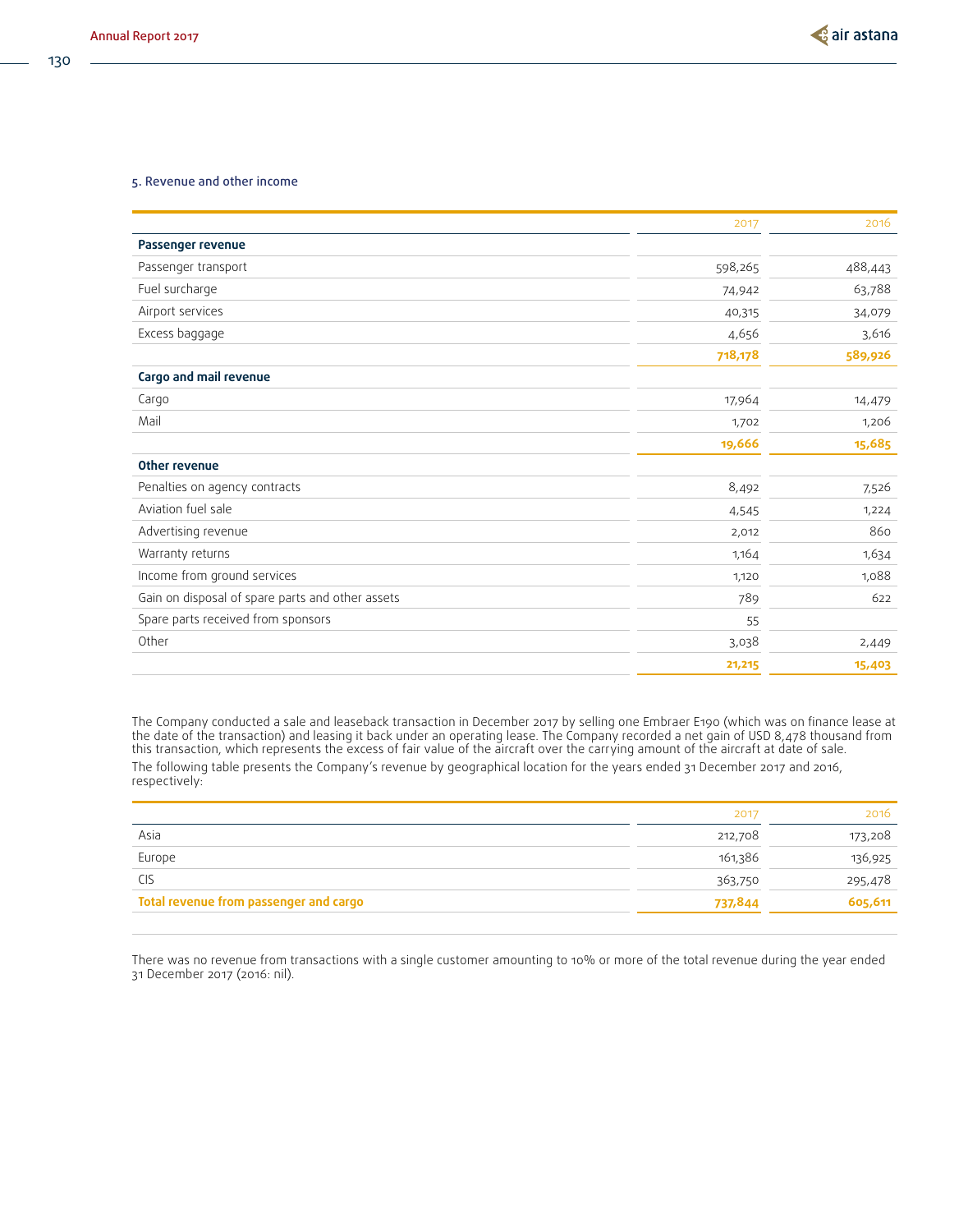| <b>Financial</b><br>Strategic<br>Management<br>Corporate<br>company<br>profile<br>report<br>statements<br>report<br>qovernance |  |
|--------------------------------------------------------------------------------------------------------------------------------|--|
|--------------------------------------------------------------------------------------------------------------------------------|--|

131

# 6. Operating expenses

|                                                | 2017    | 2016   |
|------------------------------------------------|---------|--------|
| Handling, landing fees and route charges       |         |        |
| Aero navigation                                | 43,550  | 37,645 |
| Handling charge                                | 34,030  | 29,340 |
| Landing fees                                   | 23,914  | 21,508 |
| Meteorological services                        | 162     | 129    |
| Other                                          | 1,508   | 1,287  |
|                                                | 103,164 | 89,909 |
| Passenger service                              |         |        |
| Airport charges                                | 41,676  | 32,839 |
| Catering                                       | 27,709  | 22,912 |
| In-flight entertainment                        | 5,127   | 3,976  |
| Security                                       | 3,950   | 3,177  |
| Other                                          | 8,173   | 6,905  |
|                                                | 86,635  | 69,809 |
| <b>Employee costs</b>                          |         |        |
| Wages and salaries of operational personnel    | 45,038  | 41,409 |
| Wages and salaries of administrative personnel | 10,956  | 9,585  |
| Social tax                                     | 7,268   | 6,564  |
| Wages and salaries of sales personnel          | 3,849   | 3,782  |
| Other                                          | 3,992   | 3,396  |
|                                                | 71,103  | 64,736 |

The average number of employees during 2017 was 4,934 (2016: 4,721).

|                                                 | 2017   | 2016   |
|-------------------------------------------------|--------|--------|
| <b>Engineering and maintenance</b>              |        |        |
| Maintenance - variable lease payments           | 30,952 | 26,359 |
| Maintenance - provisions (Note 21)              | 19,671 | 17,695 |
| Spare parts                                     | 11,011 | 7,207  |
| Maintenance - components                        | 5,489  | 7,389  |
| Technical inspection                            | 2,050  | 2,008  |
|                                                 | 69,173 | 60,658 |
| <b>Aircraft operating lease costs</b>           |        |        |
| Fixed lease charges of aircraft and engine      | 59,862 | 57,182 |
| Ad-hoc lease of engines and rotable spare parts | 1,205  | 1,056  |
| Operating lease return costs                    | 346    | 169    |
|                                                 | 61,413 | 58,407 |
| <b>Selling costs</b>                            |        |        |
| Reservation costs                               | 19,965 | 15,971 |
| Commissions                                     | 10,917 | 7,888  |
| Advertising                                     | 8,617  | 5,456  |
| Interline commissions                           | 520    | 481    |
| Other                                           | 442    | 442    |
|                                                 | 40,461 | 30,238 |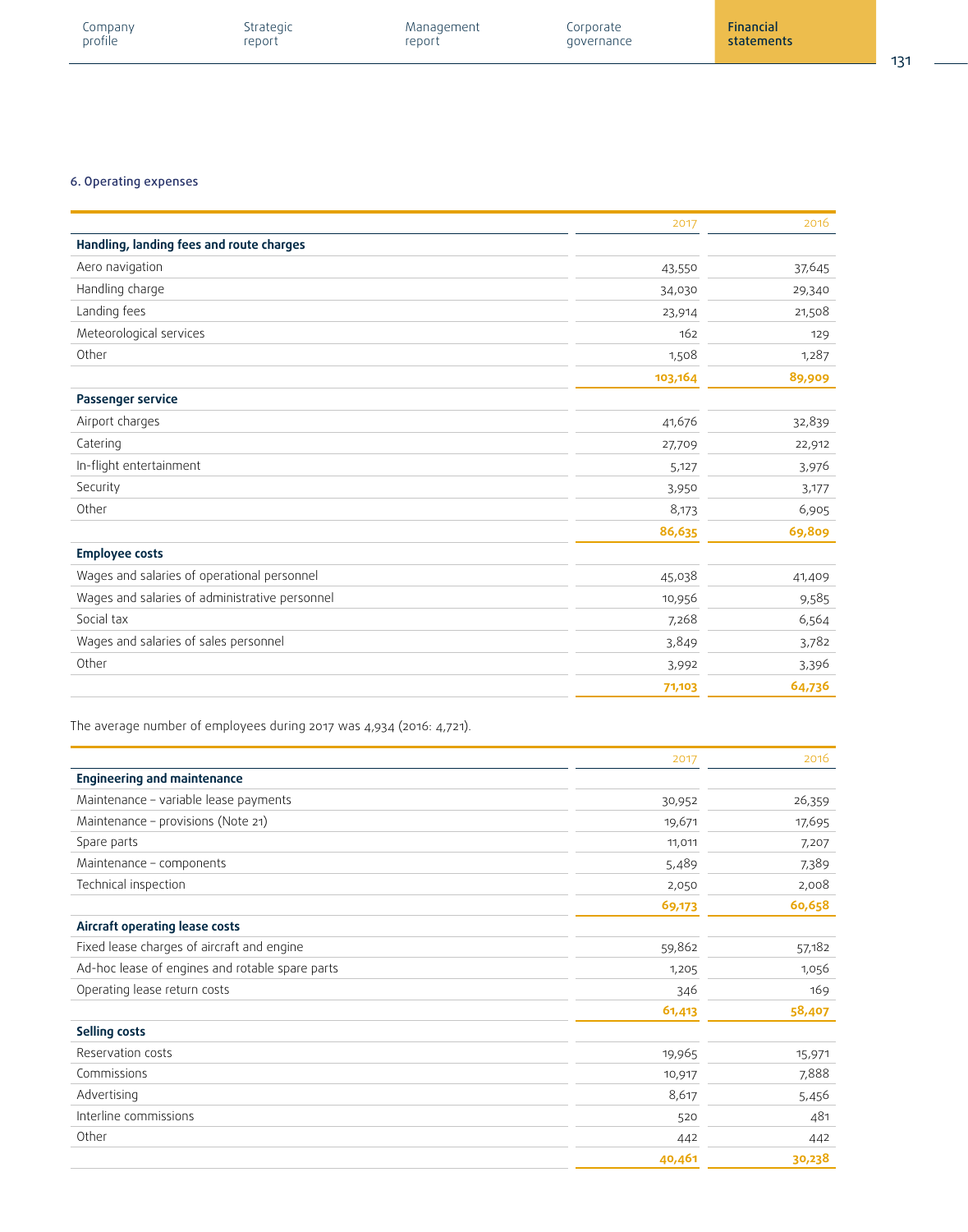|                              | 2017   | 2016   |
|------------------------------|--------|--------|
| <b>Aircraft crew costs</b>   |        |        |
| Accommodation and allowances | 14,419 | 14,031 |
| Contract crew                | 9,530  | 7,674  |
| Training                     | 6,301  | 6,076  |
|                              | 30,250 | 27,781 |
| Insurance                    |        |        |
| Hull insurance               | 1,514  | 2,049  |
| Legal liability insurance    | 1,373  | 1,436  |
| Medical insurance            | 699    | 627    |
| Other                        | 284    | 279    |
|                              | 3,870  | 4,391  |

# 7. Finance income and costs

|                                                                                              | 2017   | 2016   |
|----------------------------------------------------------------------------------------------|--------|--------|
| <b>Finance income</b>                                                                        |        |        |
| Reversal of impairment allowance on financial assets                                         | 4,746  |        |
| Interest income on bank deposits                                                             | 1,587  | 7,169  |
| Unwinding of discount on Ab-initio pilot trainees receivables                                | 144    | 177    |
| Net unrealised gain on financial assets and liabilities at fair value through profit or loss | 71     | 87     |
| Income from revaluation of fair value of quarantee deposits                                  |        |        |
| Other                                                                                        | 745    | 292    |
|                                                                                              | 7,293  | 7,725  |
| <b>Finance costs</b>                                                                         |        |        |
| Interest expense on finance lease                                                            | 11,118 | 12,321 |
| Impairment allowance on financial assets                                                     |        | 52,288 |
| Net realised loss on financial assets and liabilities at fair value through profit or loss   |        | 375    |
| Interest expense from revaluation of fair value of quarantee deposits                        |        | 147    |
| Other                                                                                        |        | 942    |
|                                                                                              | 11,118 | 66,073 |

# 8. Income tax expense

The Company's income tax expense for the years ended 31 December was as follows:

|                             | 2017  | 2016  |
|-----------------------------|-------|-------|
| Income tax                  | 7,589 |       |
| Deferred income tax expense | 2,153 | 5,010 |
|                             | 9.742 | 5,010 |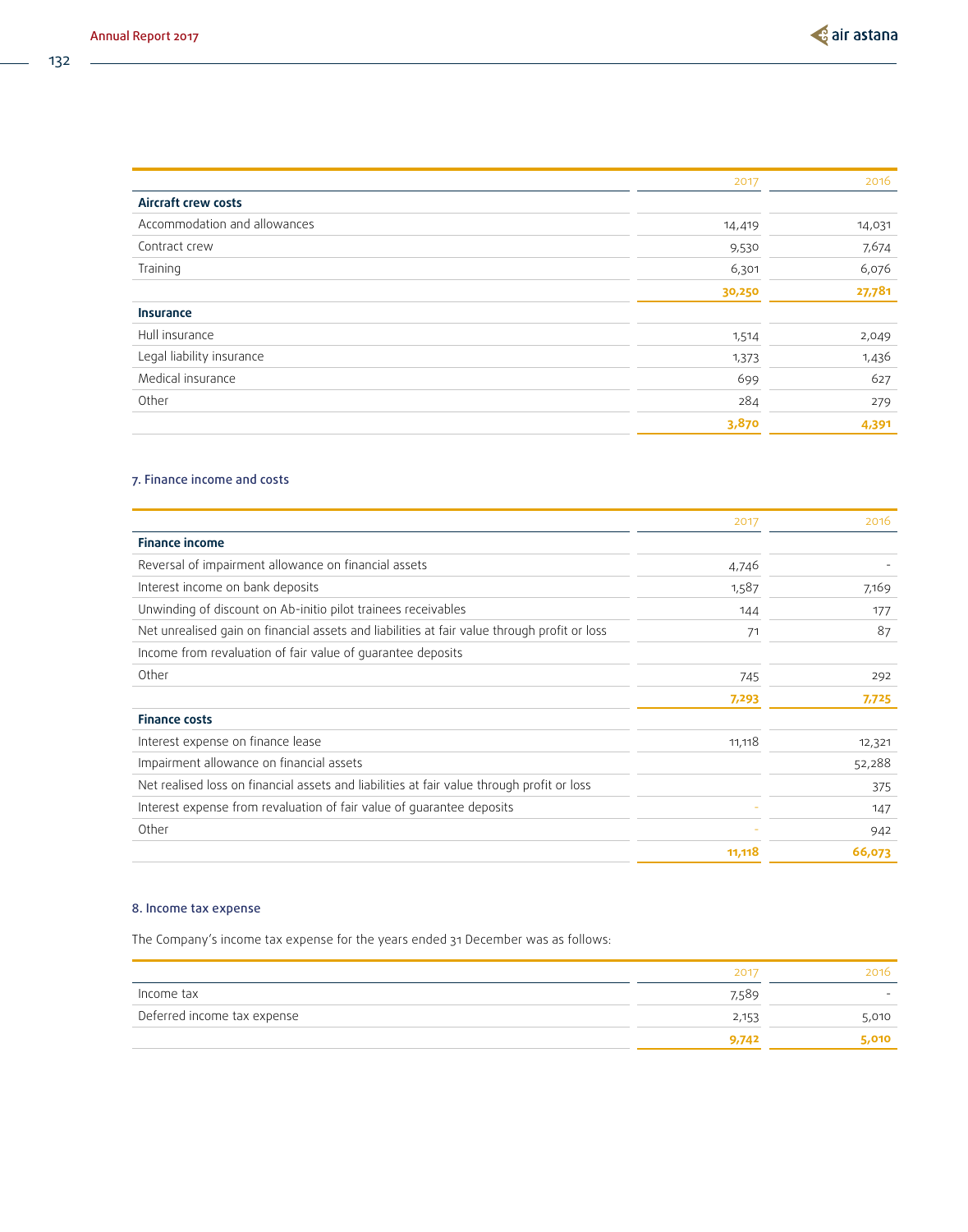Deferred income taxes reflect the net tax effects of temporary differences between the carrying amounts of assets and liabilities for financial reporting purposes and the amounts used for income tax purposes. The tax effect on the major temporary differences that give rise to the deferred income tax assets and liabilities as at 31 December 2017 and 2016 is presented in the table below.

|                                                                  | 2017      | 2016      |
|------------------------------------------------------------------|-----------|-----------|
| Deferred tax assets                                              |           |           |
| Provision for aircraft maintenance                               | 14,754    | 11,760    |
| Trade and other payables                                         | 2,520     | 1,680     |
| Carried forward corporate income tax losses                      | 1,058     | 6,671     |
| <b>Total</b>                                                     | 18,332    | 20,111    |
| Deferred tax liabilities                                         |           |           |
| Difference in depreciable value of property, plant and equipment | (29, 213) | (26, 679) |
| Intangible assets                                                | (127)     | (58)      |
| Prepaid expenses                                                 | (13)      | (14)      |
| <b>Total</b>                                                     | (29,353)  | (26,751)  |
| Net deferred tax liabilities                                     | (11, 021) | (6,640)   |

In accordance with the local tax legislation both hedged and unhedged foreign currency losses are treated as deductible expenses for the purpose of corporate income tax calculations. If such deductible expenses cannot be fully utilised in the year of origination the tax code permits an entity to carry forward the accumulated tax losses for the next 9 years.

Movements in deferred income tax assets and liabilities presented above were recorded in profit or loss accounts, except for USD 2,294 thousand related to carried forward corporate income tax losses, which were recognized in equity.

The income tax rate in the Republic of Kazakhstan, where the Company is located, in 2017 and 2016 was 20%. The taxation charge for the year is different from that which would be obtained by applying the statutory income tax rate to profit before income tax. Below is a reconciliation of theoretical income tax at 20% (2016: 20%) to the actual income tax expense recorded in the Company's statement of profit or loss and other comprehensive income:

|                                            | 2017   | 2016      |
|--------------------------------------------|--------|-----------|
| Profit/(loss) before tax                   | 49,062 | (34, 855) |
| Income (tax benefit)/tax at statutory rate | 9,812  | (6,971)   |
| Tax effect of non-taxable income           | (949)  |           |
| Tax effect of non-deductible expenses      | 879    | 11,981    |
| Income tax expense                         | 9,742  | 5,010     |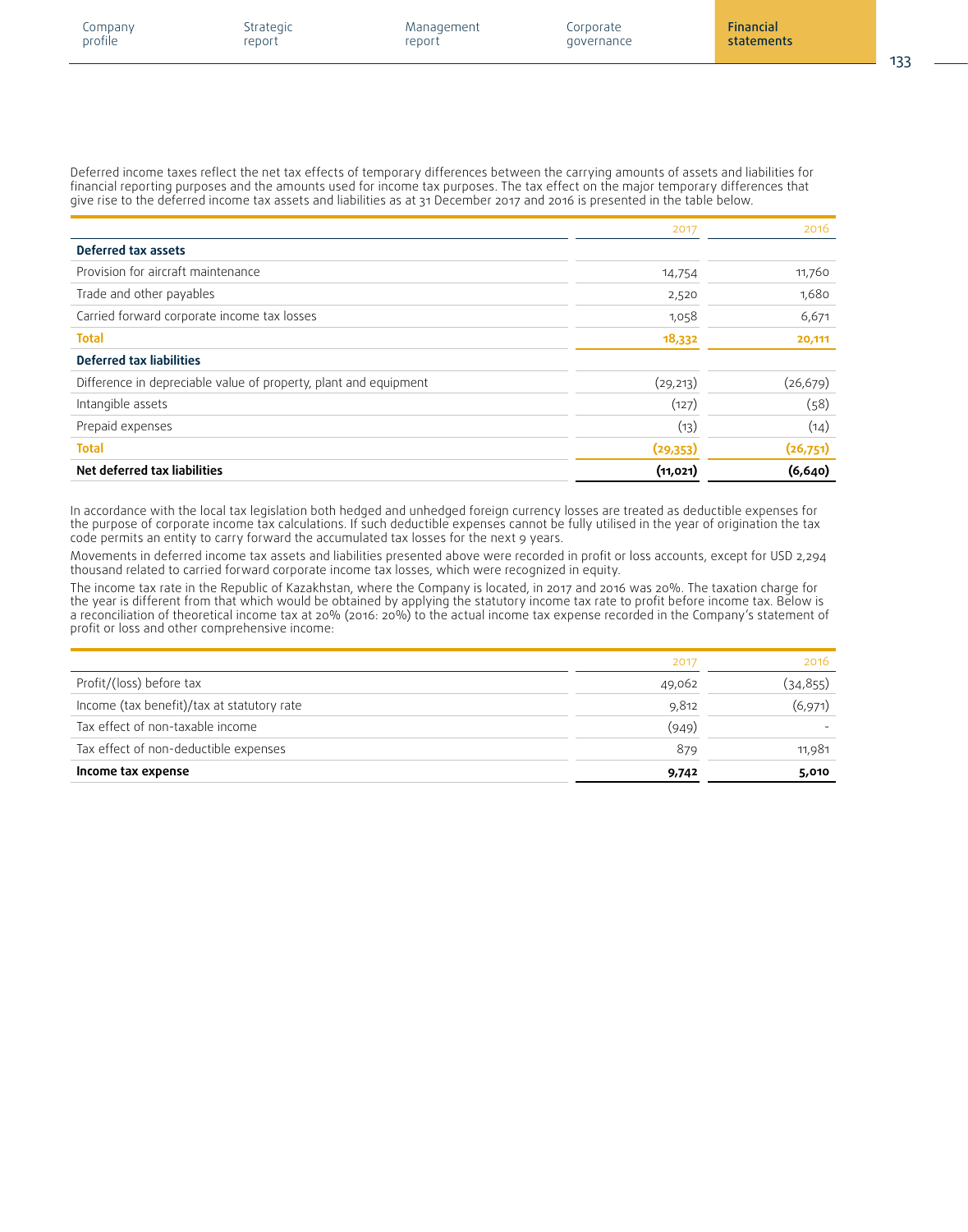# 9. Property, plant and equipment

|                                            |                | <b>Office</b>    |                       |                 |                             | <b>Equipment</b>               |              |
|--------------------------------------------|----------------|------------------|-----------------------|-----------------|-----------------------------|--------------------------------|--------------|
|                                            | <b>Rotable</b> | equipment<br>and | Building,<br>premises |                 | Aircraft un-<br>der finance | intransit and-<br>construction |              |
|                                            | spare parts    | furniture        | and land              | <b>Vehicles</b> | lease                       | <b>inprogress</b>              | <b>Total</b> |
| Cost                                       |                |                  |                       |                 |                             |                                |              |
| At 1 January 2016                          | 34,956         | 5,108            | 3,183                 | 2,463           | 290,969                     | 2,767                          | 339,446      |
| Additions                                  |                |                  |                       |                 |                             | 27,359                         | 27,359       |
| Disposals                                  | (1,602)        | (171)            | (59)                  | (227)           | (1,614)                     |                                | (3,673)      |
| Transfers to inventory                     | (1,790)        |                  |                       |                 |                             |                                | (1,790)      |
| Foreign currency translation<br>difference | 821            | 107              | 59                    | 43              | 5,409                       | 437                            | 6,876        |
| Transfers                                  | 9,918          | 635              | 58                    | 145             | 2,151                       | (12,907)                       |              |
| At 31 December 2016                        | 42,303         | 5,679            | 3,241                 | 2,424           | 296,915                     | 17,656                         | 368,218      |
| Additions                                  | 11,117         | 951              | 302                   | 1,364           | 12,429                      | 4,189                          | 30,352       |
| <b>Disposals</b>                           | (3,804)        | (286)            | (117)                 | (247)           | (21,041)                    | (1,213)                        | (26,708)     |
| Transfers to inventory                     | (1,041)        |                  |                       |                 |                             |                                | (1,041)      |
| Foreign currency translation<br>difference | 4              | 4                | 6                     | (14)            | 1,021                       | (7)                            | 1,014        |
| At 31 December 2017                        | 48,579         | 6,348            | 3,432                 | 3,527           | 289,324                     | 20,625                         | 371,835      |
| <b>Accumulated depreciation</b>            |                |                  |                       |                 |                             |                                |              |
| At 1 January 2016                          | 12,500         | 3,534            | 895                   | 1,126           | 51,546                      |                                | 69,601       |
| Charge for the year (Note 11)              | 4,970          | 630              | 324                   | 299             | 21,717                      |                                | 27,940       |
| Disposals                                  | (475)          | (150)            | (43)                  | (226)           | (1,614)                     |                                | (2,508)      |
| Foreign currency translation<br>difference | 351            | 78               | 23                    | 22              | 1,491                       |                                | 1,965        |
| At 31 December 2016                        | 17,346         | 4,092            | 1,199                 | 1,221           | 73,140                      |                                | 96,998       |
| Charge for the year (Note 11)              | 6,113          | 600              | 375                   | 331             | 18,686                      |                                | 26,105       |
| Disposals                                  | (3,272)        | (272)            | (112)                 | (230)           | (9, 168)                    |                                | (13,054)     |
| Foreign currency translation<br>difference | (4)            | 5                |                       | 1               | 30                          |                                | 32           |
| At 31 December 2017                        | 20,183         | 4,425            | 1,462                 | 1,323           | 82,688                      |                                | 110,081      |
| <b>Net book value</b>                      |                |                  |                       |                 |                             |                                |              |
| At 31 December 2016                        | 24,957         | 1,587            | 2,042                 | 1,203           | 223,775                     | 17,656                         | 271,220      |
| At 31 December 2017                        | 28,396         | 1,923            | 1,970                 | 2,204           | 206,636                     | 20,625                         | 261,754      |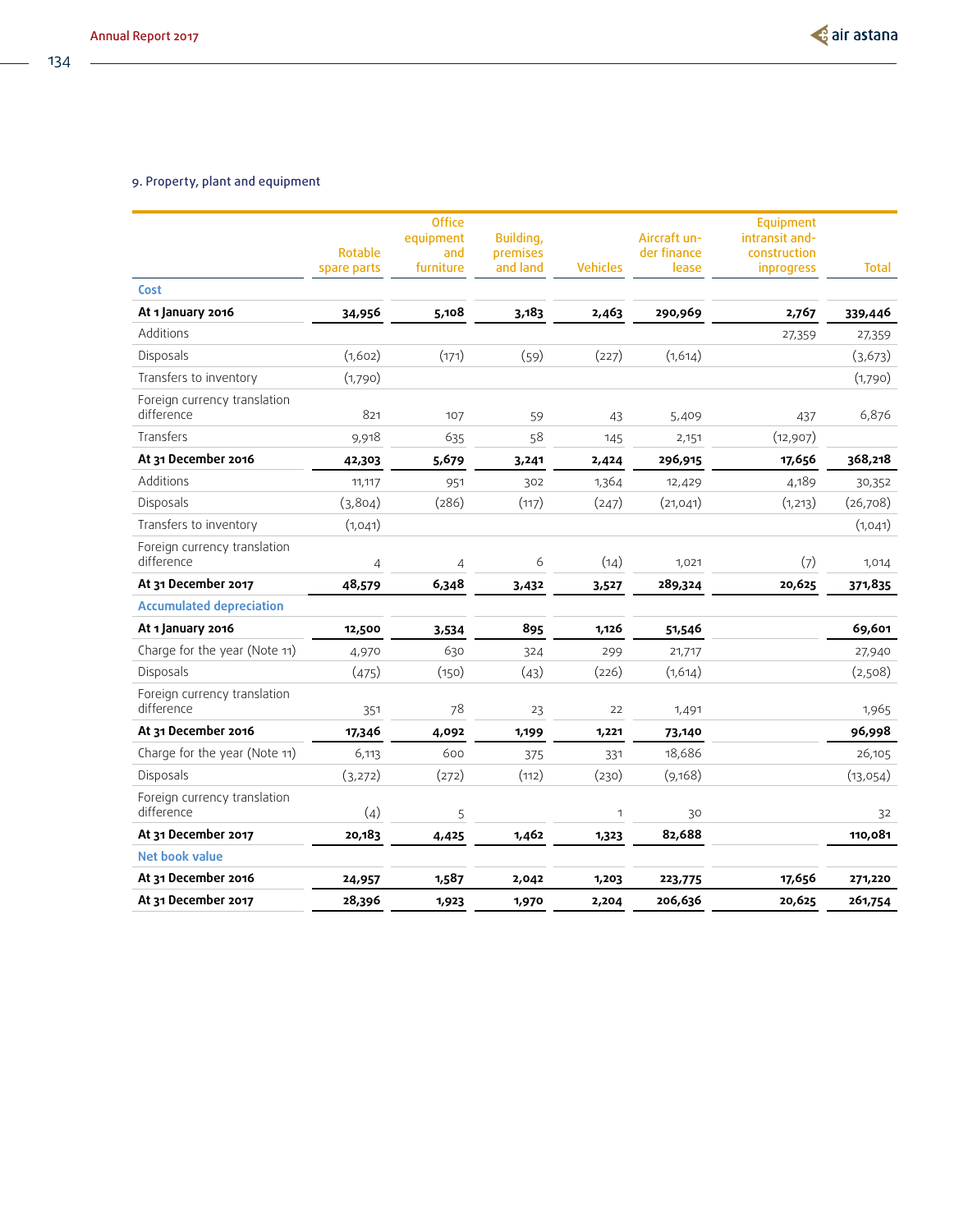[Management](#page--1-0) report

Corporate [governance](#page--1-0)

# Geographical information

In determining the Entity's geographical information, assets, which consist principally of aircraft (including 20 held under operating leases) and ground equipment are mainly registered/ located in the Republic of Kazakhstan. Accordingly, there is no reasonable basis for allocating the assets to geographical segments.

The Company's obligations under finance leases are secured by the lessors' title to the leased assets, which have a carrying amount of USD 206,636 thousand (2016: USD 223,088 thousand) (Note 24).

Rotable spare parts include aircraft modification costs.

For the year ended 31 December 2017 USD 2,525 of interest relating to the EBRD loan was capitalised into property, plant and equipment (2016: USD 1,082) (Note 23).

Having reviewed its operational plans and taken into account airline industry practice with respect to aircraft service lives, the Company decided to revise its estimate of the useful economic life of aircraft from 20 to 25 years, with effect from 1 October 2016. This change leads to decrease in annual depreciation of USD 2,809 in 2017.

### 10. Intangible assets

|                                         | <b>Software</b> |
|-----------------------------------------|-----------------|
| Cost                                    |                 |
| At 1 January 2016                       | 3,492           |
| Additions                               | 3,117           |
| Disposals                               | (106)           |
| Foreign currency translation difference | 145             |
| At 31 December 2016                     | 6,648           |
| Additions                               | 681             |
| Foreign currency translation difference | 7               |
| At 31 December 2017                     | 7,336           |
| <b>Accumulated amortisation</b>         |                 |
| At 1 January 2016                       | 2,799           |
| Charge for the year (Note 11)           | 739             |
| Disposals                               | (106)           |
| Foreign currency translation difference | 69              |
| At 31 December 2016                     | 3,501           |
| Charge for the year (Note 11)           | 904             |
| Foreign currency translation difference | (8)             |
| At 31 December 2017                     | 4,397           |
| <b>Net book value</b>                   |                 |
| At 31 December 2016                     | 3,147           |
| At 31 December 2017                     | 2,939           |

# 11. Depreciation and amortisation

| 201    | 2016.  |
|--------|--------|
| 26,105 | 27,940 |
| 904    | 739    |
| 27,009 | 28,679 |
|        |        |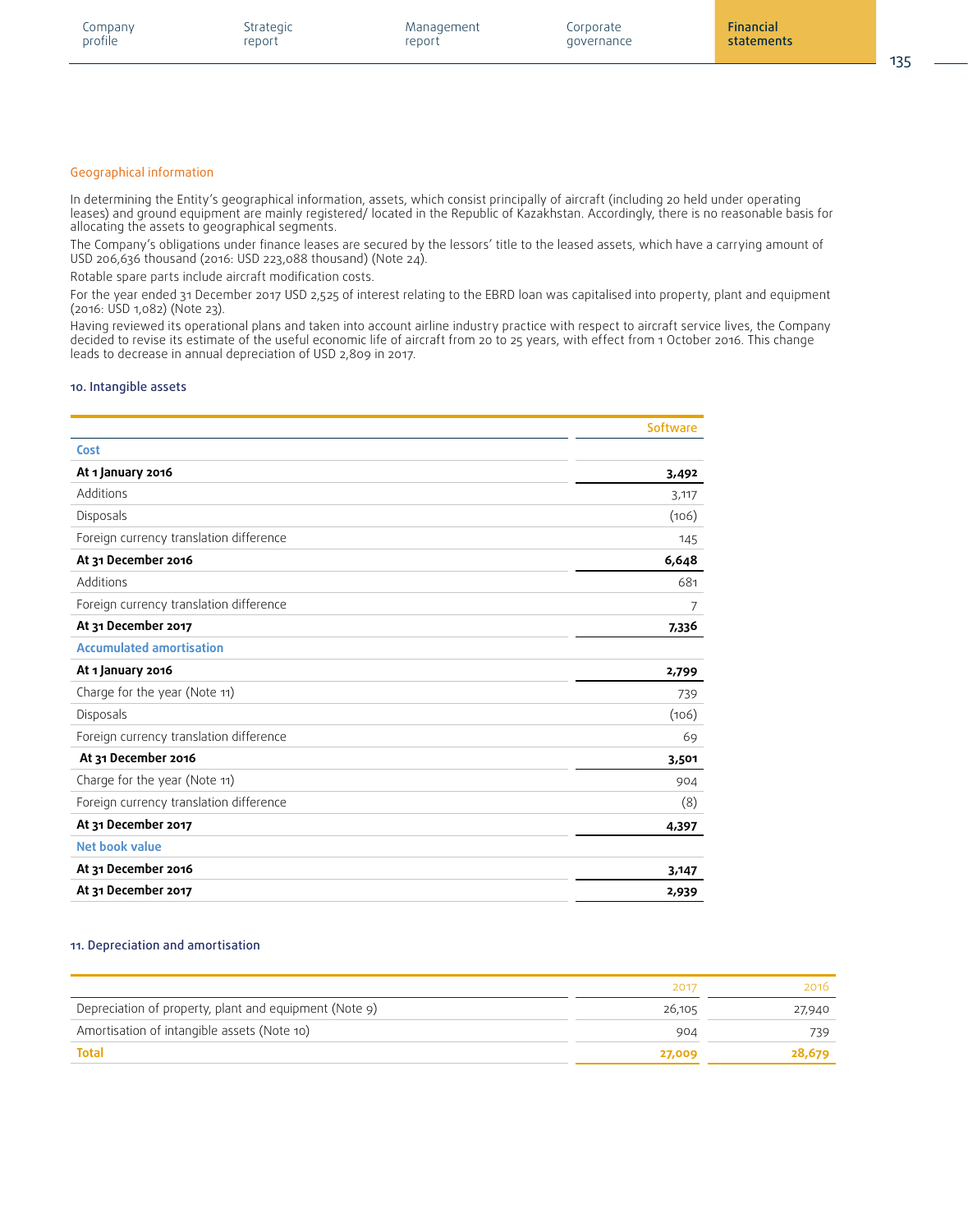# 12. Guarantee deposits

|                                                                                      | 31 December 2017 | 31 December 2016 |
|--------------------------------------------------------------------------------------|------------------|------------------|
| Non-current                                                                          |                  |                  |
| Guarantee deposits for leased aircraft                                               | 17,922           | 14,251           |
| Other quarantee deposits                                                             | 1,714            | 1,149            |
|                                                                                      | 19,636           | 15,400           |
| <b>Current</b>                                                                       |                  |                  |
| Guarantee deposits to secure Letters of Credit for maintenance liabilities (Note 26) | 32,871           | 33,469           |
| Guarantee deposits for leased aircraft                                               | 757              | 862              |
| Other quarantee deposits                                                             | 1,246            | 613              |
|                                                                                      | 34,874           | 34,944           |
|                                                                                      | 54,510           | 50,344           |

Guarantee deposits for leased aircraft comprise security deposits required by the lease agreements as security for future lease payments to be made by the Company. Guarantee deposits are denominated primarily in US Dollars.

The Company assesses credit risk for such deposits as low mainly because almost all lessors are rated from AA to B in accordance with Standard and Poor's credit quality grades.

Guarantee deposits for leased aircraft and maintenance liabilities are receivable as follows:

|                                             | 31 December 2017 | 31 December 2016 |
|---------------------------------------------|------------------|------------------|
| Within one year                             | 33,629           | 34,331           |
| After one year but not more than five years | 7,275            | 7,141            |
| More than five years                        | 10,703           | 7,307            |
|                                             | 51,607           | 48,779           |
| Fair value adjustment                       | (57)             | (197)            |
|                                             | 51,550           | 48,582           |

# 13. Inventories

|                                                                      | 31 December 2017 | 31 December 2016 |
|----------------------------------------------------------------------|------------------|------------------|
| Spare parts                                                          | 23,547           | 21,489           |
| Fuel                                                                 | 5,499            | 9,492            |
| Goods in transit                                                     | 3,007            | 3,923            |
| Crockery                                                             | 2,414            | 2,427            |
| Promotional materials                                                | 1,544            | 1,379            |
| Uniforms                                                             | 1,151            | 1,335            |
| De-icing liquid                                                      | 494              | 268              |
| Blank forms                                                          | 229              | 300              |
| Other                                                                | 1,283            | 1,215            |
|                                                                      | 39,168           | 41,828           |
| Less: cumulative write-down for obsolete and slow-moving inventories | (555)            | (540)            |
|                                                                      | 38,613           | 41,288           |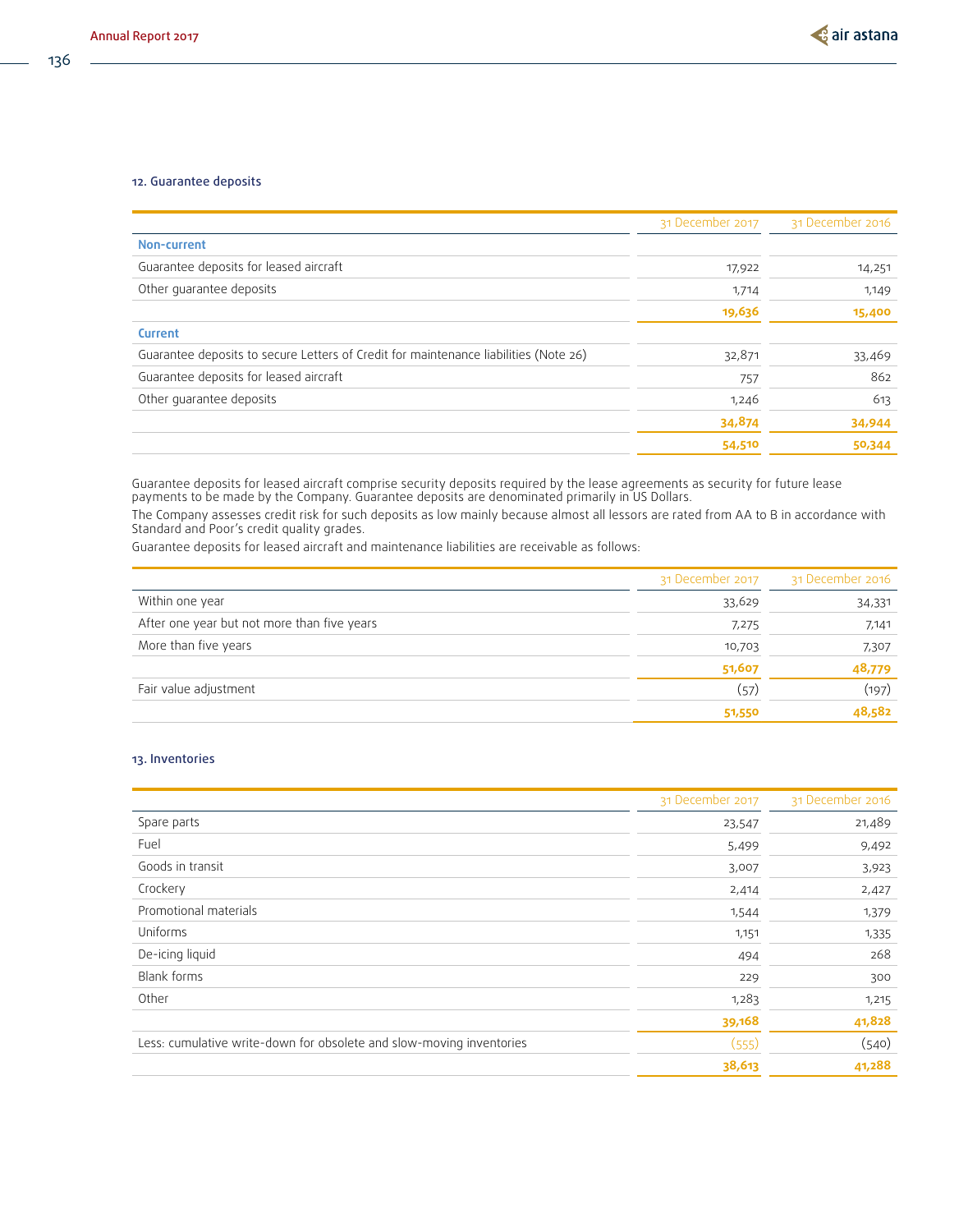| company | Strategic | Management | Corporate  | <b>Financial</b> |  |
|---------|-----------|------------|------------|------------------|--|
| profile | report    | report     | qovernance | statements       |  |

137

The movements in the cumulative write-down for obsolete and slow-moving inventories were as follows for the years ended 31 December:

|                                                                                                | 2017        | 2016  |
|------------------------------------------------------------------------------------------------|-------------|-------|
| Cumulative write-down for obsolete and slow-moving inventories<br>at the beginning of the year | (540)       | (414) |
| Write-down for the year                                                                        | (54)        | (209) |
| Reversal of previous write-down for the year                                                   | $4^{\circ}$ | 94    |
| Foreign currency translation difference                                                        | (2)         | (11)  |
| Cumulative write-down for obsolete and slow-moving inventories<br>at the end of the year       | (555)       | (540) |

# 14. Prepayments

|                                            | 31 December 2017 | 31 December 2016 |
|--------------------------------------------|------------------|------------------|
| Non-current                                |                  |                  |
| Advances paid for services                 | 6,514            | 7,181            |
| Prepayments for non-current assets         | 1,572            | 1,933            |
|                                            | 8,086            | 9,114            |
| <b>Current</b>                             |                  |                  |
| Advances paid for services                 | 14,591           | 8,254            |
| Prepayments for finance lease              | 5,483            | 5,993            |
| Advances paid for goods                    | 6,871            | 5,977            |
| Prepayments for operating leases           | 2,856            | 2,768            |
|                                            | 29,801           | 22,992           |
| Less: impairment allowance for prepayments | (411)            | (417)            |
|                                            | 29,390           | 22,575           |

As at 31 December 2017 prepayments for non-current assets include prepayments to Boeing as pre-delivery payment for three aircraft (Note 25).

The movements in the impairment allowance for the years ended 31 December were:

|                                         | 2017  | 2016  |
|-----------------------------------------|-------|-------|
| At the beginning of the year            | (417) | (396) |
| Accrued during the year                 |       | (14)  |
| Reversed during the year                | 8     |       |
| Foreign currency translation difference | (2)   |       |
| At the end of the year                  | (411) | (417) |

The impairment allowance includes advance payments made by the Company to suppliers which are currently subject to legal claims for recovery due to the suppliers' inability to complete the transactions.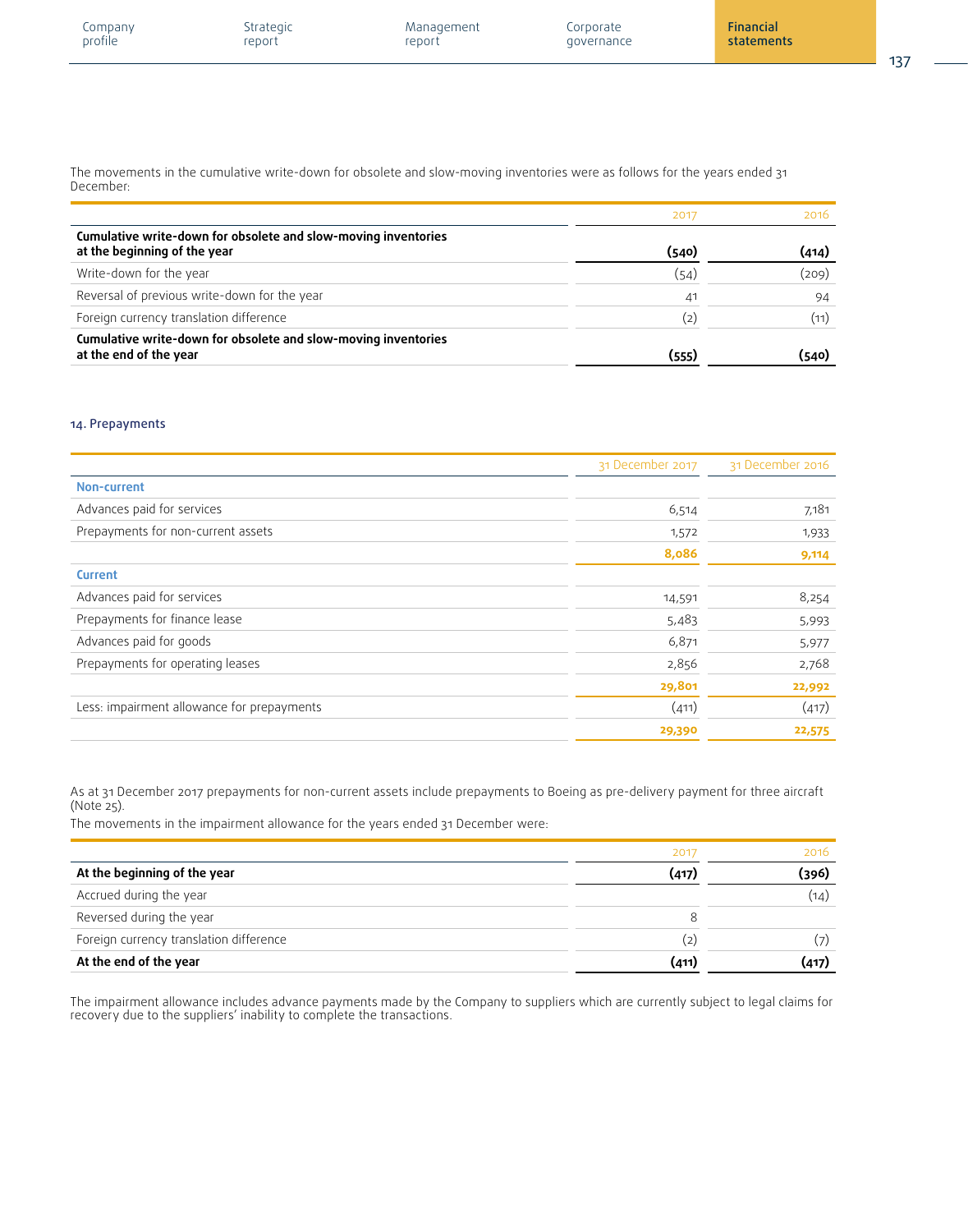## 15. Trade and other receivables

|                                                        | 31 December 2017 | 31 December 2016 |
|--------------------------------------------------------|------------------|------------------|
| Non-current                                            |                  |                  |
| Due from employees and Ab-initio pilot trainees        | 2,040            | 835              |
| Other financial assets                                 | 50,920           | 59,019           |
|                                                        | 52,960           | 59,854           |
| Less: impairment allowance                             | (49,036)         | (53,680)         |
|                                                        | 3,924            | 6,174            |
| <b>Current</b>                                         |                  |                  |
| Trade receivables                                      | 17,571           | 21,803           |
| Receivable from lessors - variable lease reimbursement | 8,116            | 431              |
| Due from employees and Ab-initio pilot trainees        | 923              | 955              |
|                                                        | 26,610           | 23,189           |
| Less: impairment allowance                             | (1,093)          | (1, 138)         |
|                                                        | 25,517           | 22,051           |

In 2016, due to the significant credit quality deterioration of KazInvestBank JSC followed by the recall of the banking license, and Delta Bank JSC followed on 22 May 2017 by the temporary suspension of the license for accepting new deposits and opening new accounts, management reclassified the deposits held with these banks in the amount USD 14,234 thousand and USD  $44.785$  thousand, accordingly, from the bank deposit line item to non-current trade and other receivables and assessed them for impairment. Based on the assessment, management recognised an impairment allowance of approximately 90% for KazInvestBank JSC and Delta Bank JSC as at 31 December 2016.

At the end of June 2017 the temporary administration of KazInvestBank JSC transferred a portion of its assets and liabilities to SB Alfa Bank JSC (Alfa Bank) which acts as an intermediary, collecting funds from the borrowers under the transferred corporate loans and distributing the proceeds among depositors. The company has agreed to transfer part of its deposit claims to KazInvestBank JSC into Alfa-Bank JSC.

On 24 January 2018 the court's decision on the forced liquidation of KazInvestBank JSC came into effect. The compensation of the remaining claims of KazInvestBank JSC will depend on the actions of the liquidation commission.

In July-November 2017, the Company collected USD 4,376 thousand in cash through enforcement proceedings against Delta Bank JSC. On 2 November 2017, the National Bank decided to revoke the license of Delta Bank JSC. On 13 February 2018 the court decided on the forced liquidation of Delta Bank JSC.

Receivable from lessors represents the amount of variable lease reimbursement claimed by the Company as a result of maintenance performed that occurred prior to the reporting date.

In general, 50% of the cost of training new pilots related to the Ab-initio pilot are borne by the pilot trainees but are funded by the Company through the provision of interest free loans to participants of the program. The remaining costs are classified by the Company as a prepayment of its expenses and are amortised over a period of seven years, during which the Company has a right to oblige these expenses to become payable by the pilot trainees should such pilot trainee terminate his/her employment.

However, in December 2015, within the employee incentive scheme, the management offered a new repayment option to Ab-initio pilot program trainees. Under this option, the obligations to repay training costs have been cancelled with the total amount only becoming due if they leave the Company. Amounts due from those cadets who selected the option were reclassified to deferred expenses and are amortised using the straight line method over the remaining amortisation term.

At 31 December 2017, eight debtors including IATA Bank Settlement Plans (BSPs) as collecting agencies from the worldwide travel agencies comprised 45% of the Company's trade and other receivables (at 31 December 2016: eight debtors comprised 26%).

The Company's net trade and other receivables are denominated in the following currencies as at 31 December:

|                | 31 December 2017 | 31 December 2016 |
|----------------|------------------|------------------|
| US Dollar      | 8,391            | 7,051            |
| Tenge          | 12,754           | 13,157           |
| Euro           | 2,444            | 2,765            |
| Russian Rouble | 1,209            | 1,065            |
| Other          | 4,643            | 4,187            |
|                | 29,441           | 28,225           |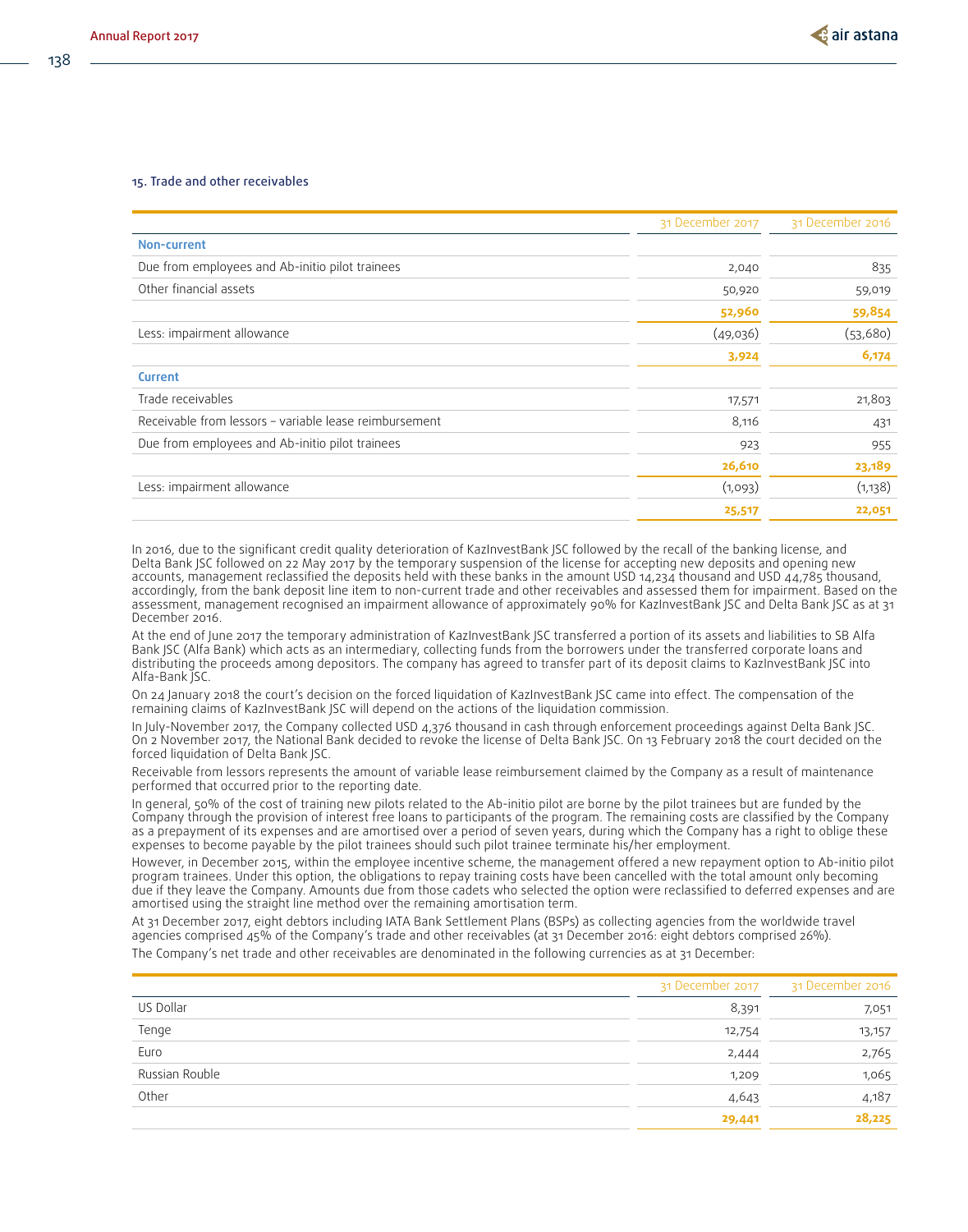| Company | Strategic | Management | Corporate  | Financial  |
|---------|-----------|------------|------------|------------|
| profile | report    | report     | governance | statements |

139

The movements in impairment allowance for the years ended 31 December were:

|                                                  | 2017      | 2016      |
|--------------------------------------------------|-----------|-----------|
| At the beginning of the year                     | (54, 818) | (1, 037)  |
| Accrued during the year                          | (405)     | (52, 607) |
| Reversed during the year                         | 4,785     | 217       |
| Unwinding of discount                            | 416       |           |
| Written-off against previously created allowance |           | 22        |
| Foreign currency translation differences         | (107)     | (1, 413)  |
| At the end of the year                           | (50, 129) | (54,818)  |

# 16. Other taxes prepaid

|                                             |        | 31 December 2017 31 December 2016 |
|---------------------------------------------|--------|-----------------------------------|
| Value added tax recoverable                 | 17,411 | 11,338                            |
| Prepayment for income tax for non-residents |        | 4,084                             |
| Prepayment for environment tax              |        |                                   |
| Other taxes prepaid                         | 674    | 884                               |
|                                             | 18,086 | 16,306                            |

Value added tax recoverable is recognised within current assets as the Company annually applies for reimbursement of these amounts.

# 17. Bank deposits

|                                          | 31 December 2017 31 December 2016 |
|------------------------------------------|-----------------------------------|
| <b>Current</b>                           |                                   |
| Term deposits with local banks (Note 25) | 97,217                            |
| Guarantee deposits                       |                                   |
| Interest receivable                      | 2,348                             |
|                                          | 99,574                            |

In 2016 short-term deposits with foreign banks (with an original maturity of more than three months and less than one year) earned interest in the range from 0% to 13%. Bank deposits had no restrictions on early withdrawal.

As a result of increased credit risk on some of the banks, management is considering its cash management policy and, as temporary measures, the Company has reviewed the credit rating of the main banks in Kazakhstan and placed its main current accounts and deposits with a maximum 3 months tenor to banks with ratings of "BB".

Guarantee deposits made to meet the requirements of Kazakhstan legislation relating to foreign employees are denominated in tenge and earn interest 0% per annum (2016: 0% to 4.5%).

Bank deposits are denominated in the following currencies as at 31 December:

|               | 2017 | 2016   |
|---------------|------|--------|
| US Dollar     |      | 89,637 |
| Tenge<br>Euro |      | 9,937  |
|               |      |        |
|               |      | 99,574 |
|               |      |        |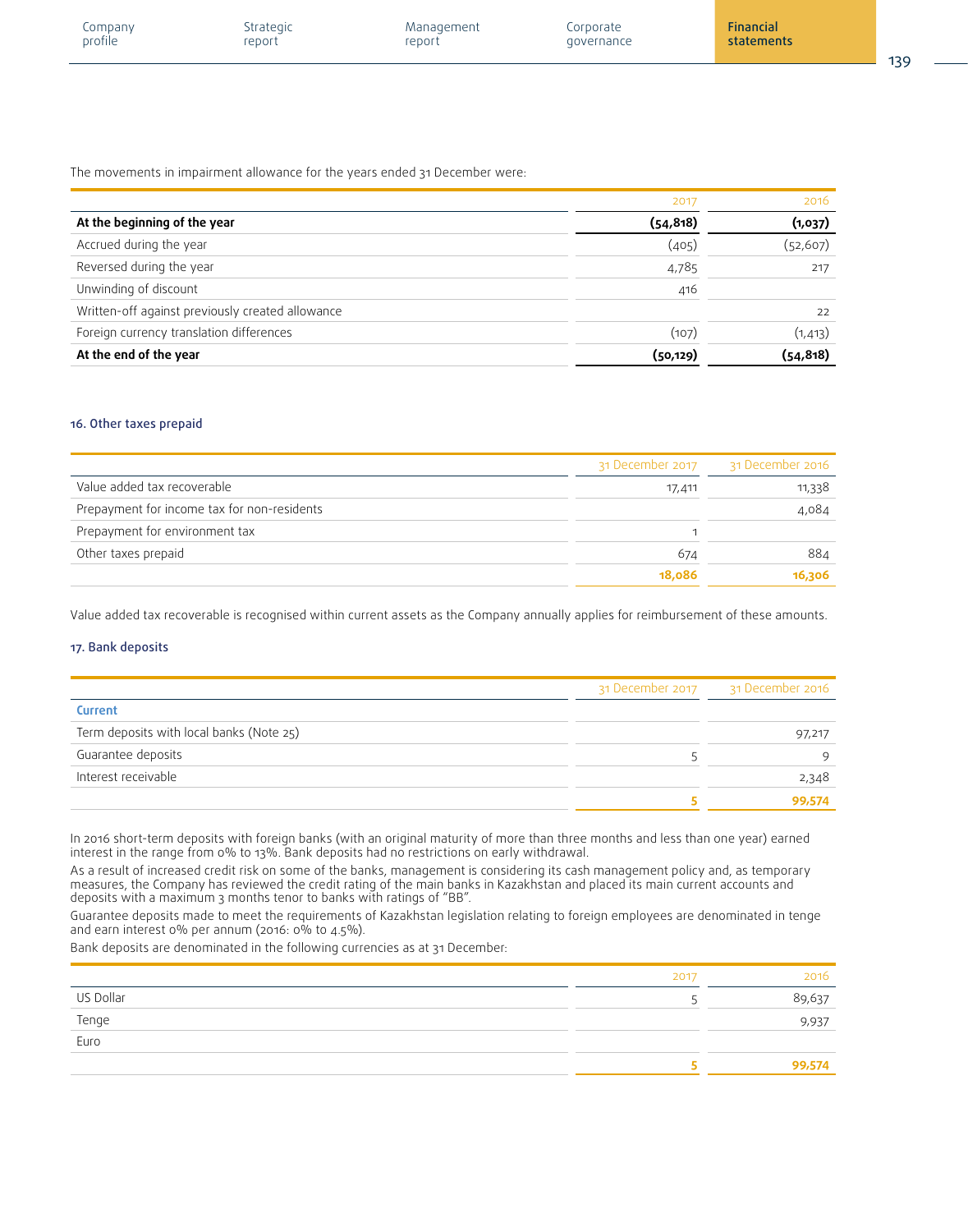# 18. Cash and bank balances

|                                                                          | 31 December 2017 | 31 December 2016 |
|--------------------------------------------------------------------------|------------------|------------------|
| Current accounts with local banks (Note 25)                              | 42,204           | 20,139           |
| Current accounts with foreign banks                                      | 85,806           | 9,750            |
| Term deposits with local banks with original maturity less than 3 months | 103              | 98               |
| Cash on hand                                                             | 20,068           |                  |
|                                                                          | 148,181          | 29,987           |

Cash and bank balances are denominated in the following currencies as at 31 December:

|                | 2017    | 2016   |
|----------------|---------|--------|
| US Dollar      | 141,649 | 19,027 |
| Indian Rupee   | 3,208   | 606    |
| Tenge          | 1,438   | 5,454  |
| Euro           | 571     | 1,141  |
| Russian Rouble | 283     | 965    |
| Uzbek Soms     | 125     | 311    |
| GBP            | 122     | 614    |
| Chinese Yuan   | 69      | 1,472  |
| Other          | 716     | 397    |
|                | 148,181 | 29,987 |

### 19. Equity

As at 31 December 2017 and 2016, share capital was comprised of 17,000 authorised, issued and fully paid ordinary shares with a par value of 147,150 tenge per share (equivalent to USD 1,000 per share at the time of purchase).

The holders of ordinary shares are entitled to receive dividends as declared from time to time, and are entitled to one vote per share at meetings of the Company.

In accordance with Kazakhstan legislation the Company's distributable reserves are limited to the balance of retained earnings as recorded in the Company's statutory financial statements prepared in accordance with IFRS. A distribution cannot be made when equity is negative or if distribution would result in negative equity or the Company's insolvency. As at 31 December 2017 the Company had retained earnings, including the profit for the current year, of USD 349,943 thousand (2016: USD 310,625 thousand).

Dividends per share as at 31 December 2017 were USD nil (2016: USD 0.5 thousand).

The calculation of basic earnings per share is based on profit for the year and the weighted average number of ordinary shares outstanding during the year of 17,000 shares (2016: 17,000 shares). The Company has no instruments with potential dilutive effect.

| Earnings/(loss)/ per share - basic and diluted (US) | 2,313  | (2,345)  |
|-----------------------------------------------------|--------|----------|
| Number of ordinary shares                           | 17,000 | 17,000   |
| Profit/(loss) for the year                          | 39,318 | (39,865) |
| Profit:                                             |        |          |
|                                                     | 201    | 2016     |

### 20. Deferred revenue

|                                    |        | 31 December 2017 31 December 2016 |
|------------------------------------|--------|-----------------------------------|
| Unearned transportation revenue    | 43,190 | 36,565                            |
| Customer loyalty program provision | 5,244  | 1,665                             |
|                                    | 48,434 | 38,230                            |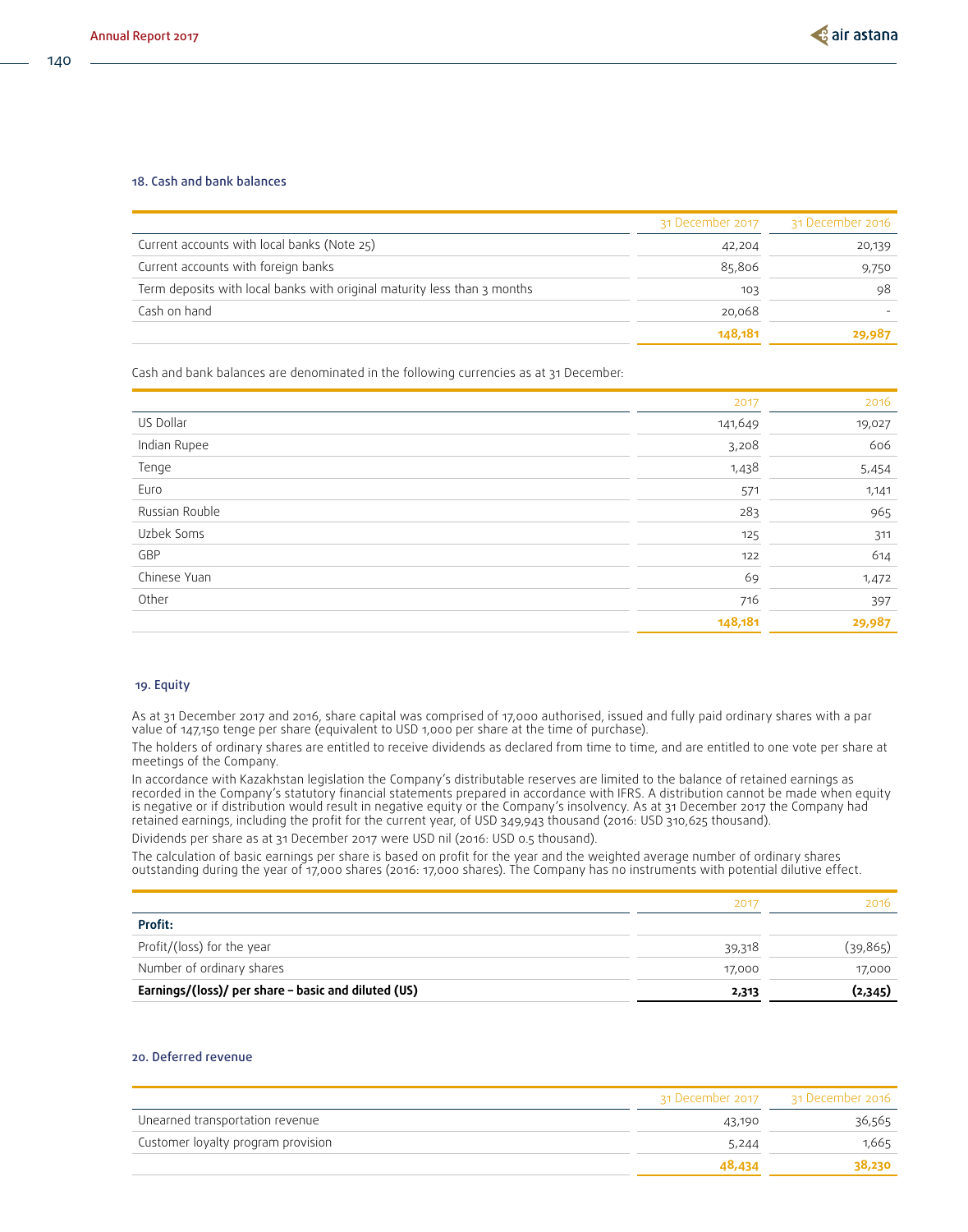Unearned transportation revenue represents the value of sold but unused passenger tickets the validity period of which has not expired, excluding recognized passenger revenue in respect of the percentage of tickets sold that are expected not to be used or refunded (Note 3). Deferred revenue attributable to the customer loyalty program refers to the Company's Nomad Club program.

# 21. Provision for aircraft maintenance

|                                      | 31 December 2017 | 31 December 2016 |
|--------------------------------------|------------------|------------------|
| Engines                              | 59,113           | 44,904           |
| D-Check                              | 6,298            | 4,627            |
| C-Check                              | 2,766            | 4,603            |
| Provision for redelivery of aircraft | 2,152            | 1,846            |
| Auxiliary Power unit                 | 1,739            | 1,499            |
| Landing gear                         | 1,702            | 1,319            |
|                                      | 73,770           | 58,798           |

The movements in the provision for aircraft maintenance were as follows for the years ended 31 December:

|                                         | 2017    | 2016     |
|-----------------------------------------|---------|----------|
| At 1 January                            | 58,798  | 47,875   |
| Accrued during the year (Note 6)        | 21,743  | 18,939   |
| Reversed during the year (Note 6)       | (2,072) | (1, 244) |
| Used during the year                    | (4,582) | (7,920)  |
| Foreign currency translation difference | (117)   | 1,148    |
| At 31 December                          | 73,770  | 58,798   |

Under the terms of its operating lease agreements for aircraft, the Company is obliged to carry out and pay for maintenance based on use of the aircraft and to return aircraft to the lessors in a satisfactory condition at the end of the lease term. The maintenance cost estimates used for calculating the provisions are stated in US Dollars.

The planned utilisation of these provisions is as follows:

|                                                 | 31 December 2017 | 31 December 2016 |
|-------------------------------------------------|------------------|------------------|
| Within one year                                 | 13,260           | 20,243           |
| During the second year                          | 45,645           | 12,719           |
| During the third year                           | 8,539            | 14,006           |
| After the third year                            | 6,326            | 11,830           |
| <b>Total provision for aircraft maintenance</b> | 73,770           | 58,798           |
| Less: current portion                           | (13, 260)        | (20, 243)        |
| Non-current portion                             | 60,510           | 38,555           |

Significant judgment is involved in determining the provision for aircraft maintenance. Management has engaged an independent specialist to assist in estimating the timing and cost of expected engine maintenance activities. The estimate by the independent specialist is prepared based on the current condition of aircraft, historical flight hours and cycles, expected future utilisation of the aircraft over the remaining life of the operating leases as well as requirements for returnable condition when the lease term is concluded. The estimates are based on the following key assumptions:

» expected utilisation rate for flight hours and cycles is based on historical data and actual usage;

» market prices are used for services and parts;

- » it is assumed that aircraft will be operated within standard norms and conditions; and
- » no provisions have been made for unscheduled maintenance.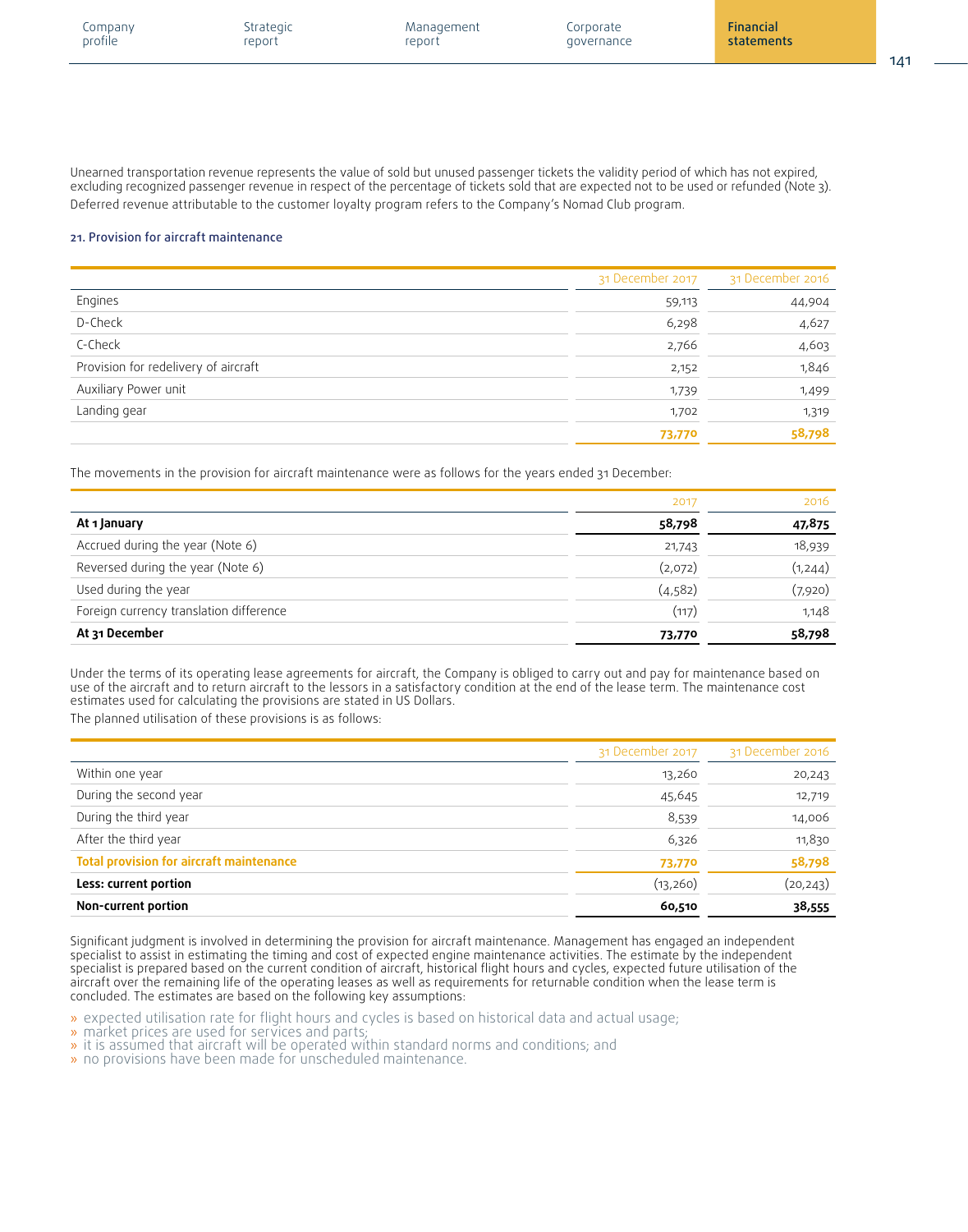# 22. Trade and other payables

|                                         | 31 December 2017 | 31 December 2016 |
|-----------------------------------------|------------------|------------------|
| Trade payables                          | 29,450           | 29,889           |
| Wages and salaries payable to employees | 2,340            | 2,304            |
| Deposits received                       | 2,210            | 1,124            |
| Operating lease payables                | 1,510            | 1,548            |
| Employee unused vacation                | 1,505            | 1,290            |
| Other taxes payable                     | 618              | 2,721            |
| Pension contribution                    | 513              |                  |
| Advances received                       | 674              | 435              |
| Other                                   | 63               | 83               |
|                                         | 38,883           | 39,394           |

The Company's trade and other payables are denominated in the following currencies:

|                 |        | 31 December 2017 31 December 2016 |
|-----------------|--------|-----------------------------------|
| US Dollar       | 16,738 | 16,107                            |
| Tenge           | 10,735 | 13,986                            |
| Euro            | 5,660  | 5,223                             |
| Russian roubles | 988    | 730                               |
| GBP             | 711    | 655                               |
| Other           | 4,051  | 2,693                             |
|                 | 38,883 | 39,394                            |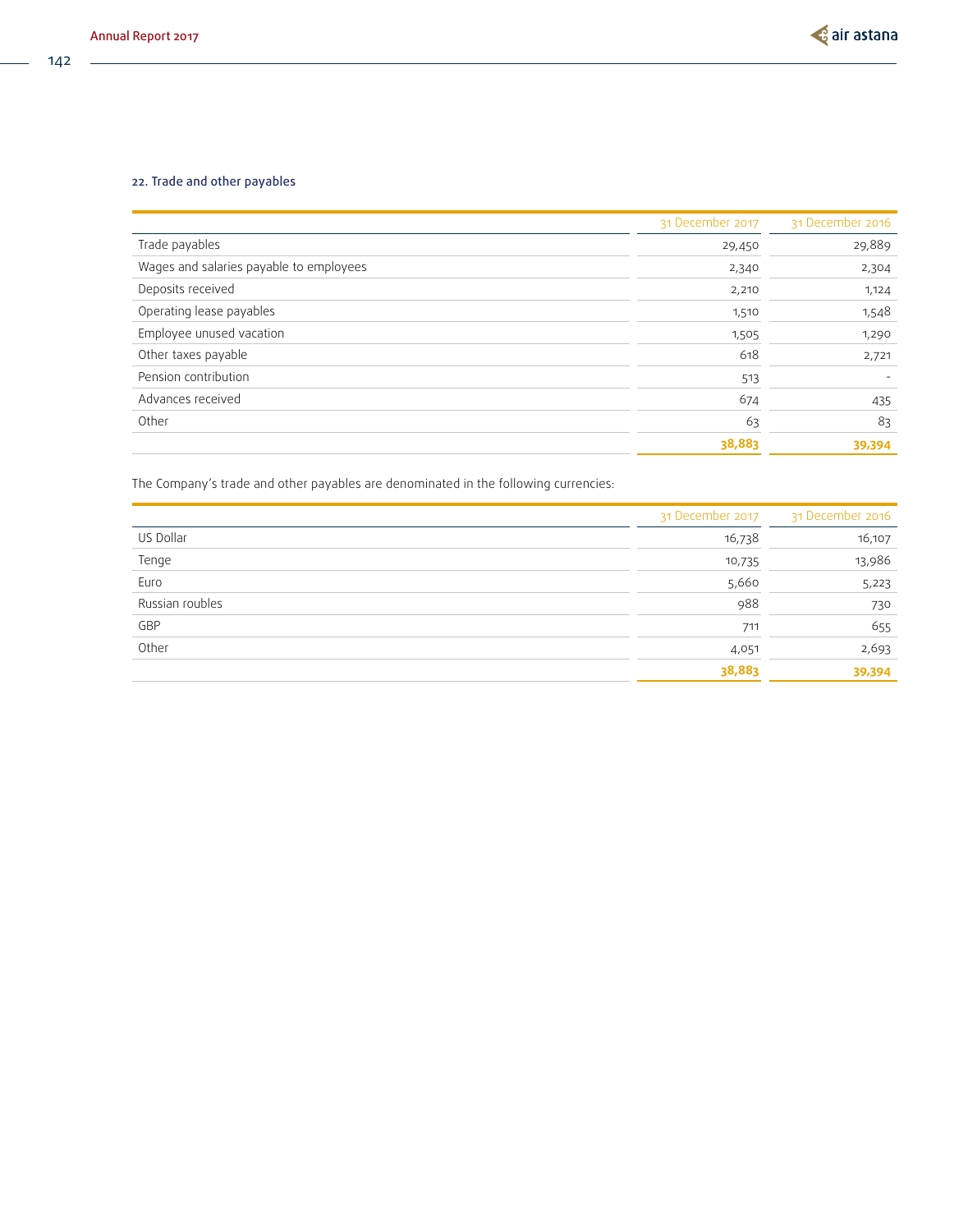| Company | Strategic | Management | Corporate  | Financial  |
|---------|-----------|------------|------------|------------|
| profile | report    | report     | qovernance | statements |
|         |           |            |            |            |

143

### 23. Loans

|                              | 31 December<br>2017 | 31 December<br>2016 |
|------------------------------|---------------------|---------------------|
| Non-current                  |                     |                     |
| Bank loan                    | 10,519              | 12,043              |
|                              | 10,519              | 12,043              |
| Current                      |                     |                     |
| Current portion of bank loan | 1,558               | 1,554               |
| Interest payable             | 72                  | 77                  |
|                              | 1,630               | 1,631               |

On 3 December 2015 the Company concluded a loan agreement of USD 14,000 thousand (in Kazakhstani tenge equivalent) with the European Bank for Reconstruction and Development (EBRD) for 10 years for the purpose of construction of a Technical Center (Hangar) in Astana, which will also be pledged to the EBRD under this loan. The interest rate is variable and defined, based on a margin of 3.75% per annum plus EBRD's All-in Cost in Kazakhstani tenge. The All-in Cost is determined on a quarterly basis in conjunction with the National Bank of Kazakhstan base rate. In April 2016 the Company obtained the funds from EBRD in the amount of 4,661,033 thousand tenge (USD 14,000 thousand equivalent as of receipt dates). This tenge loan is subject to certain financial covenants which have been met as at 31 December 2017.

### 24. Finance lease liabilities

For the years from 2012 to 2014 the Company acquired eleven aircraft under fixed interest finance lease agreements. The lease term for each aircraft is twelve years. The Company has an option to purchase each aircraft for a nominal amount at the end of the lease. Loans provided by financial institutions to the lessors in respect of six new Airbus aircraft which were delivered during 2012 and 2013 were guaranteed by European Export Credit Agencies while three Boeing 767 aircraft which were delivered in 2013 and 2014 were guaranteed by the US Export Import Bank. Two Embraer aircraft delivered in 2012 and 2013 were guaranteed by the Brazilian Development Bank. The Company's obligations under finance leases are secured by the lessors' title to the leased assets. These assets have a carrying value of USD 206,636 thousand (2016: USD 223,088 thousand) (Note 9).

The Company's finance leases are subject to certain covenants. These covenants impose restrictions in respect of certain transactions, including, but not limited to restrictions in respect of indebtedness. Certain finance lease agreements include covenants as regards to change of ownership of the Company. These requirements have been met during 2017 and 2016.

|                                                                  | Minimum lease payments |                  |                  | Present value of minimum lease payments |
|------------------------------------------------------------------|------------------------|------------------|------------------|-----------------------------------------|
|                                                                  | 31 December 2017       | 31 December 2016 | 31 December 2017 | 31 December 2016                        |
| Not later than one year                                          | 49,162                 | 52,514           | 39,926           | 41,251                                  |
| Later than one year and<br>not later than five years             | 188,187                | 201,050          | 163,213          | 168,770                                 |
| Later than five years                                            | 123,178                | 177,297          | 117,584          | 166,729                                 |
|                                                                  | 360,527                | 430,861          | 320,723          | 376,750                                 |
| Less: future finance charges                                     | (39,804)               | (54, 111)        |                  |                                         |
| Present value of minimum<br>lease payments                       | 320,723                | 376,750          | 320,723          | 376,750                                 |
| Included in the financial statements as:                         |                        |                  |                  |                                         |
| current portion of finance<br>lease obligations                  |                        |                  | 39,926           | 41,251                                  |
| non-current portion of finance<br>$\bullet$<br>lease obligations |                        |                  | 280,797          | 335,499                                 |
|                                                                  |                        |                  | 320,723          | 376,750                                 |

The Company's finance lease obligations are denominated in US Dollars.

On 1 July 2015 the Company designated a portion of its US Dollar finance lease obligations as hedges of highly probable future US Dollar revenue streams. The Company applied the cash flow hedge accounting model to this hedging transaction, in accordance with IAS 39.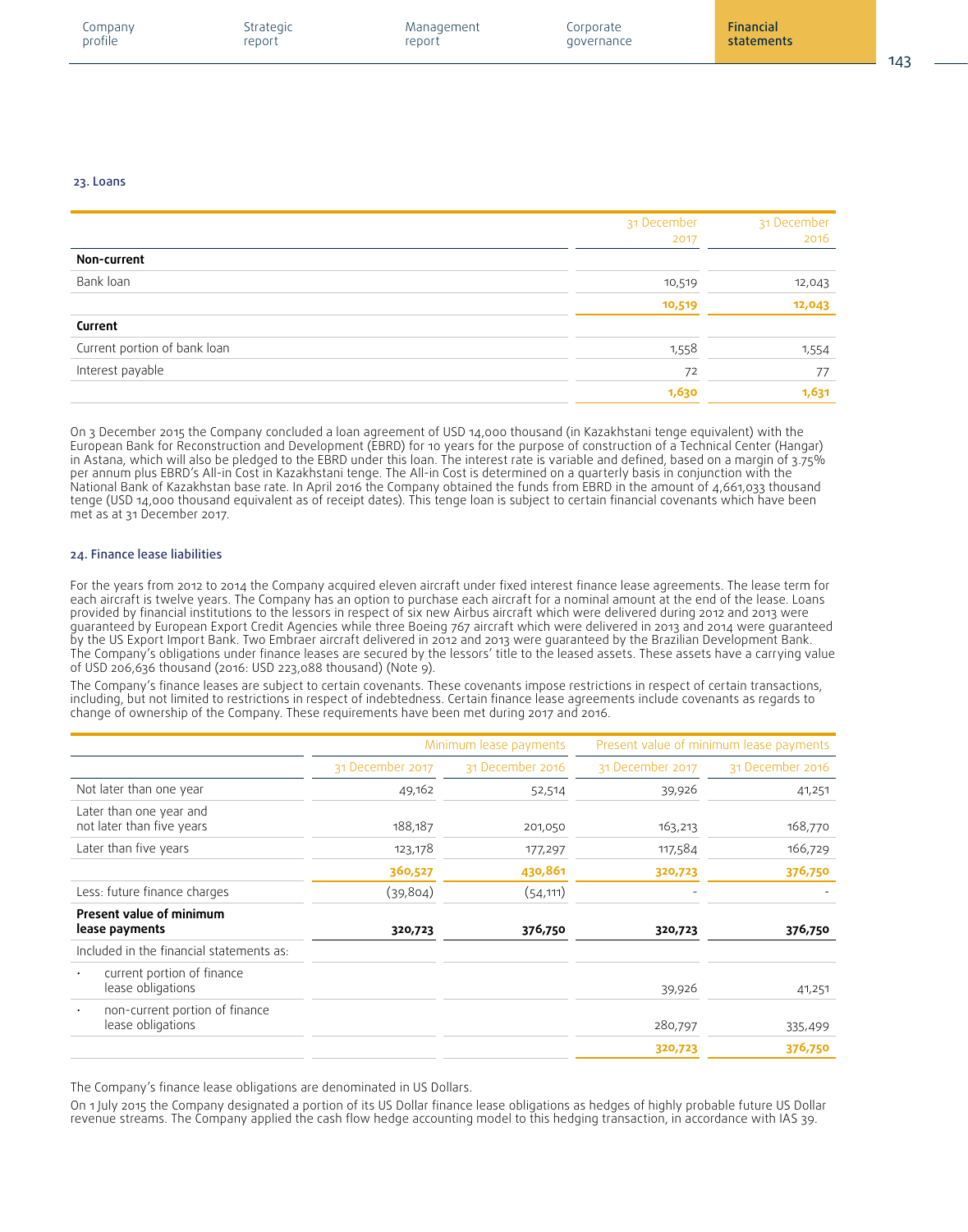In connection with the transition of the functional currency to US Dollar, this hedge ceased to be economically effective from 31 December 2017. At 31 December 2017, a foreign currency loss of USD 89,331 thousand (2016: USD 132,335 thousand), before deferred income tax of USD 17,866 thousand (2016: USD 26,467 thousand) on the finance lease liabilities, representing an effective portion of the hedge, is deferred in the hedging reserve in equity. As a result of the change, the hedge relationship will be discontinued so that starting from 1 January 2018, no further foreign currency translation gains or losses will be transferred from profit or loss to the hedge reserve, and the hedge reserve recognized in equity as at 31 December 2017 shall remain in equity until the forecasted revenue cash flows are received.

During 2016 the amount reclassified from the hedging reserve to foreign exchange loss in the statement of profit or loss from inception of the hedge was USD 10,292 thousand (before deferred income tax of USD 2,058 thousand) (2016: USD 14,388 thousand, before deferred income tax of USD 2,878 thousand).

The Company conducted a sale and leaseback transaction in December 2017 by selling one Embraer E190 which had been originally acquired under a finance lease to a third party. The amount of USD 15,829 thousand, which had been outstanding under the original finance lease, was transferred by the third party purchaser directly to the finance lessor.

### Reconciliation of movements of loans and finance lease liabilities to cash flows arising from financing activities

|                                                                                             | Loans (Note 23) | Finance lease<br><b>liabilities</b> | Total     |
|---------------------------------------------------------------------------------------------|-----------------|-------------------------------------|-----------|
| Balance at 1 january 2017                                                                   | 13,674          | 376,750                             | 390,424   |
| Changes from financing cash flows                                                           |                 |                                     |           |
| Repayment of borrowings                                                                     | (1,589)         |                                     | (1,589)   |
| Payment of finance lease liabilities                                                        |                 | (40,103)                            | (40, 103) |
| Interest paid                                                                               | (1,446)         | (11,061)                            | (12,507)  |
| Total changes from financing cash flows                                                     | (3,035)         | (51, 164)                           | (54, 199) |
| The effect of changes in foreign exchange rates                                             | 70              | (152)                               | (82)      |
| Other changes                                                                               |                 |                                     |           |
| Capitalised borrowing costs                                                                 | 1,440           |                                     | 1,440     |
| Interest expense on finance lease                                                           |                 | 11,118                              | 11,118    |
| Settlement of finance lease liabilities by a third party in relation<br>to sale of aircraft |                 | (15, 829)                           | (15, 829) |
| <b>Total other changes</b>                                                                  | 1,440           | (4,711)                             | (3,271)   |
| Balance at 31 december 2017                                                                 | 12,149          | 320,723                             | 332,802   |

### 25. Financial instruments

Exposure to credit, interest rate, currency and commodity price risk arises in the normal course of the Company's business. The Company does not hedge its exposure to such risks, other than commodity price risk as discussed below.

### Capital management

The Company manages its capital to ensure the Company will be able to continue as a going concern while maximising the return to the shareholders through the optimisation of the debt and equity balance. The Company's overall strategy remains unchanged from 2016. The capital structure of the Company consists of net debt (comprising loans and finance lease obligations in Note 23 and 24) and equity of the Company (comprising issued capital, additional paid-in capital, reserve on hedging instruments and retained earnings as detailed in Note 19).

The Company is not subject to any externally imposed capital requirements.

The Company reviews the capital structure on a semi-annual basis. As part of this review, the Company considers the cost of capital and the risks associated with each class of capital.

The Company does not have a target gearing ratio.

### Credit risk

Credit risk refers to the risk that a counterparty will default on its contractual obligations resulting in financial loss to the Company. The Company has adopted a policy of only dealing with creditworthy counterparties and obtaining sufficient collateral, where appropriate, as a means of mitigating the risk of financial loss from defaults. Credit exposure is controlled by counterparty limits that are reviewed and approved by the risk management committee annually.

The maximum exposure to credit risk related to financial instruments, such as cash and accounts receivable, is calculated basing on a base of their book value.

Trade receivables consist of a large number of customers, spread across diverse industries and geographical areas. Ongoing credit evaluation is performed on the financial condition of accounts receivable and, where appropriate, credit guarantee insurance cover is purchased.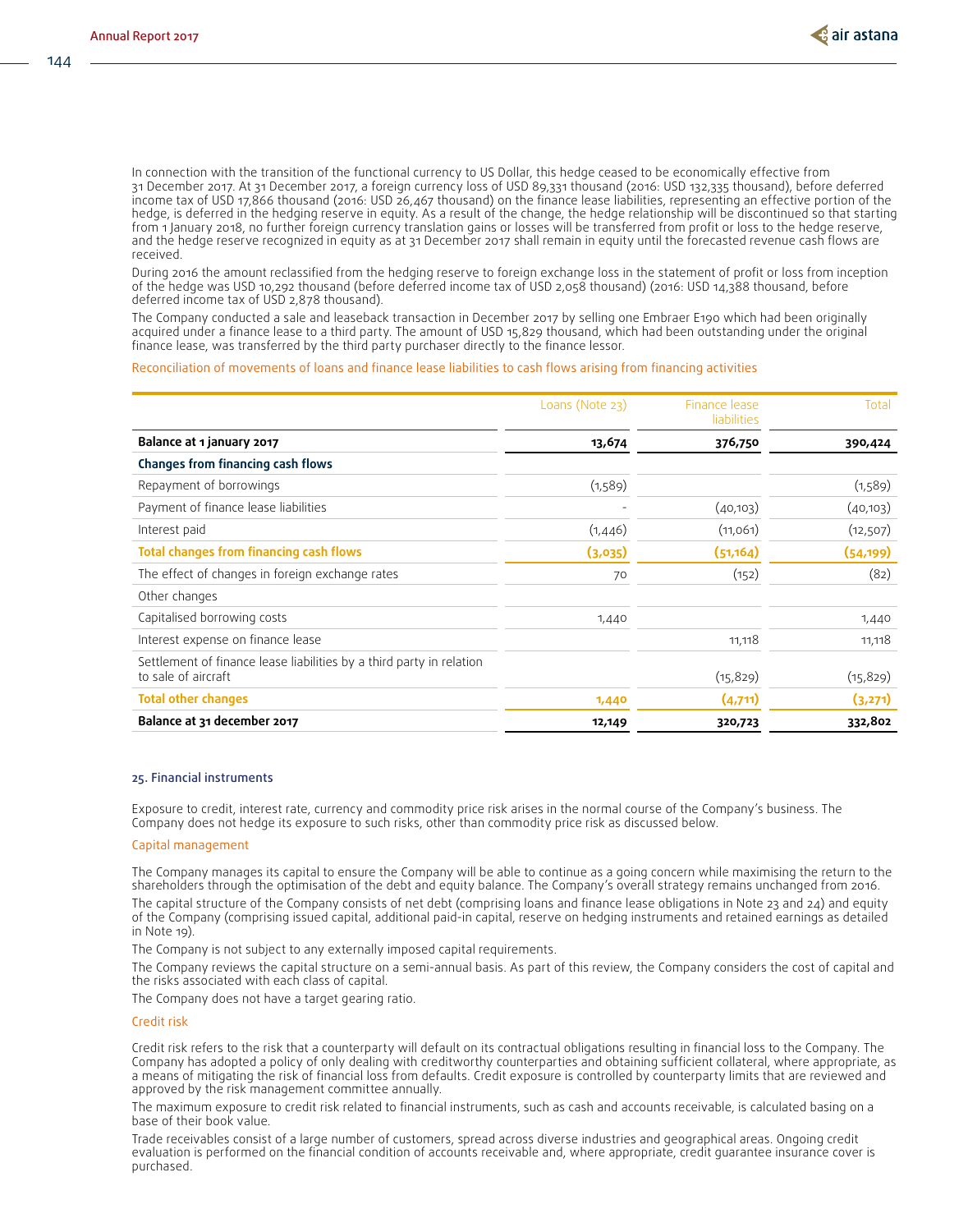Corporate [governance](#page--1-0)

As at 31 December 2017 there was no significant concentration of credit risk in respect of trade accounts receivable (Note 15).

The Company uses reputable banks and has established a cash investment policy which would limit the credit risk related to bank accounts and deposits.

As a result of the increased credit risks on some of the banks, management is reconsidering its cash management policy and, as temporary measures, the Company has reviewed the credit ratings of the main banks in Kazakhstan and placed its main amounts due from banks in banks with ratings of "BB" or higher, except for KazInvestBank and Delta Bank, which are disclosed in Note 15.

# Interest rate risk

Excluding the loan from the EBRD, the Company is not exposed to interest rate risk because the Company borrows funds at fixed interest rates.

In April 2016 the Company's EBRD loan had variable interest rates with a fixed margin (Note 23).

If the variable part of the interest rate on the EBRD loan in 2017 would have been 20% higher or lower than the actual for the period, the interest expense would not have changed significantly.

# Foreign currency risk

The Company is exposed to foreign currency risk on sales and purchases that are denominated in currencies other than the US Dollar. The currencies giving rise to this risk are primarily tenge and Euro. For amounts of assets and liabilities denominated in foreign currency refer to Notes 15, 17, 18, 22 and 23.

Management believes that it has taken appropriate measures to support the sustainability of the Company business under the current circumstances. The Company applies a hedge policy to manage the currency risk (Note 24).

### Foreign currency sensitivity analysis

The Company is mainly exposed to the risk of change of exchange rates of the US Dollar against tenge and Euro.

The carrying value of the Company's monetary assets and liabilities in foreign currency as at the reporting date has been provided below. This disclosure excludes assets and liabilities denominated in other currencies as they do not have significant effect on the financial statements of the Company.

|                                  |              |                  |        | 31 December 2017 |                  |        | 31 December 2016 |
|----------------------------------|--------------|------------------|--------|------------------|------------------|--------|------------------|
|                                  | <b>Notes</b> | <b>US Dollar</b> | Tenge  | Euro             | <b>US Dollar</b> | Tenge  | Euro             |
| <b>Assets</b>                    |              |                  |        |                  |                  |        |                  |
| Guarantee deposits               | 12           | 53,905           | 40     | 138              | 49,770           | 41     | 199              |
| Trade and other receiv-<br>ables | 15           | 8,391            | 12,754 | 2,444            | 7,051            | 13,157 | 2,772            |
| Bank deposits                    | 17           | 5                |        | -                | 89,637           | 9,937  |                  |
| Cash and bank balances           | 18           | 141,649          | 1,438  | 571              | 19,027           | 5,454  | 1,141            |
| Other taxes prepaid              | 16           |                  | 18,086 |                  |                  | 16,306 |                  |
| Income tax prepaid               |              |                  | 738    |                  |                  | 783    |                  |
| <b>Total</b>                     |              | 203,950          | 33,056 | 3,153            | 165,485          | 45,678 | 4,112            |
| <b>Liabilities</b>               |              |                  |        |                  |                  |        |                  |
| Finance lease liabilities        | 24           | 320,723          |        |                  | 376,750          |        |                  |
| Trade and other paya-<br>bles    | 22           | 16,738           | 10,735 | 5,660            | 16,107           | 13,986 | 5,223            |
| Loans                            | 23           |                  | 12,149 |                  |                  | 13,674 |                  |
| <b>Total</b>                     |              | 337,461          | 22,884 | 5,660            | 392,857          | 27,660 | 5,223            |
| <b>Net position</b>              |              | (133, 511)       | 10,172 | (2,507)          | (227, 372)       | 18,018 | (1, 111)         |

In 2017 the following table details the Company's sensitivity of weakening and strengthening of US Dollar against tenge by 13% and Euro by 5%.

In 2016 the following table details the Company's sensitivity of weakening and strengthening of tenge (which was the Company's functional currency before 31 December 2017) against US Dollar by 13% and Euro by 15%. Mentioned sensitivity rates were used when reporting foreign currency risk internally to key management personnel.

The sensitivity analysis includes only outstanding foreign currency denominated monetary items and adjusts their translation at the period end for abovementioned sensitivity ratios. The sensitivity analysis includes trade and other receivables, cash and bank balances, bank deposits, guarantee deposits, trade and other payables, loans and finance lease liabilities.

A negative number below indicates a decrease in Profit or Loss and positive number would be an opposite impact on the Profit or Loss.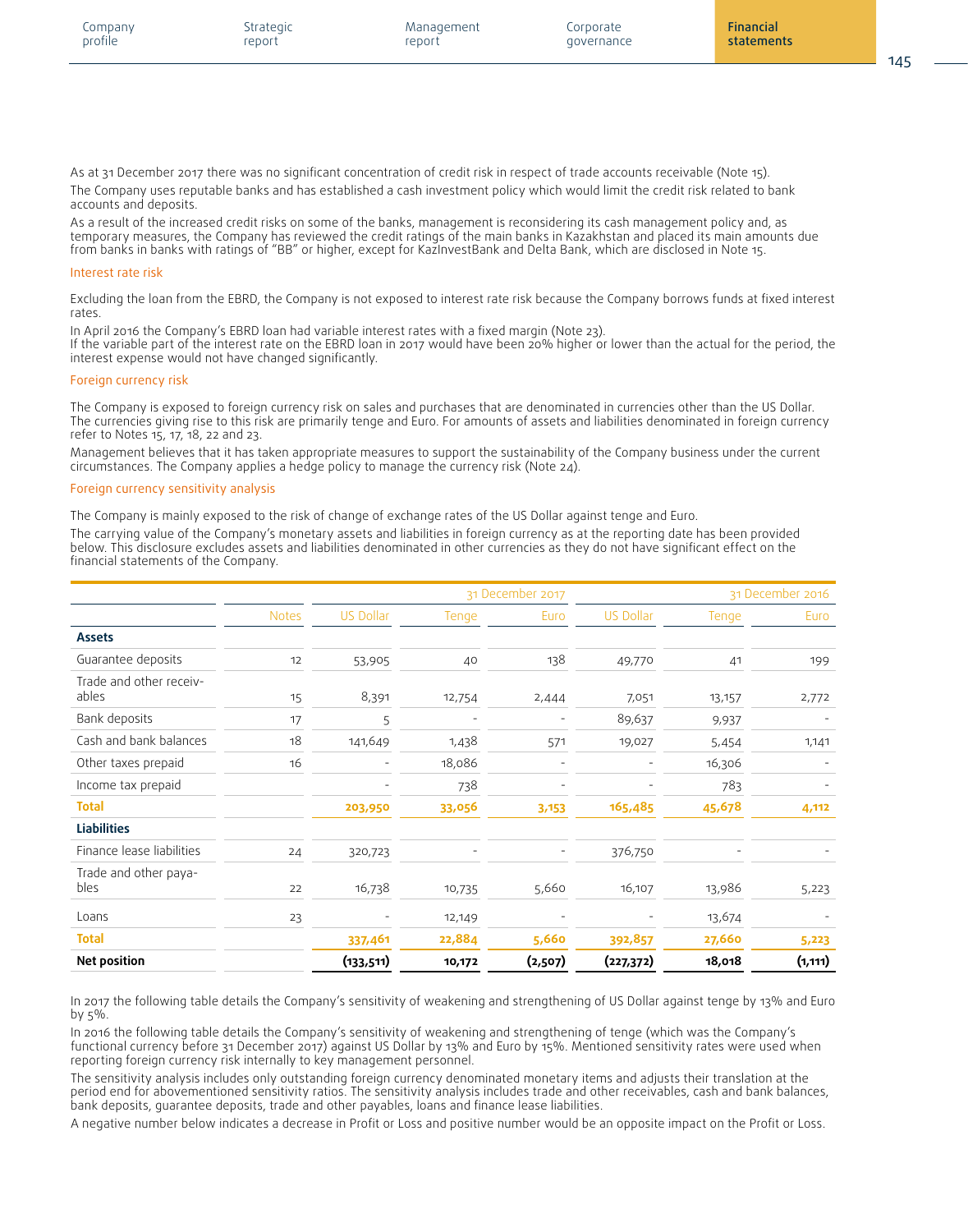|               |       | Weakening of US Dollar |          | Strengthening of US Dollar |
|---------------|-------|------------------------|----------|----------------------------|
|               | Tenge | Euro                   | Tenge    | Euro                       |
| 2017          | 13%   | 5%                     | $(13\%)$ | (5%)                       |
| Profit/(loss) | 1,058 | (100)                  | (1,058)  | 100                        |

|               |           | Weakening of tenge |                  | Strengthening of tenge |
|---------------|-----------|--------------------|------------------|------------------------|
|               | US Dollar | Euro               | <b>US Dollar</b> | Euro                   |
| 2016          | 13%       | 15%                | $(13\%)$         | 15%                    |
| Profit/(loss) |           | (133)              | (13)             | 133                    |
| Equity        | (23, 634) |                    | 23,634           |                        |

The Company limits the currency risk by monitoring changes in exchange rates of foreign currencies in which trade and other receivables, cash and bank balances, bank deposits, guarantee deposits, trade and other payables and loans and finance lease liabilities are denominated.

### Liquidity risk management

Liquidity risk is the risk that a company will encounter difficulty in meeting the obligations associated with its financial liabilities that are settled by delivering cash or another financial asset. The Company's approach to managing liquidity is to ensure, as far as possible, that it will always have sufficient liquidity to meet its liabilities when due, under both normal and stressed conditions, without incurring unacceptable losses or risking damage to the Company's reputation.

Ultimate responsibility for liquidity risk management rests with the board of directors, which has built an appropriate liquidity risk management framework for management of the Company's short, medium and long-term funding and liquidity management requirements. The Company manages liquidity risk by maintaining adequate reserves, continuously monitoring forecast and actual cash flows and matching the maturity profiles of financial assets and liabilities.

### Liquidity and interest risk tables

The following tables detail the Company's remaining contractual maturity for its non-derivative financial liabilities. The tables have been drawn up based on the undiscounted cash flows of financial liabilities based on the earliest date on which the Company can be required to pay.

|                              | Up to $3$<br>months | 3 months<br>to 1 year | 1-5 years | Over<br>5 years | Total   |
|------------------------------|---------------------|-----------------------|-----------|-----------------|---------|
| 2017                         |                     |                       |           |                 |         |
| <b>Financial liabilities</b> |                     |                       |           |                 |         |
| <b>Non interest bearing</b>  |                     |                       |           |                 |         |
| Trade and other payables     | 36,038              | 666                   |           |                 | 36,704  |
| Variable rate                |                     |                       |           |                 |         |
| Loans (tenge denominated)    | 714                 | 2,077                 | 9,505     | 4,975           | 17,272  |
| <b>Fixed rate</b>            |                     |                       |           |                 |         |
| Finance lease liabilities    | 12,120              | 37,042                | 188,187   | 123,178         | 360,527 |
| 2016                         |                     |                       |           |                 |         |
| <b>Financial liabilities</b> |                     |                       |           |                 |         |
| <b>Non interest bearing</b>  |                     |                       |           |                 |         |
| Trade and other payables     | 37,097              | 572                   |           |                 | 37,669  |
| <b>Variable rate</b>         |                     |                       |           |                 |         |
| Loans (tenge denominated)    | 746                 | 2,222                 | 10,194    | 7,099           | 20,261  |
| <b>Fixed rate</b>            |                     |                       |           |                 |         |
| Finance lease liabilities    | 12,911              | 39,603                | 201,050   | 177,297         | 430,861 |

The following table details the Company's expected maturity for its non-derivative financial assets.The tables below have been drawn up based on the undiscounted contractual maturities of the financial assets including interest that will be earned on those assets except where the Company anticipates that the cash flow will occur in a different period.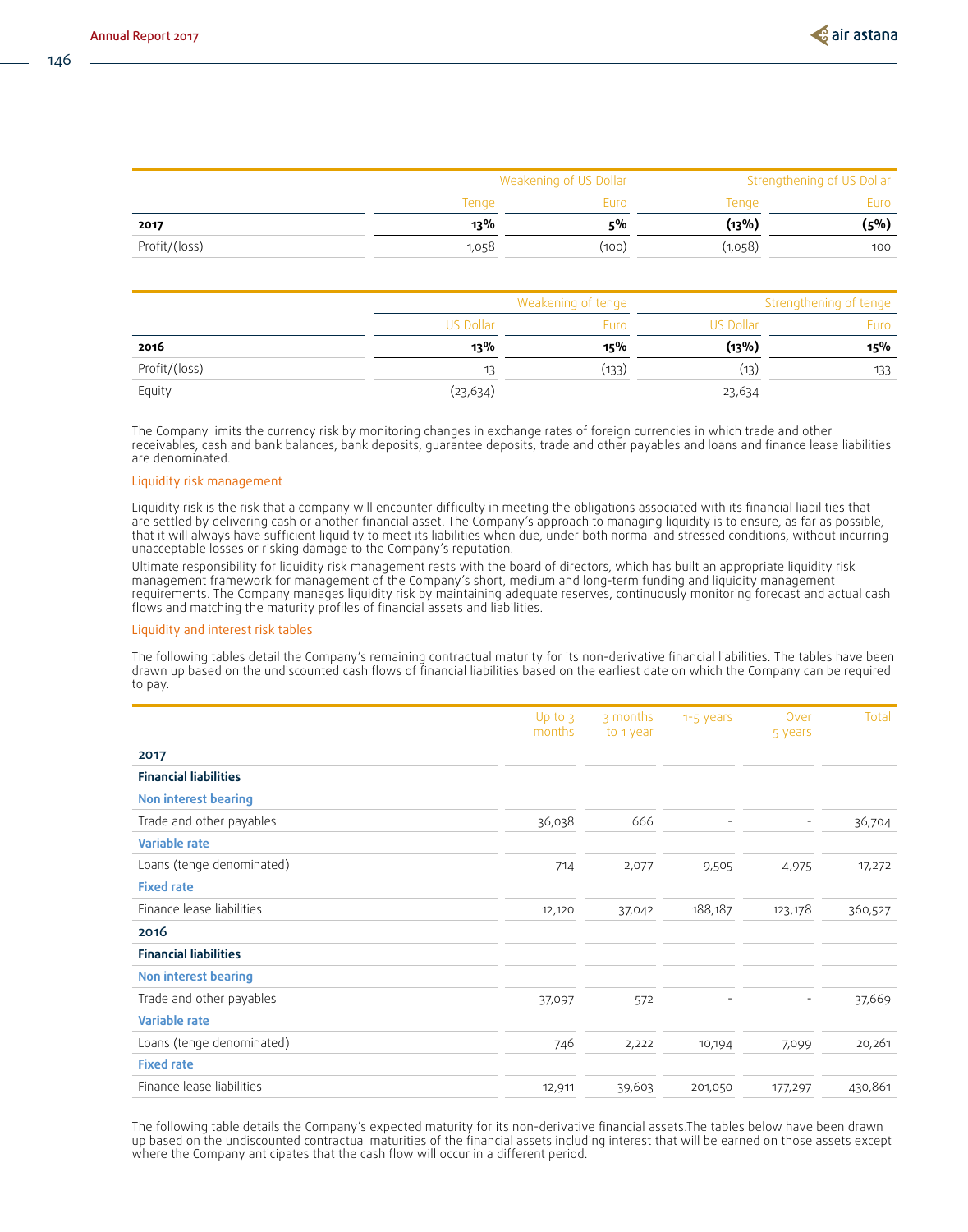| company | Strategic | Management | Corporate  |  |
|---------|-----------|------------|------------|--|
| profile | report    | report     | qovernance |  |

|                             | Weighted<br>average<br>effective<br>interest<br>rate % | Up to 3 months | 3 months<br>to 1 year | 1-5 years | Over 5 years | Total   |
|-----------------------------|--------------------------------------------------------|----------------|-----------------------|-----------|--------------|---------|
| 2017                        |                                                        |                |                       |           |              |         |
| <b>Financial assets</b>     |                                                        |                |                       |           |              |         |
| <b>Non interest bearing</b> |                                                        |                |                       |           |              |         |
| Trade and other receivables |                                                        | 24,914         | 603                   | 3,341     | 584          | 29,441  |
| Guarantee deposits          |                                                        | 20,541         | 14,273                | 8,994     | 10,702       | 54,510  |
| Cash and bank balances      |                                                        | 148,181        |                       |           |              | 148,181 |
| <b>Fixed rate</b>           |                                                        |                |                       |           |              |         |
| Bank deposits               | 4.55                                                   | 5              |                       |           |              | 5       |
| 2016                        |                                                        |                |                       |           |              |         |
| <b>Financial assets</b>     |                                                        |                |                       |           |              |         |
| <b>Non interest bearing</b> |                                                        |                |                       |           |              |         |
| Trade and other receivables |                                                        | 21,450         | 601                   | 5,935     | 239          | 28,225  |
| Guarantee deposits          |                                                        | 15,674         | 19,270                | 8,091     | 7,309        | 50,344  |
| Cash and bank balances      |                                                        | 29,987         |                       |           |              | 29,987  |
| <b>Fixed rate</b>           |                                                        |                |                       |           |              |         |
| Bank deposits               | 4.55                                                   | 99,574         |                       |           |              | 99,574  |

### Fair values

### **Cash and bank balances**

The carrying value of cash and bank balances approximates their fair value as they either have short-term maturity or are interestbearing and hence are not discounted.

# **Financial instruments at fair value through profit or loss**

Valuation of financial instruments recognised at fair value through profit or loss is based on inputs for which not all significant inputs are observable, either directly or indirectly and valuations are based on one or more non-observable inputs. Such valuations represent Level 3 of the fair value hierarchy.

### **Guarantee Deposits**

Guarantee Deposits are recognised at amortised cost. Management believes that their carrying amounts approximate their fair value.

### **Trade and other receivables and payables**

For receivables and payables with a maturity of less than six months fair value is not materially different from the carrying amount because the effect of the time value of money is not material. Ab-initio receivables are recorded at fair value at initial recognition and subsequently measured at amortised cost.

### **Loans**

Loans are recognised at amortised cost. Management believes that their carrying amounts approximate their fair values.

# **Finance lease liabilities**

Finance lease liabilities are initially recognised at the lower of the fair value of assets received under finance lease and the present value of minimum lease payments. Management believes that their carrying amounts approximate their fair values.

#### **Provisions**

For provisions which meet the definition of financial liabilities the fair value is not materially different from the carrying amount because the effect of the time value of money is not material.

# 26. Measurement of fair values

A number of the Company's accounting policies and disclosures require the measurement of fair values for financial assets and liabilities. The Company has an established control framework with respect to the measurement of fair values. This includes a finance department that has overall responsibility for overseeing all significant fair value measurements, including Level 3 fair values.

The finance department regularly reviews significant unobservable inputs and valuation adjustments. If third party information, such as broker quotes or pricing services, is used to measure fair values, then the valuation team assesses the evidence obtained from the third parties to support the conclusion that such valuations meet the requirements of IFRS, including the level in the fair value hierarchy in which such valuations should be classified.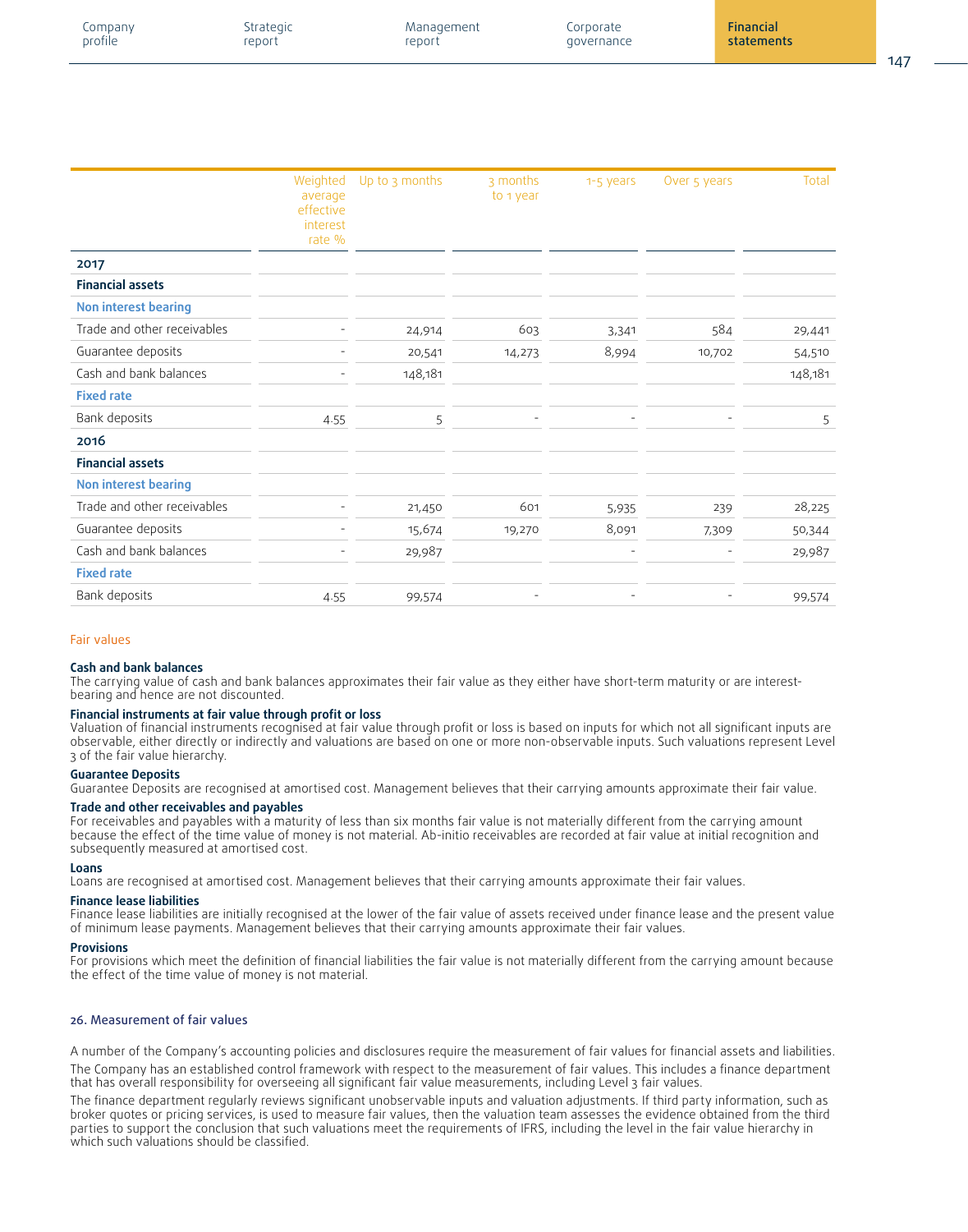

When measuring the fair value of an asset or a liability, the Company uses market observable data as far as possible. Fair values are categorised into different levels in a fair value hierarchy based on the inputs used in the valuation techniques as follows:

- » Level 1: quoted prices (unadjusted) in active markets for identical assets or liabilities.
- » Level 2: inputs other than quoted prices included in Level 1 that are observable for the asset or liability, either directly (i.e. as prices) or indirectly (i.e. derived from prices).
- » Level 3: inputs for the asset or liability that are not based on observable market data (unobservable inputs).

If the inputs used to measure the fair value of an asset or a liability might be categorised in different levels of the fair value hierarchy, then the fair value measurement is categorised in its entirety in the same level of the fair value hierarchy as the lowest level input that is significant to the entire measurement.

The Company recognises transfers between levels of the fair value hierarchy at the end of the reporting period during which the change has occurred.

Further information about the assumptions made in measuring fair values is included in Note 25 – Financial instruments.

### 27. Commitments and contingencies

#### Capital commitments

During 2012, the Company finalised an agreement with Boeing to purchase three Boeing-787s aircraft under finance lease agreements. The Company is committed to pre-delivery payments in accordance with the agreed payment schedule. Delivery of the Boeing 787s is now deferred to 2021 with the last pre-delivery payments deferred to 2020.

The terms of the Company's contract with the above suppliers precludes it from disclosing information on the purchase cost of the aircraft.

### Operating lease commitments

### **Aircraft**

Aircraft operating leases are for terms of between 5 to 10 years. All operating lease contracts contain market review clauses in the event that the Company exercises its option to renew. The Company does not have an option to purchase the leased aircraft at the expiry of the lease period.

The fixed and fixed part of variable lease payments are denominated and settled in US Dollars. This currency is routinely used in international commerce for aircraft operating leases.

Non-cancellable commitments for leases of aircraft currently in operation:

|                                             | 31 December 2017 | 31 December 2016 |
|---------------------------------------------|------------------|------------------|
| Within one year                             | 65,113           | 57,469           |
| After one year but not more than five years | 115,088          | 104,752          |
| More than five years                        | 22,031           | 4,365            |
|                                             | 202,232          | 166,586          |

Non-cancellable commitments for leases of aircraft to be delivered from 2018 to 2019:

|                                             | 31 December 2017 | 31 December 2016 |
|---------------------------------------------|------------------|------------------|
| Within one year                             | 16,831           | 11,331           |
| After one year but not more than five years | 175,707          | 183,849          |
| More than five years                        | 180,844          | 266,632          |
|                                             | 373,382          | 461,812          |

In June 2015 the Company signed operating lease agreements for seven Airbus A320neo family aircraft to replace some current leases on expiry and for future expansion. One A320neo was delivered in the second half of 2016, with the remaining six aircraft being delivered in 2018 and 2019.

In September 2015 the Company signed operating lease agreements for four Airbus A320neo family aircraft. One A320neo was delivered in December 2017 with the remaining three aircraft being delivered in 2018 to replace some current leases on expiry and for future expansion.

Stand-by Letters of Credit as at 31 December 2017 were USD 42,364 thousand, of which

USD 32,864 thousand were secured by deposits (Note 12) and USD 9,500 thousand were unsecured. These Letters of Credit were obtained as security for Lessors to cover any unfulfilled maintenance liabilities on the return of four Embraer E190 and six Airbus aircraft to Lessors.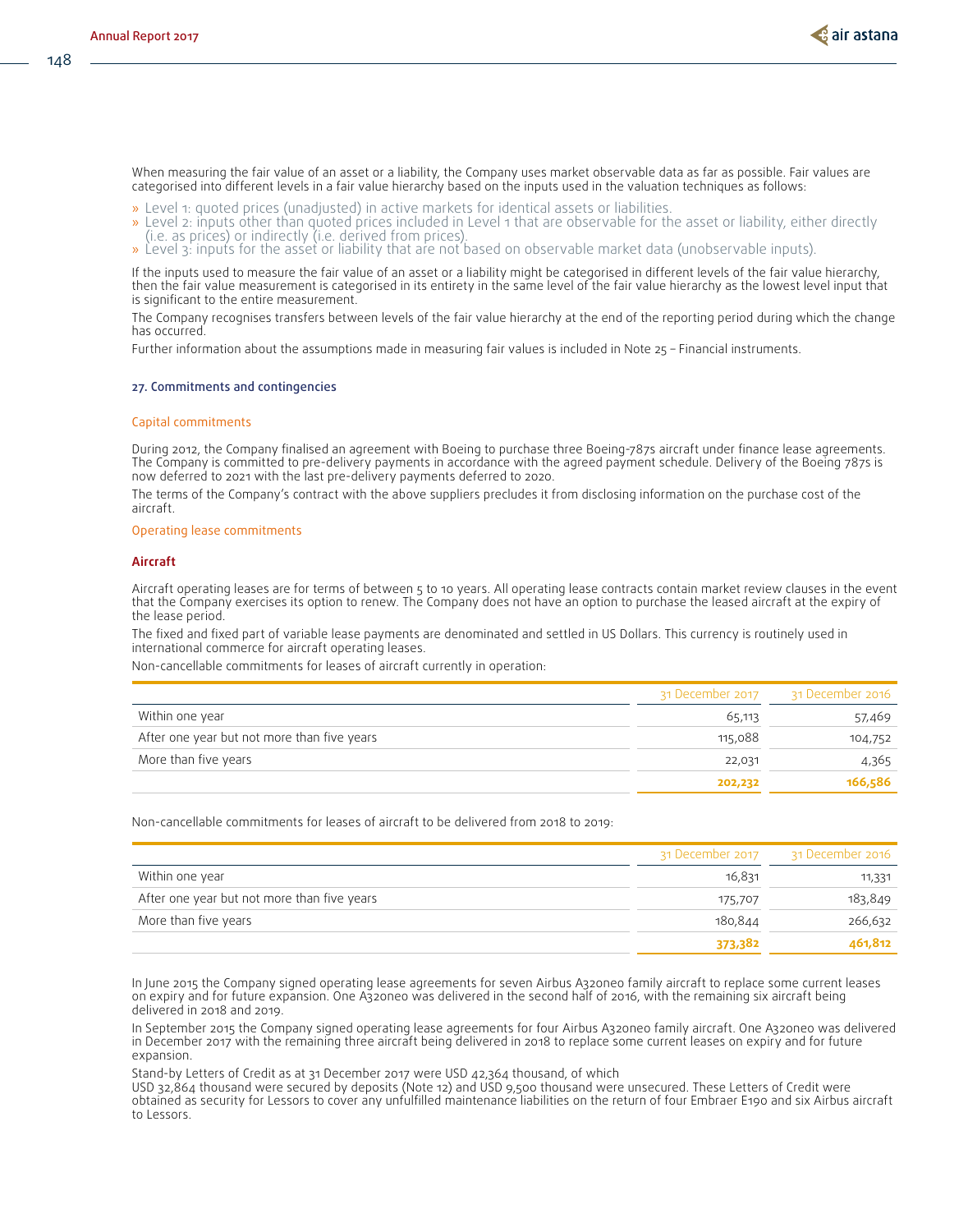| Company | Strategic | Management | Corporate  | <b>Financial</b> |     |
|---------|-----------|------------|------------|------------------|-----|
| profile | report    | report     | qovernance | statements       |     |
|         |           |            |            |                  | 149 |

Non-cancellable operating lease commitments for engines are payable as follows:

|                                             | 31 December 2017 | 31 December 2016 |
|---------------------------------------------|------------------|------------------|
| Within one year                             | 1,730            | 1.161            |
| After one year but not more than five years | 2,440            | 3,015            |
|                                             | 4,170            | 4,176            |

### Insurance

### **Aviation insurance**

Air Astana puts substantial attention in conducting insurance coverage for its aircraft operations and hence places aviation risks in major international insurance markets (e.g. LIoyd's) with a high rating of financial stability through the services of an international reputable broker. Types of insurance coverage are stated below:

» Aviation Hull, Total Loss Only and Spares All risks and Airline Liability including Passenger Liability;

- » Aircraft Hull and Spare Engine Deductible;
- » Aviation Hull and Spares "War and Allied Perils";
- » Aviation War, Hi-Jacking and Other Perils Excess Liability

### **Non – Aviation Insurance**

Apart from aviation insurance coverage the airline constantly purchases non-aviation insurance policies to reduce the financial risk of damage to property and general liability, as well as covering employees from accidents and medical expenses, as follows:

- » Medical insurance of employees;
- » Directors, Officers and Corporate liability insurance;
- » Property insurance;
- » Comprehensive vehicle insurance;
- » Compulsory insurance of employee from accidents during execution of labour (service) duties;
- » Commercial general liability insurance (Public Liability);
- » Civil liability insurance to customs authorities;
- » Pilot's loss of license insurance;
- » Insurance of goods at warehouse.

#### Taxation contingencies

The taxation system in Kazakhstan is relatively new and is characterised by frequent changes in legislation, official pronouncements and court decisions, which are often unclear, contradictory and subject to varying interpretation by different tax authorities, including opinions with respect to IFRS treatment of revenues, expenses and other items in the financial statements. Taxes are subject to review and investigation by various levels of authorities, which have the authority to impose severe fines and interest charges. A tax year generally remains open for review by the tax authorities for five subsequent calendar years; however, under certain circumstances a tax year may remain open longer.

Management believes that it has provided adequately for tax liabilities based on its interpretations of applicable tax legislation, official pronouncements and court decisions. However, the interpretations of the relevant authorities could differ and the effect on these financial statements, if the authorities were successful in enforcing their interpretations, could be significant.

The functional currency of the Company is US Dollar, as it best reflects the economic substance of the underlying events and circumstances of the Company. The Tax Code of the Republic of Kazakhstan does not contain provisions which would regulate questions arising from the application of functional currency in accounting books different from tenge. However, the Tax Code requires all taxpayers in Kazakhstan to maintain their tax records and to settle tax liabilities in tenge. Therefore the Company also maintains records and conducts calculations in tenge for the purpose of taxation and settlement of tax liabilities and makes certain estimates in this respect. Management believes that such approach is the most appropriate under the current legislation.

### Operating Environment

Emerging markets such as Kazakhstan are subject to different risks than more developed markets, including economic, political and social, and legal and legislative risks. Laws and regulations affecting businesses in Kazakhstan continue to change rapidly, tax and regulatory frameworks are subject to varying interpretations. The future economic direction of Kazakhstan is heavily influenced by the fiscal and monetary policies adopted by the government, together with developments in the legal, regulatory, and political environment. As Kazakhstan produces and exports large volumes of oil and gas, its economy is particularly sensitive to the price of oil and gas on the world market.

The significant devaluation of the Kazakhstani tenge, and reductions in the global price of oil have increased the level of uncertainty in the business environment.